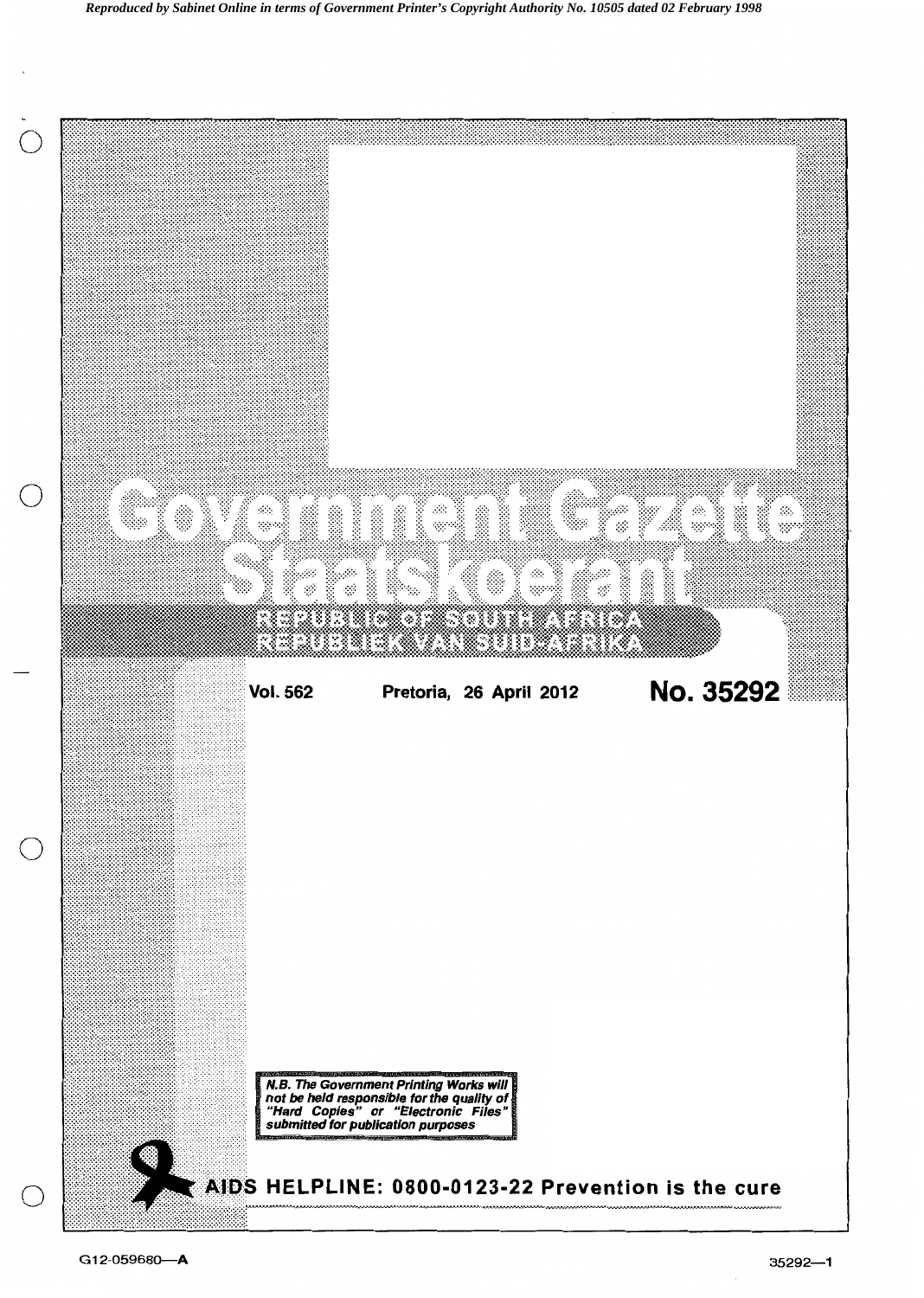#### IMPORTANT NOTICE

The Government Printing Works will not be held responsible for faxed documents not received due to errors on the fax machine or faxes received which are unclear or incomplete. Please be advised that an "OK" slip, received from a fax machine, will not be accepted as proof that documents were received by the GPW for printing. If documents are faxed to the GPW it will be the sender's responsibility to phone and confirm that the documents were received in good order.

Furthermore the Government Printing Works will also not be held responsible for cancellations and amendments which have not been done on original documents received from clients.

|                | <b>CONTENTS • INHOUD</b>                           |             |                |
|----------------|----------------------------------------------------|-------------|----------------|
| No.            |                                                    | Page<br>No. | Gazette<br>No. |
|                | <b>GENERAL NOTICE</b>                              |             |                |
|                | Agriculture, Forestry and Fisheries, Department of |             |                |
| General Notice |                                                    |             |                |
|                |                                                    | з           | 35292          |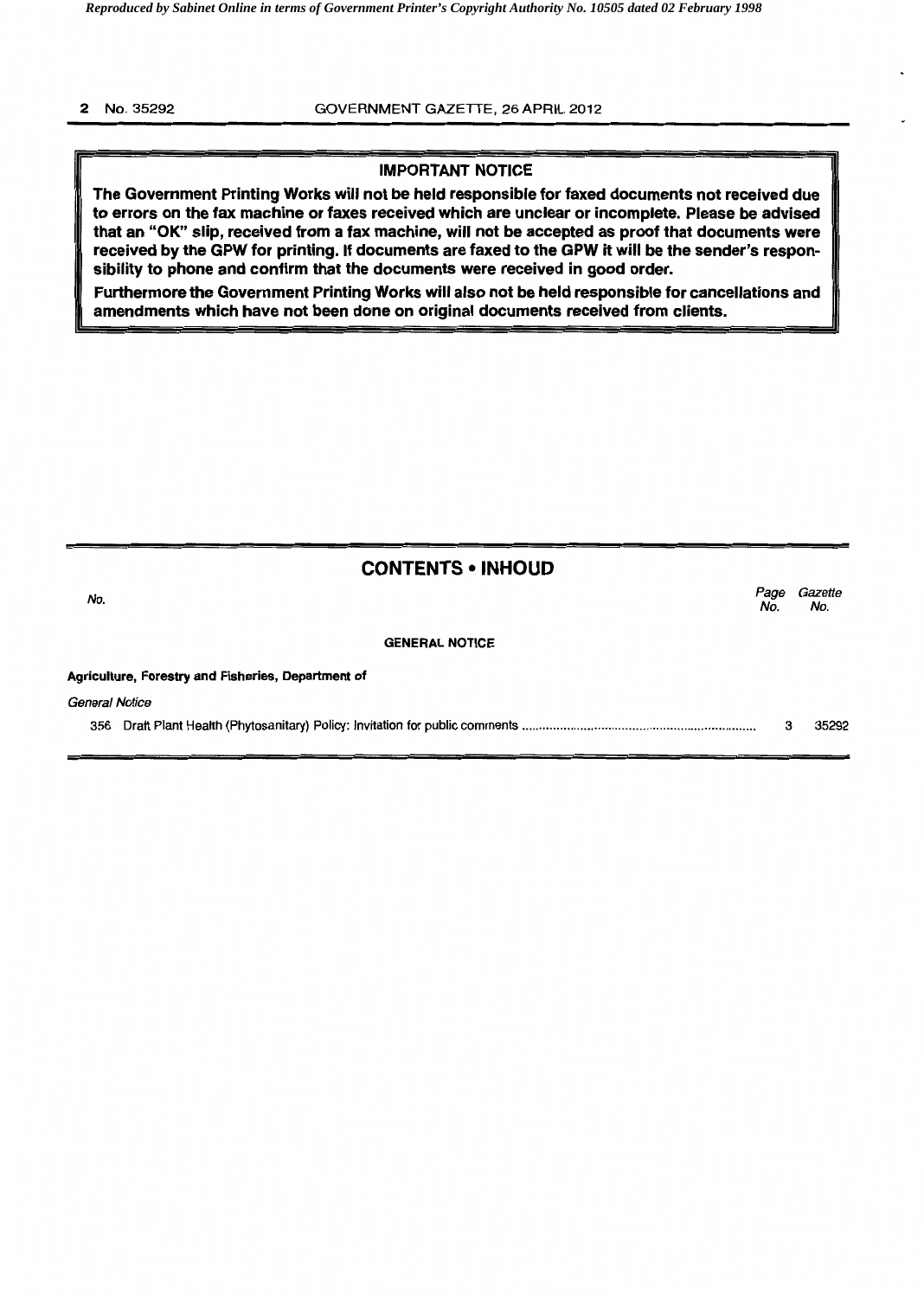*Reproduced by Sabinet Online in terms of Government Printer's Copyright Authority No. 10505 dated 02 February 1998* 

STAATSKOERANT, 26 APRIL 2012

No.35292 3

# GENERAL NOTICE

# NOTICE 356 OF 2012

# DEPARTMENT OF AGRICULTURE, FORESTRY AND FISHERIES

# DRAFT PLANT HEALTH (PHYTOSANITARY) POLICY

# INVITATION FOR PUBLIC COMMENTS

I, Tina Joemat-Pettersson, Minister of Agriculture, Forestry and Fisheries hereby invite all interested institutions, organisations and individuals to submit written comments on the draft Plant Health (Phytosanitary) Policy.

Comments must be submitted in writing within 30 days from date of publication of this notice. They must be sent to:

The Director Directorate: Plant Health Department of Agriculture, Forestry and Fisheries Private Bag X 14 GEZINA 0031

Physical address: Department of Agriculture, Forestry and Fisheries 30 Hamilton Street Harvest House Room 465 Arcadia Pretoria

E-mail: AliceB@daff.gov.za or MaandaR@daff.gov.za 012 319 6580

Tina Joemat-Pettersson

Minister of Agriculture, Forestry and Fisheries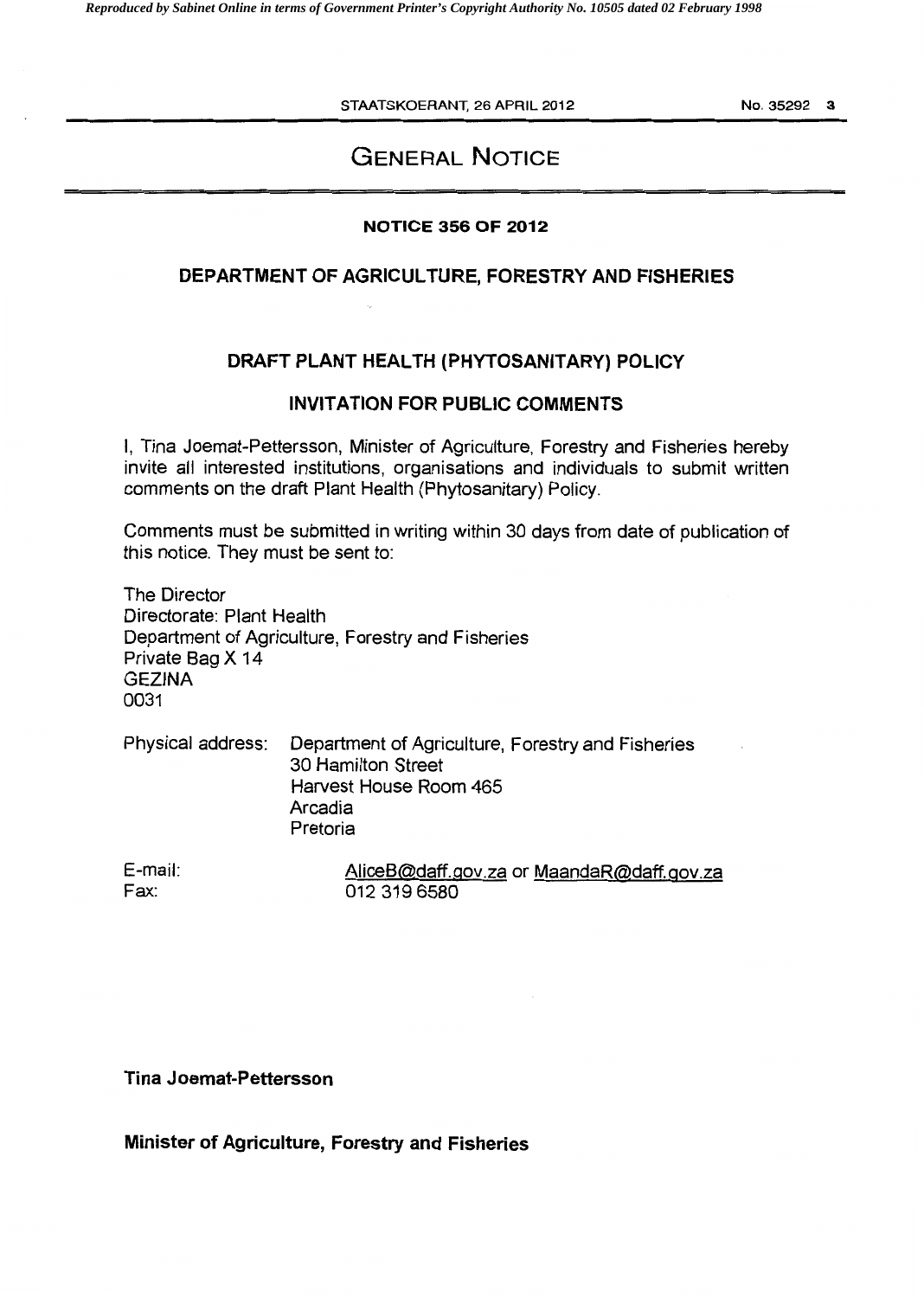*Reproduced by Sabinet Online in terms of Government Printer's Copyright Authority No. 10505 dated 02 February 1998* 



DEPARTMENT OF AGRICULTURE, FORESTRY AND FISHERIES

# PLANT HEALTH (PHYTOSANITARY) POLICY

for

# SOUTH AFRICA

FEBRUARY 2012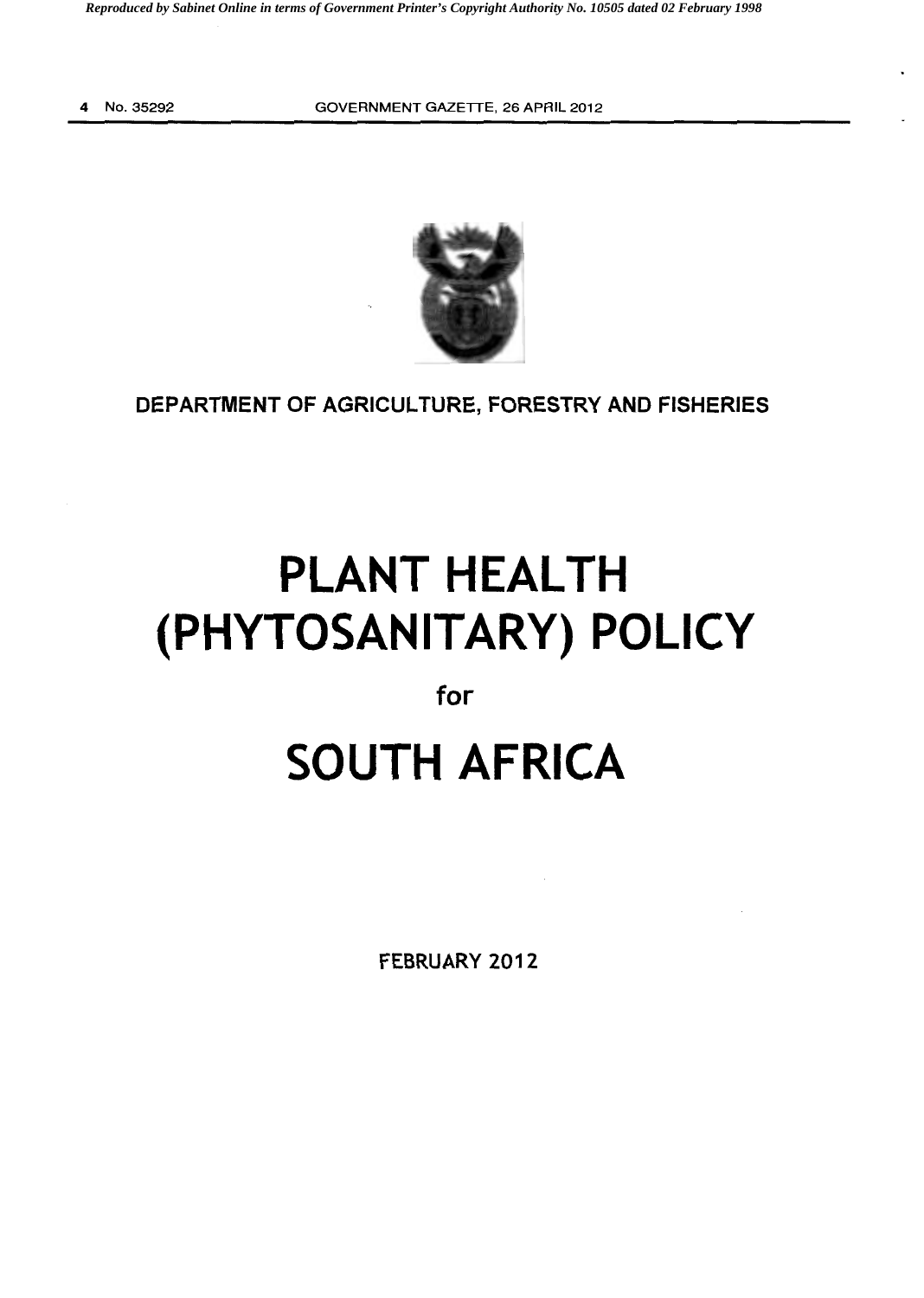Draft Plant Health (Phytosanitary) Policy: Department of Agriculture, Forestry and Fisheries

# **TABLE OF CONTENTS**

|                    |                                                          | <b>PAGE</b>     |
|--------------------|----------------------------------------------------------|-----------------|
| $\overline{1}$ .   | Introduction                                             |                 |
| 2.                 | Glossary of terms (including acronyms and                | 7               |
|                    | abbreviations)                                           |                 |
| $\overline{3}$ .   | Problem statement                                        | 7               |
| 3.1                | Nature and extent of the problem                         | 7               |
| 3.1.1              | Definition of terms                                      | 7               |
| 3.1.2              | Science based regulations                                | $\overline{8}$  |
| 3.1.3              | Trade and economy                                        | $\overline{8}$  |
| 3.1.4              | National policy                                          | $\overline{10}$ |
| $\overline{3.2}$   | Present position, approach and responsibilities          | $\overline{10}$ |
| 3.2.1              | International obligations                                | 10              |
| 3.2.2              | Present approach and responsibilities                    | 11              |
| 4.                 | Objectives                                               | $\overline{12}$ |
| 5.                 | Policy options and recommendations                       | $\overline{15}$ |
| 5.1                | Policy options                                           | $\overline{15}$ |
| 5.1.1              | Limited action                                           | 15              |
| 5.1.2              | Amendment                                                | $\overline{15}$ |
| 5.1.3              | Comprehensive review                                     | $\overline{15}$ |
| $\overline{5.1.4}$ | Form a statutory body or agency                          | 16              |
| 5.1.5              | Recommended options                                      | $\overline{17}$ |
| $\overline{5.2}$   | Justification of the recommendation in terms<br>of       | $\overline{17}$ |
|                    | efficiency, effectiveness, social effects, environmental |                 |
|                    | impact and technical feasibility                         |                 |
| $5.\overline{3}$   | Political, institutional, legal, social and economic     | $\overline{17}$ |
|                    | viability                                                |                 |
| 5.4                | Institutional implications                               | $\overline{17}$ |
| 5.5                | <b>Financial implications</b>                            | 18              |
| $\overline{5.6}$   | Communication implications                               | 19              |
| $\overline{5.7}$   | Legislative and regulatory implications                  | $\overline{19}$ |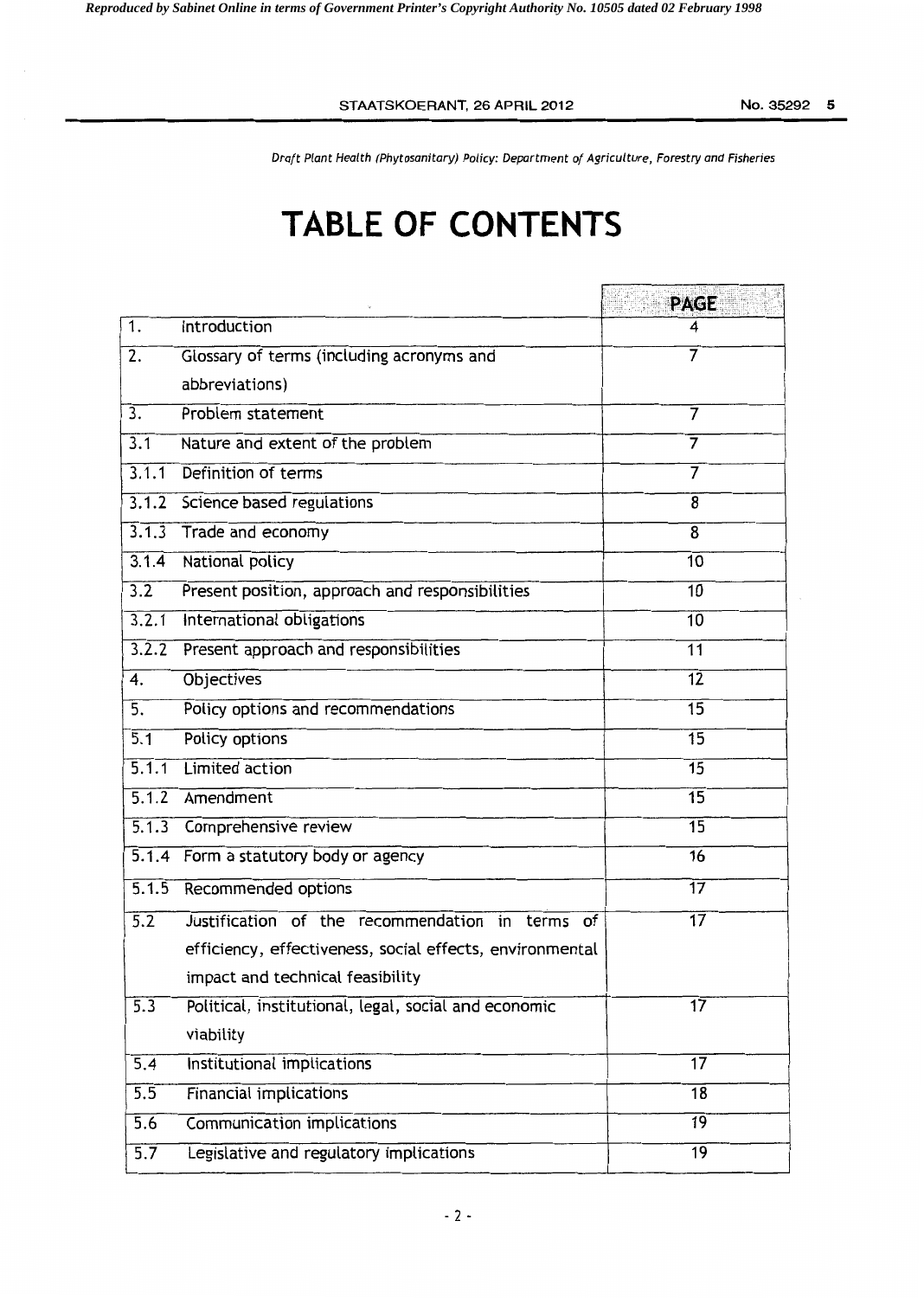#### *Draft Plant Health (Phytosanitary) Policy: Department of Agriculture, Forestry and Fisheries*

| 5.8   | Implementation and monitoring of risk management<br>strategies, policies, and legislation | $\overline{19}$ |
|-------|-------------------------------------------------------------------------------------------|-----------------|
|       |                                                                                           |                 |
| 5.9   | Instruments of implementation                                                             | 20              |
| 5.9.1 | Agricultural Pests Act, 1983 (Act No. 36 of 1983)                                         | 20              |
| 6.    | Performance indicators                                                                    | 22              |
| 7.    | Timetable and implementation                                                              | 23              |
| 7.1   | Key role-players responsible for implementation, and                                      | 23              |
|       | their resource requirements                                                               |                 |
| 7.2   | Resource requirements                                                                     | 23              |
| 8.    | Main policy areas concerning the DAFF clustered                                           | 24              |
|       | around the inherent needs of those engaged<br>in                                          |                 |
|       | agricultural and forestry activities                                                      |                 |
| 9.    | Reference documents                                                                       | 25              |
| 10.   | Policy owner                                                                              | 26              |
| 11.   | Document information                                                                      | 26              |

| Annexure I: Definitions/Glossary of terms (including acronyms | 27 |
|---------------------------------------------------------------|----|
| and abbreviations)                                            |    |
| Annexure II: Legislation relevant to the Plant Health         | 34 |
| (Phytosanitary) Policy                                        |    |
|                                                               |    |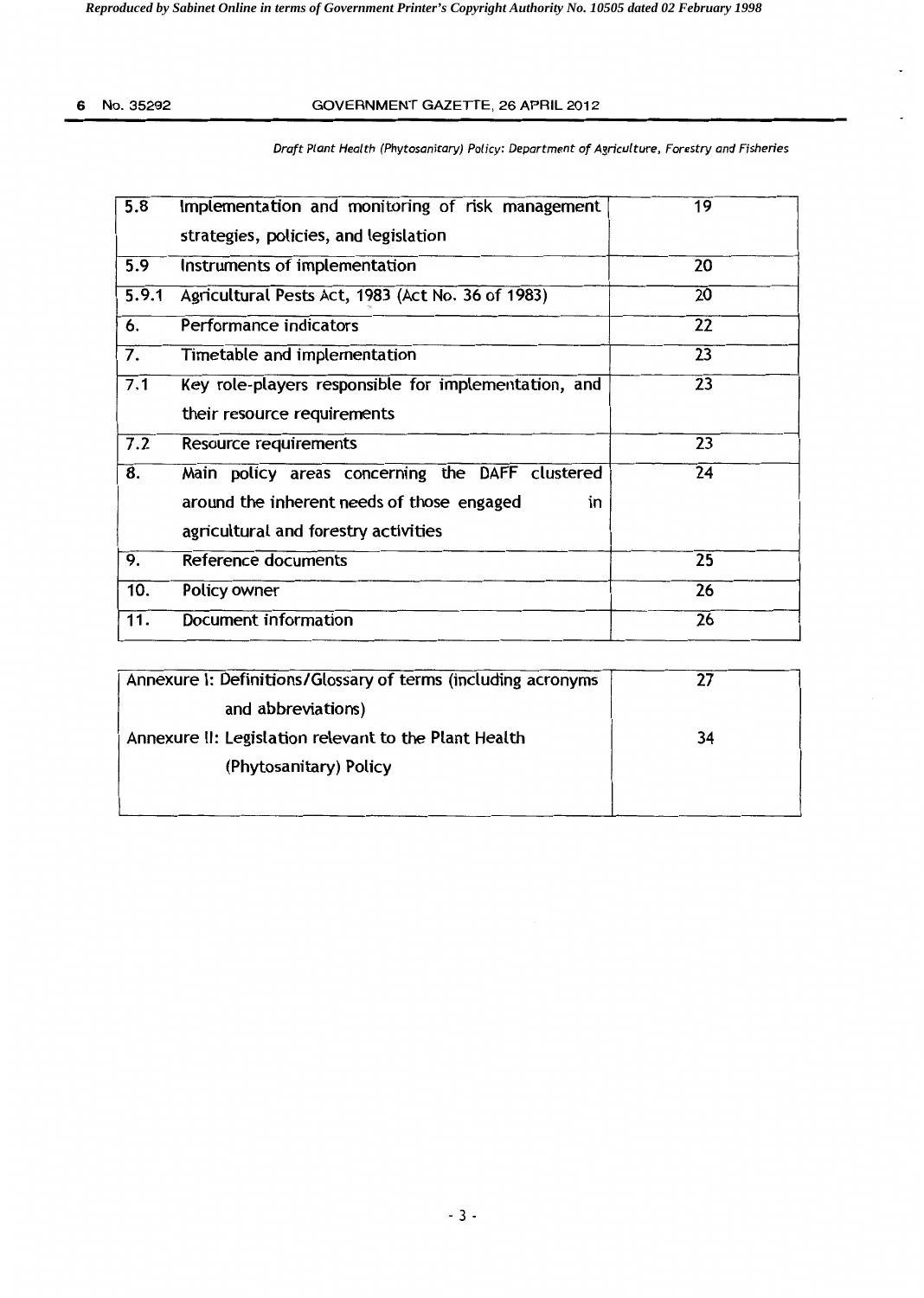STAATSKOERANT, 26 APRIL 2012 No.35292 **7** 

Draft Plant Health (Phytosanitary) Policy: Department of Agriculture, Forestry and Fisheries

#### **1. INTRODUCTION**

Plants are capable of harbouring potentially damaging pests. A plant pest as defined by the International Plant Protection Convention (IPPC) is any species, strain or biotype of plant, animal or pathogenic agent injurious to plants or plant products. Two categories of plant pests are directly subject to official regulation, namely quarantine pests and regulated non-quarantine pests. Quarantine pests are pests of potential economic importance to the area endangered thereby and not yet present there or which, if present, are not widespread and are officially controlled. On the other hand, regulated nonquarantine pests are pests which are already present in an area: the presence of such pests in plants for planting has an economically unacceptable impact on the intended use of those plants, however, so they are regulated within the territory of the importing party.

Plant health regulations or phytosanitary measures focus on preventing, controlling and mitigating the introduction, spread and establishment of quarantine pests of plants. The negative impacts of quarantine pests are widespread, affecting the environment and economy and therefore society in general. Pest introductions and outbreaks cost governments, farmers and consumers millions of Rand every year due to loss of earnings from lower yields or destruction of crops and the implementation of control measures. Once pest species become established, their eradication is often impossible or not economically feasible. At the very least, pest control takes up a significant percentage of the cost of producing food. Such costs impact negatively on the availability, quality and international competitiveness of South African agricultural and forestry commodities.

According to the United Nations' Food and Agriculture Organisation (FAO) Multilingual thesaurus on land tenure (2003: ISBN 9251042837, http://www.fao.org/DOCREP/005/X2038E/x2038e0b.htm), a narrow definition of agriculture includes cultivation of crops and animal husbandry as well as forestry, fisheries, and the development of land and water resources, whereas a broader definition includes agro-industries, manufacturing of agricultural inputs and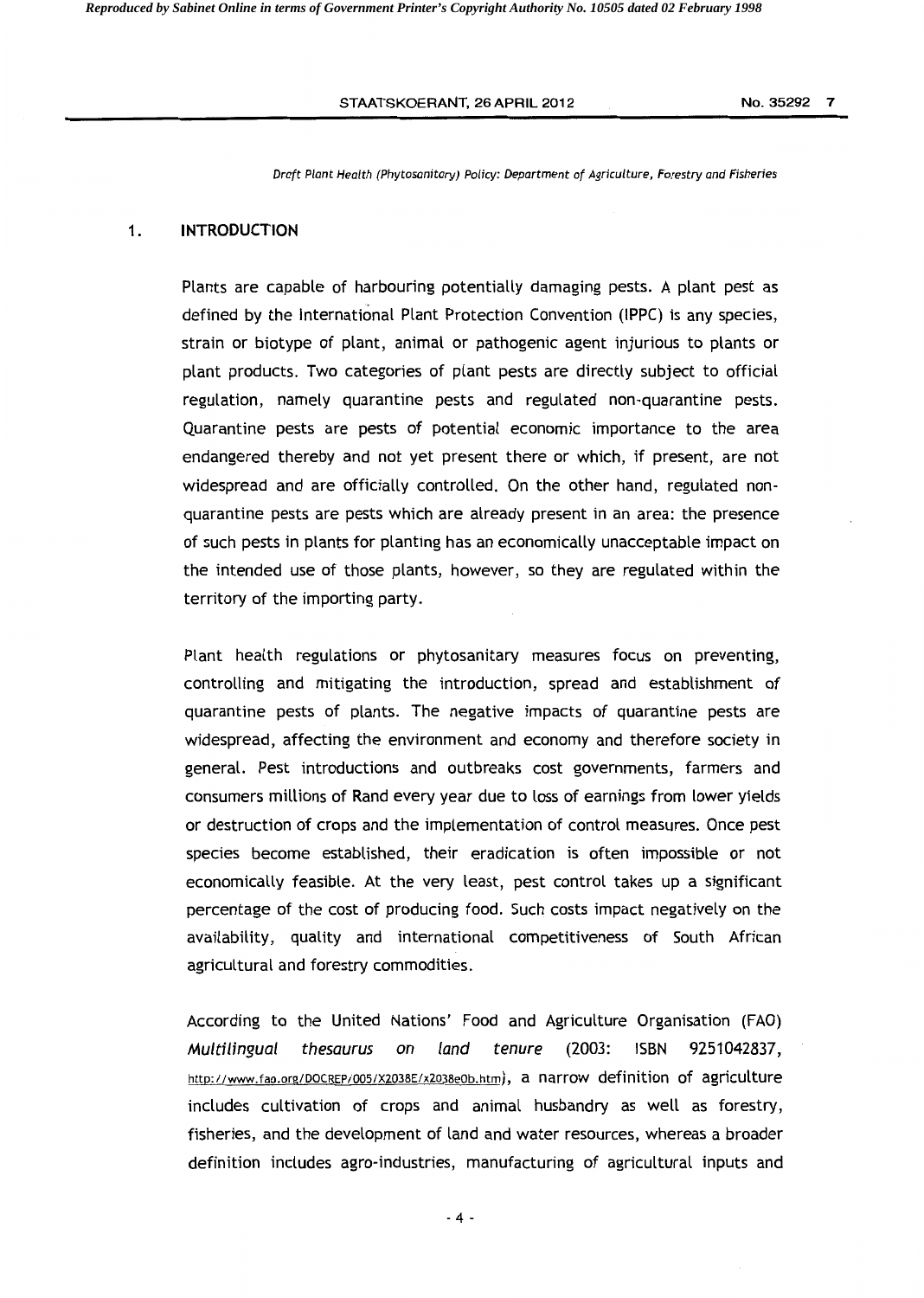#### Draft Plant Health (Phytosanitary) Policy: Department of Agriculture, Forestry and Fisheries

machinery, regional and river development as well as rural development. Considering the mandate of the Department of Agriculture, Forestry and Fisheries, as well as the inclusion of quarantine weeds, aquatic plants and associated environmental concerns in the scope of the IPPC, the broad definition, as appropriate in respect of plants, would apply in this policy.

The task of protecting South African agriculture and forestry against the introduction and spread of new pests is becoming increasingly challenging due to increased international trade and travel on the one hand and growing stringency regarding the use of chemical pesticides on the other. In turn, pests that occur in South Africa may endanger the agricultural and forestry sectors as well as other plant resources in countries to which South Africa exports the relevant products. If pests of concern are intercepted in a country importing commodities produced in South Africa, this could result in stricter and more expensive phytosanitary measures, or even closure of the export programme in question, at least temporarily until bilaterally agreed risk mitigation measures are in place, resulting in negative impacts on the South African economy.

Political and social impacts associated with regulated pests include the hampering of sustainable development opportunities as pests negatively affect food security and rural stability. Pest outbreaks reduce income, with significant effects on smallholder farmers and beneficiaries of agrarian reform, and may lead to the deepening of poverty in rural areas due to the destruction of livelihoods.

South Africa is a signatory to the World Trade Organization Agreement on the Application of Sanitary and Phytosanitary Measures (WTO-SPS Agreement), and the IPPC. These international treaties speak to the rights and obligations embodied in the respective agreements and the national capacities that should be in place for the country to meet its obligations and thus fully realise the benefits under these agreements. The importance of an effective plant health regulatory system is therefore vital for the country to ensure compliance with international plant health obligations and responsibilities in the interest of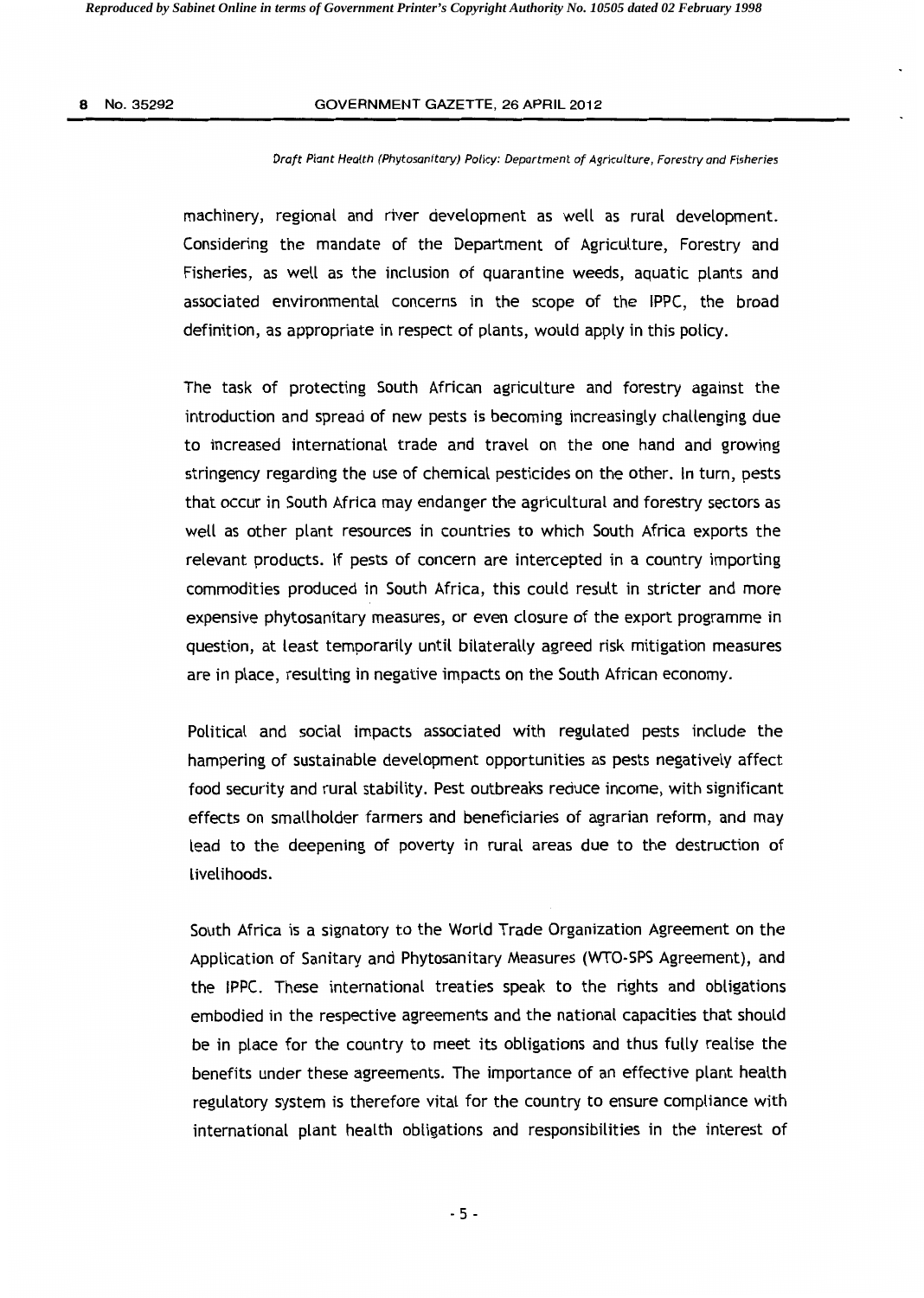STAATSKOERANT, 26 APRIL 2012 12 No. 35292 9

Draft Plant Health (Phytosanitary) Policy: Department of Agriculture, Forestry and Fisheries

ensuring free, safe, fair and sustainable trade and the desired expansion and sustainability of the agricultural and forestry sectors.

The WTO-SPS Agreement provides a multilateral framework of rules and disciplines to guide the development, adoption and enforcement of phytosanitary measures in order to enhance non-discriminatory and safe trade. The Agreement gives members the right to apply sanitary and phytosanitary measures necessary for the protection of the life and health of humans, animals and plants, provided that such measures are not in contravention of the provisions of that Agreement. The IPPC is an international treaty relating to phytosanitary matters. The purpose of the IPPC is to secure common and effective action to prevent the introduction, spread and establishment of regulated pests of plants and plant products, to promote appropriate measures for their control and promote fair and safe trade between member countries. It requires a single, national government authority to be in charge of specific responsibilities regarding phytosanitary controls.

Government, therefore, has an important role to play in protecting South Africa's plant health status and ensuring safe trade, thereby helping to safeguard the livelihood of producers and support the sustainability and profitability of the agricultural and forestry sectors as well as the economic wellbeing of the communities that rely upon them. In addition to government's important role in ensuring an efficient plant health system, it should also be recognised that a multi-stakeholder approach is considered the most effective method to manage plant pests. Accordingly, Government should collaborate with producers, traders and the general public in this respect: all stakeholders play a critical role in maintaining the national phytosanitary system as their activities impact upon and depend on it.

Members of the WTO SPS Agreement and the IPPC, especially developing countries, have access to technical assistance through these bodies. Contracting parties to the IPPC agree to promote provision of technical assistance to other contracting parties with the aim of facilitating implementation of the Convention. In particular, the IPPC encourages support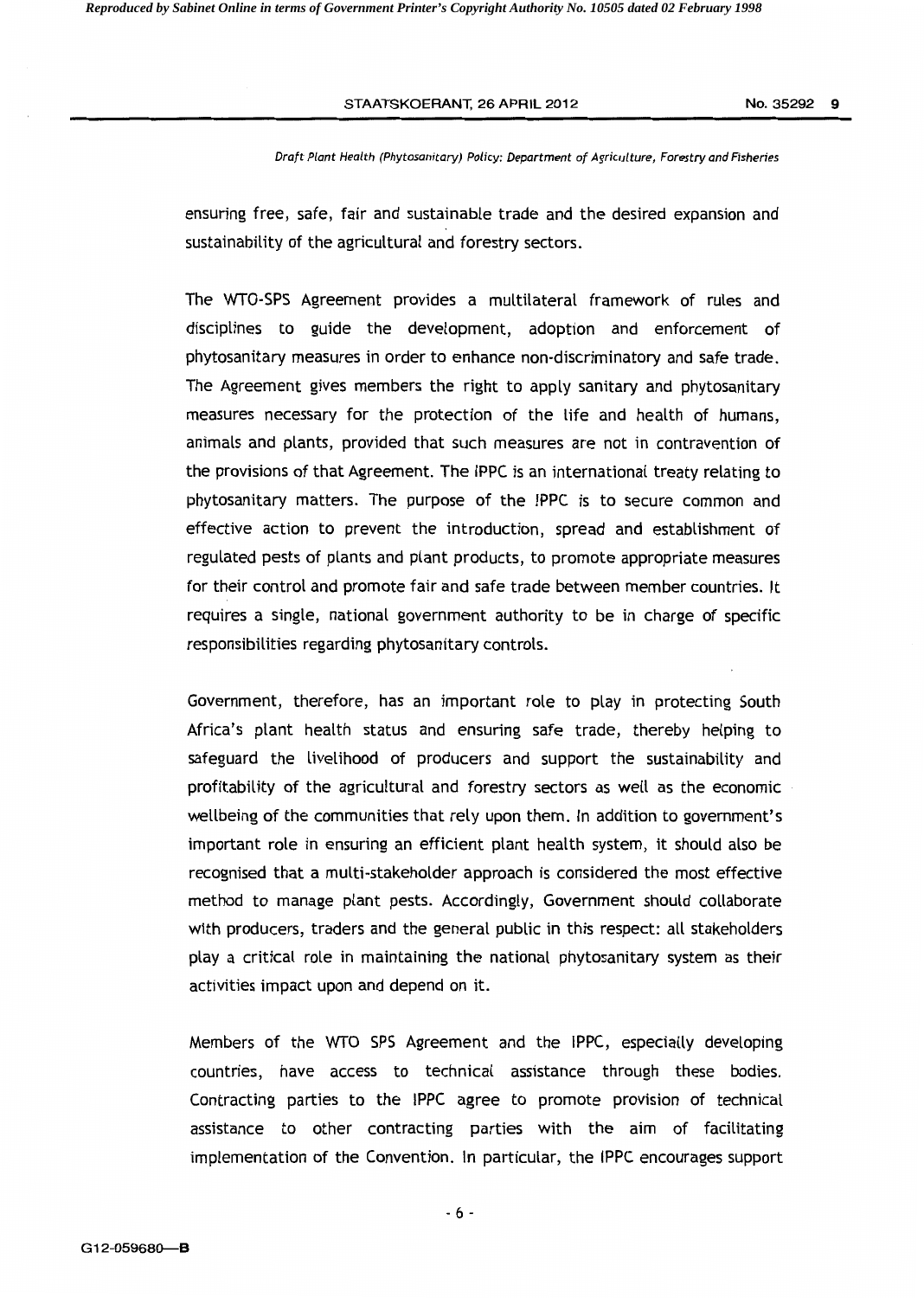Draft Plant Health (Phytosanitary) Policy: Department of Agriculture, Forestry and Fisheries

to developing countries in order to improve the effectiveness of their National Plant Protection Organizations (NPPOs) and increase their potential for realizing the benefits of safe trade. The IPPC also encourages participation in regional plant protection organizations as the basis for cooperation in achieving the aims of the IPPC at a regional level and upgrading phytosanitary systems as well as regional harmonization and policy alignment.

Within the Southern African Development Community (SADC), the SADC Protocol on Trade constitutes the framework for cooperation in phytosanitary matters as one of the requirements for integration and facilitation of regional trade. Supporting harmonization in the interest of free, fair and safe trade, and the protection of national and regional pest status, this policy will also provide a platform though which the South African stance can be advanced.

#### **2. GLOSSARY OF TERMS (INCLUDING ACRONYMS AND ABBREVIATIONS)**

See Annexure I.

#### **3. PROBLEM STATEMENT**

#### **3. 1 Nature and extent of the problem**

#### **3.1.1 Definition of terms**

In respect of terminology, 'plant health' is usually applied as a general descriptor referring to the physical condition or vigour of plants, covering phytopathology as well as pesticides, fertilizers and other aspects of plant production. In accordance with IPPC definitions, on the other hand, the term 'phytosanitary' refers to official regulations that aim to either prevent the introduction and/ or spread of quarantine pests, or to limit the economic impact of regulated non-quarantine pests. The terms 'plant health' and 'phytosanitary' are often used interchangeably, together with 'plant protection', although the latter may be defined more specifically as 'the activity of protecting plants from disease by biocontrol, cultivation practices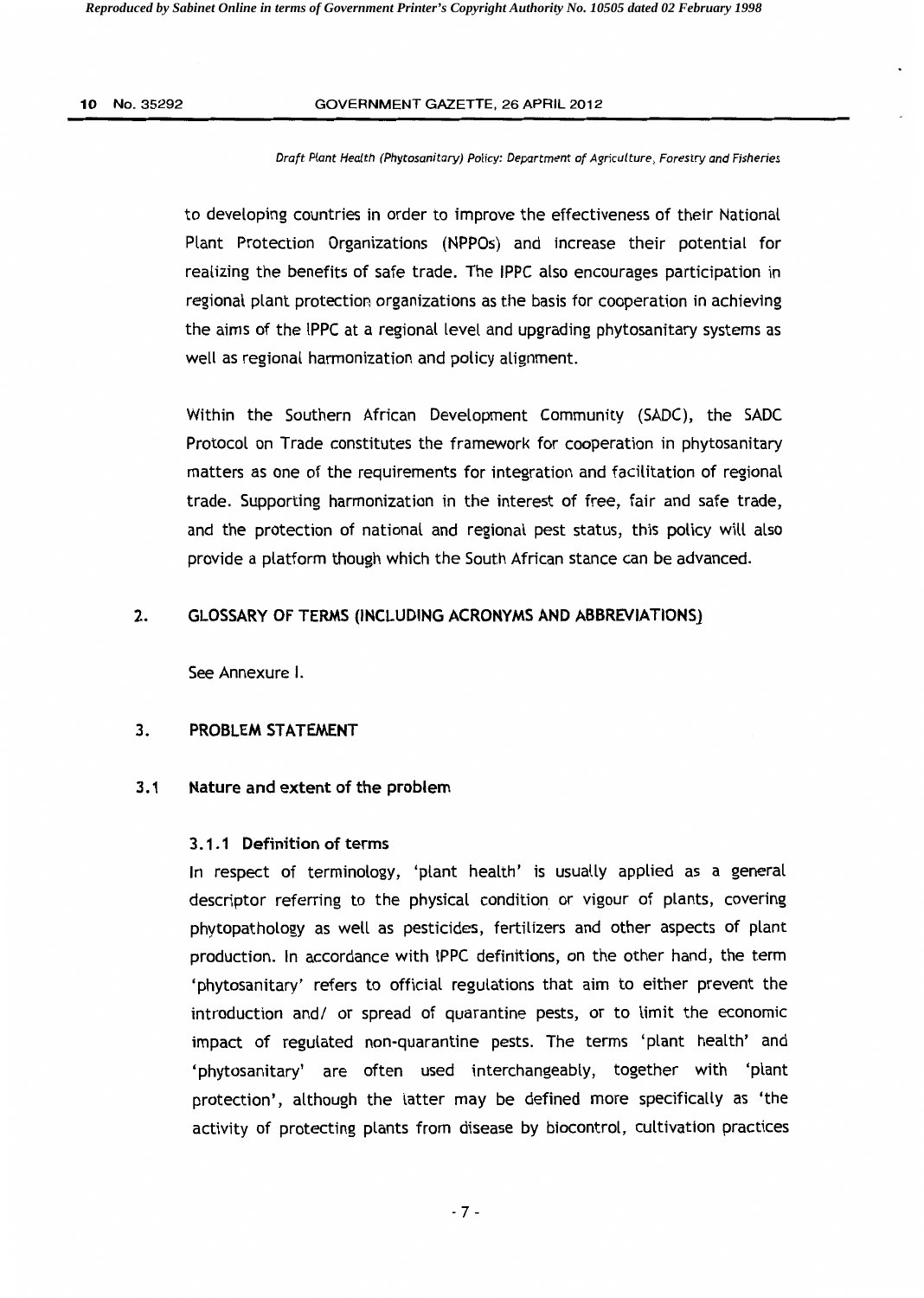STAATSKOERANT, 26 APRIL 2012 No. 35292 11

Draft Plant Health (Phytosanitary) Policy: Department of Agriculture, Forestry and Fisheries

and especially by the application of pesticides' (Science-Dictionary.com: http://www.science-dictionary.com/definition/plant-protection.html).

#### 3.1.2 Science based regulations

Phytosanitary measures must be based on science. Technical justification is achieved through a process of pest risk analysis (PRA) that assesses and predicts risks associated with pests. This requires a dedicated body of academically qualified and appropriately experienced scientists. The required skills in plant pathology (including bacteriology, virology and mycology) as well as entomology, nematology and acarology, are currently among South Africa's scarcest. Besides this, pest risk analysis is a very specific competency. The factors to be considered in assessing potential hazards are complex and further complicated by the increasing threat of climate change.

# 3.1.3 Trade and economy

In the Second Industrial Policy Action Plan of the South African Department of Trade and Industry (the dti: IPAP2}, important aspects relate to manufacturing and processing, which cannot succeed without competitive production levels. In addition, it is pointed out that economic growth in South Africa has not been sufficiently underpinned by growth in the production sectors of the economy. Consequently, IPAP2 indicates the need for a process to ensure stronger articulation and integration of polices, including actions to raise levels of production and sustainable jobs in agriculture, and policies to develop the 'Green Economy'.

Sustainable agriculture and forestry are important potential drivers for growing 'green' jobs, i.e. jobs that are not environmentally damaging. In the formulation of a Draft Green Economy Strategy on conclusion of the Green Economy Summit (20/05/2010), South Africa through its Department of Environmental Affairs (DEA} committed itself to sustainable consumption and production in a resource-efficient, labour-absorbing growth path. Among other targets, this aims to mobilise and further develop the relevant scientific and technological capacities, and improve agricultural productivity.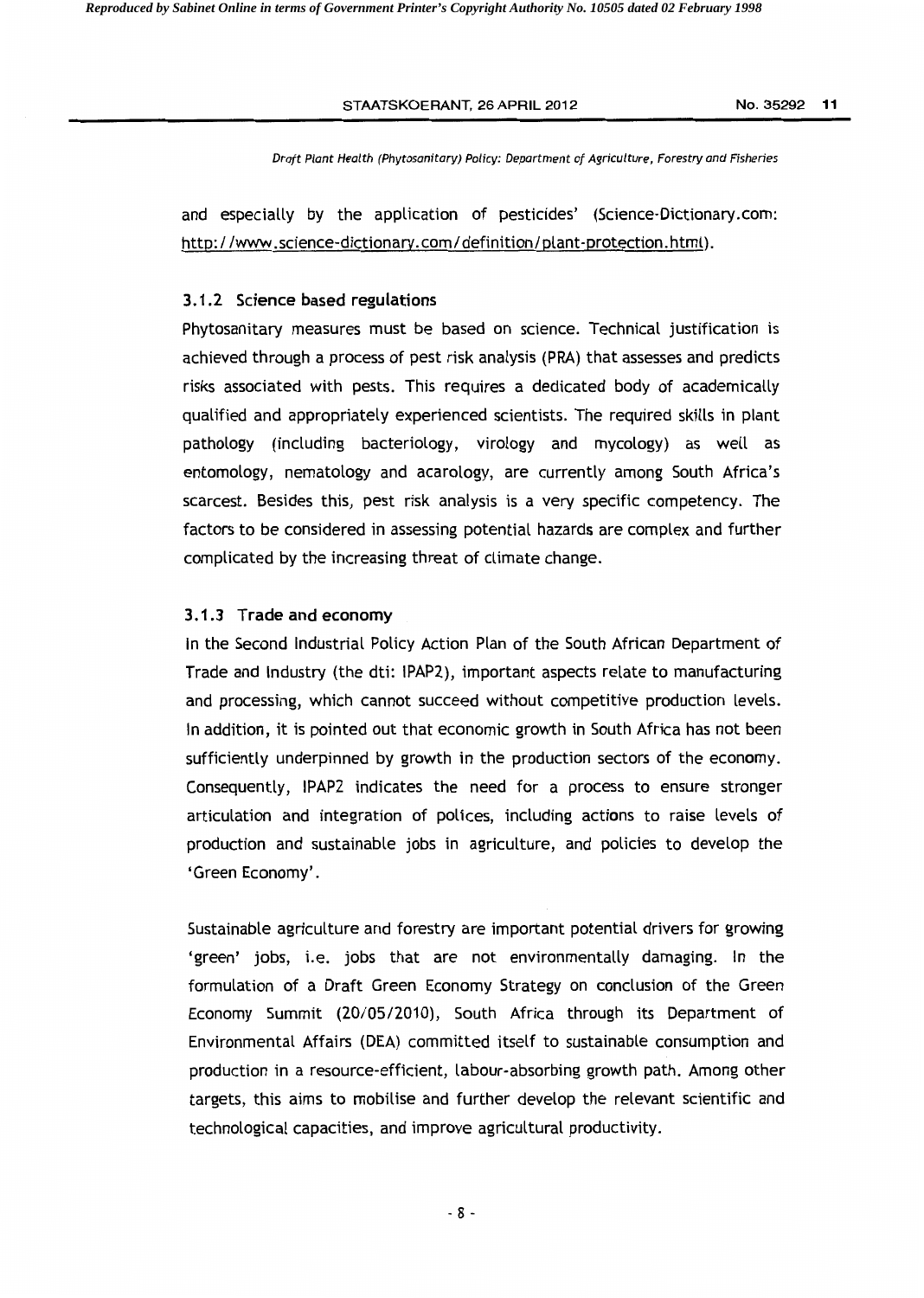#### Draft Plant Health (Phytosanitary) Policy: Department of Agriculture, Forestry and Fisheries

Furthermore, the Economic Development Department (EDD) has set out 'The New Growth Path' (NGP) for South Africa, which demands large-scale creation of sustainable employment, identifies agriculture as one of the pillars of rural development and consequently views support for employment creation in the agricultural value chain as a priority. This includes comprehensive support for extension services, small-scale agriculture and smallholder schemes in forestry.

The introduction and spread of potentially damaging alien pests of plants, plant products and related regulated articles in South Africa could have a significantly negative impact on South African bio-security, agricultural and forestry production, food security as well as trade competitiveness. On the other hand, South Africa's ability to deal with regulated pests improves its global competitiveness with respect to trade in plants and plant products by reducing phytosanitary risks and facilitating compliance with phytosanitary import conditions of targeted export markets. It is of fundamental importance, therefore, for every role-player to ensure that the introduction and spread of these pests is prevented.

In addition, South Africa's trading partners demand that imported commodities meet the food safety and phytosanitary standards of their markets. Increased emphasis on phytosanitary requirements in major export markets means that international trade and economic growth can also be affected if any countries thereby restrict domestic exporters from accessing their markets. In order to maintain and expand current export markets as well as to enter new markets, South Africa needs to keep up to date with international phytosanitary advances and changes. Keeping abreast of the increased complexity of risk analysis procedures will not only assist South Africa to enter more markets, but may also increase market access opportunities for its regional counterparts. Regionally, South Africa plays an important role in terms of driving trade and strives to increase its imports of agricultural commodities from other African countries in order to redress the current trade imbalance.

Trade in healthy and safe agricultural and forestry commodities plays a vital role in realising the departmental strategic objectives of ensuring global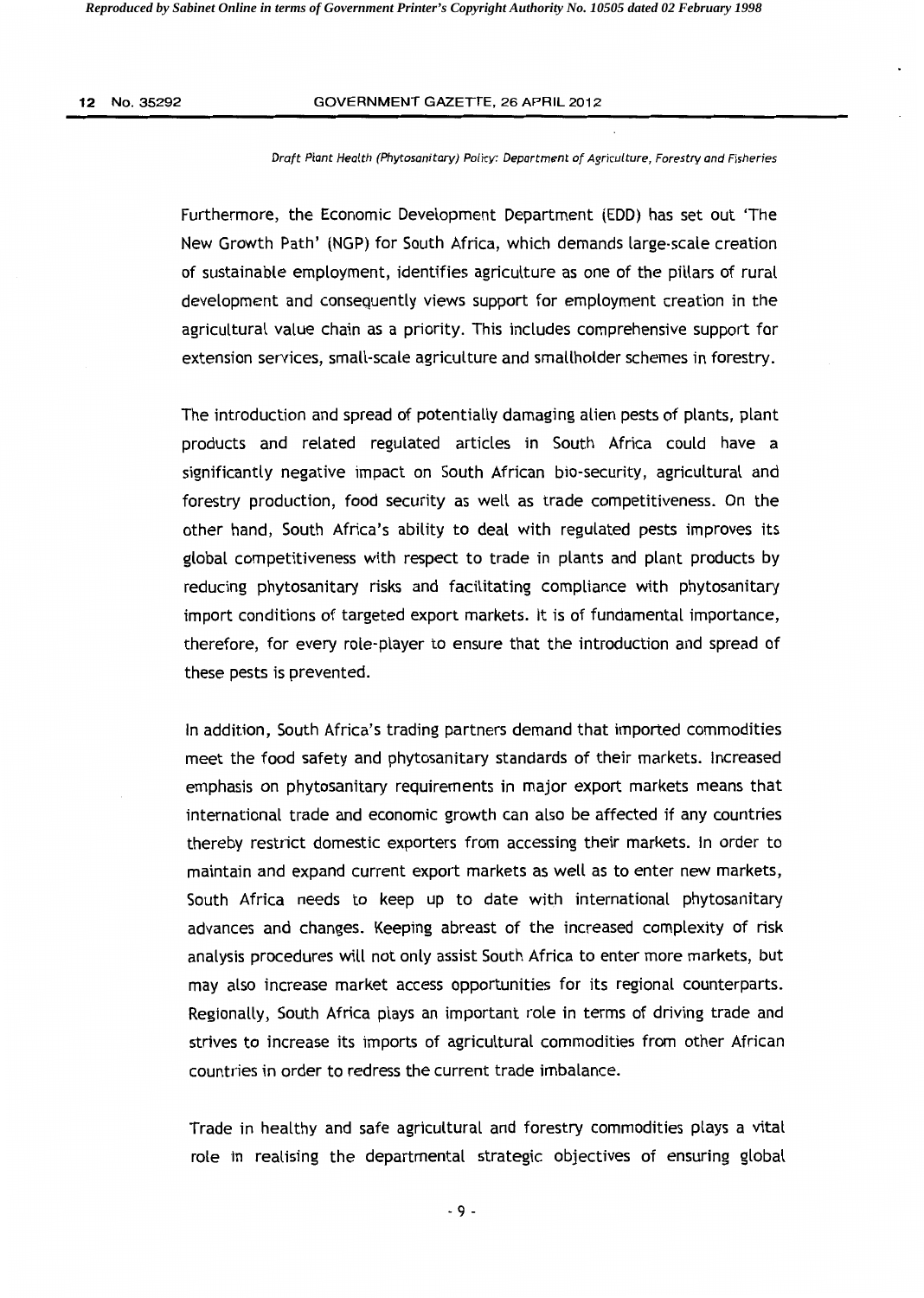STAATSKOERANT, 26 APRIL 2012 No.35292 **13** 

#### Draft Plant Health (Phytosanitary) Policy: Department of Agriculture, Forestry and Fisheries

competitiveness and promoting safe food by managing the level of risks associated with food, diseases, pests, natural disasters and trade. The rationale for government's intervention in plant health regulation therefore relates to issues of market access, food security, rural development and equity. Losses resulting from market access failure due to pest outbreaks are incurred by farmers, exporters, consumers and society in general. Plant health is therefore a public good and government intervention is necessary in order to mitigate the negative impacts of pests.

#### **3. 1.4 National policy**

Considering its active agricultural and forestry sectors, South Africa needs sound, nationally coordinated phytosanitary surveillance, preparedness and quarantine pest prevention systems in order to maintain and expand its position in the global trading arena. This should be expressed through a strong policy promoting such services, for which the key responsibility lies with the Government.

Since the inception of the national legislation currently providing the mandate for phytosanitary regulation as well as the regulation of other pests of agricultural interest in South Africa, there has not been a written policy to guide its implementation and evolution. The premise of this Policy is that an effective phytosanitary system is needed in support of trade-driven growth in the sector encompassing market access, regional economic integration and protection of natural resources.

#### 3.2 **Present position, approach and responsibilities**

#### **3.2.1 International obligations**

As a signatory member of both the IPPC and WTO-SPS Agreement, South Africa is obliged to apply harmonized standards in order to facilitate safe, fair and free trade. South Africa, therefore, applies the principles set out in the IPPC's International Standards for Phytosanitary Measures (ISPMs). The intention of the ISPMs is to harmonise phytosanitary measures applied in international trade in order to assist countries to attain equal market access and simultaneously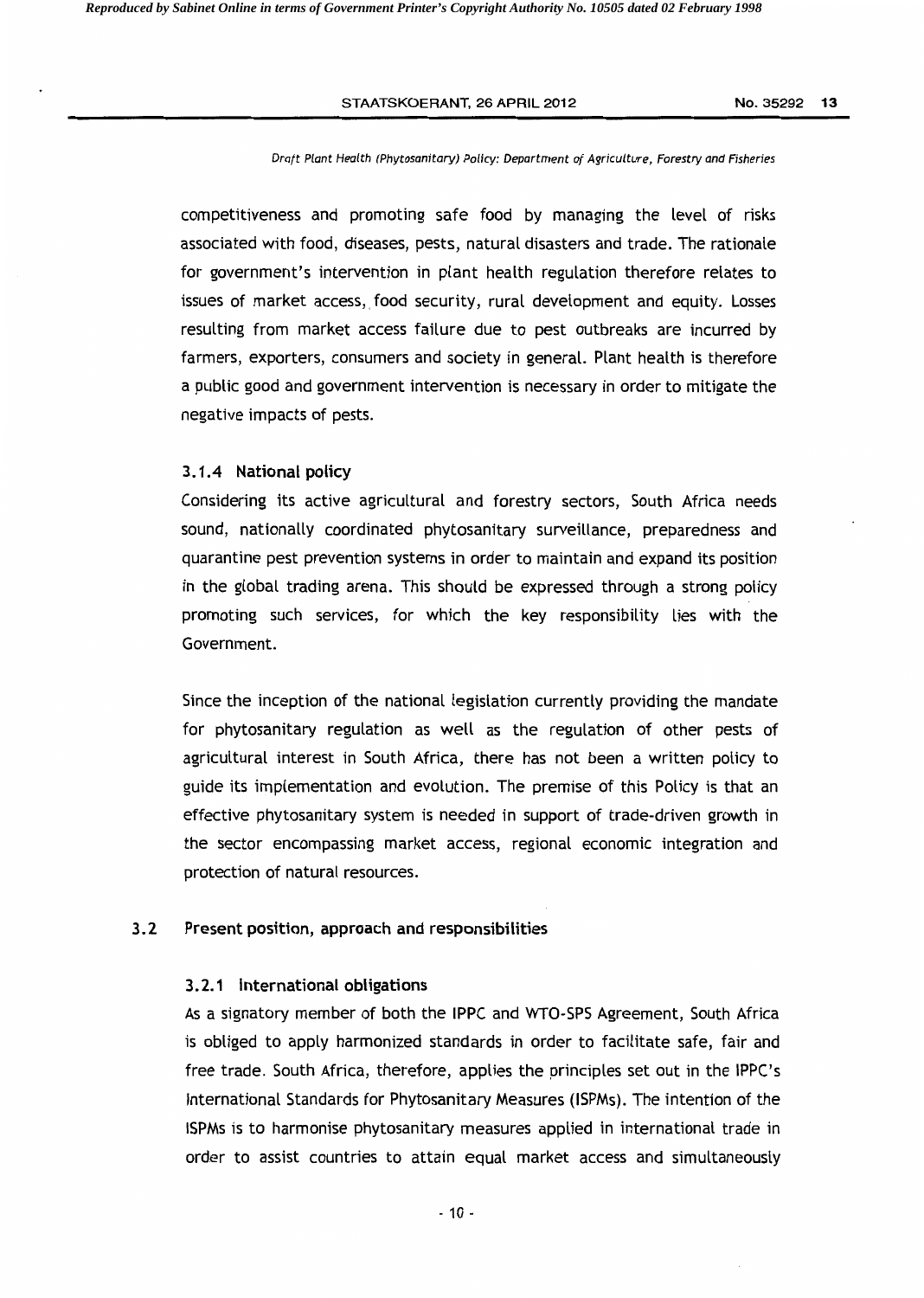Draft Plant Health (Phytosanitary) Policy: Department of Agriculture, Forestry and Fisheries

protect plant health within their territories with minimum disruption to international trade and travel. These principles are also applied on a regional level, where the Southern African Development Community (SADC) Protocol on Trade constitutes the framework for cooperation in sanitary and phytosanitary matters.

#### 3.2.2 Present approach and responsibilities

The national phytosanitary system of South Africa is currently administered under the Agricultural Pests Act, 1983 (Act No. 36 of 1983). However, there have been major changes and developments in South Africa and the IPPC, which has been aligned with the principles of the WTO SPS Agreement since that legislation was promulgated. Moreover, phytosanitary compliance in respect of the exportation of regulated articles is controlled in terms of the IPPC and its ISPMs as this aspect is not covered in the current legislation. Since the core of international trade in goods is import and export, without providing for exports the above Act is incomplete.

As the Agricultural Pests Act, 1983 (Act No. 36 of 1983) and some of its Regulations were promulgated before the drafting of the new revised text (1997) of the IPPC and the WTO-SPS Agreements (1995), they have many deficiencies. For example, they do not provide for the establishment and responsibilities of the national plant protection contact point, the establishment and declaration of pest free areas and export control of plants, plant products and other regulated articles. Moreover, although Directorate Plant Health (DPH) and Directorate Inspection Services (DIS), together with the Directorate Food Import Export Standards (DFIES), serve as the National Plant Protection Organization of South Africa (NPPOZA), the current legislation does not mandate the existence and function of a National Plant Protection Organisation (NPPO). Article IV of the IPPC requires that countries should make provision for an official NPPO with the following responsibilities:

(a) Issuance of certificates relating to the phytosanitary regulations of the importing contracting party for consignments of plants, plant products and other regulated articles;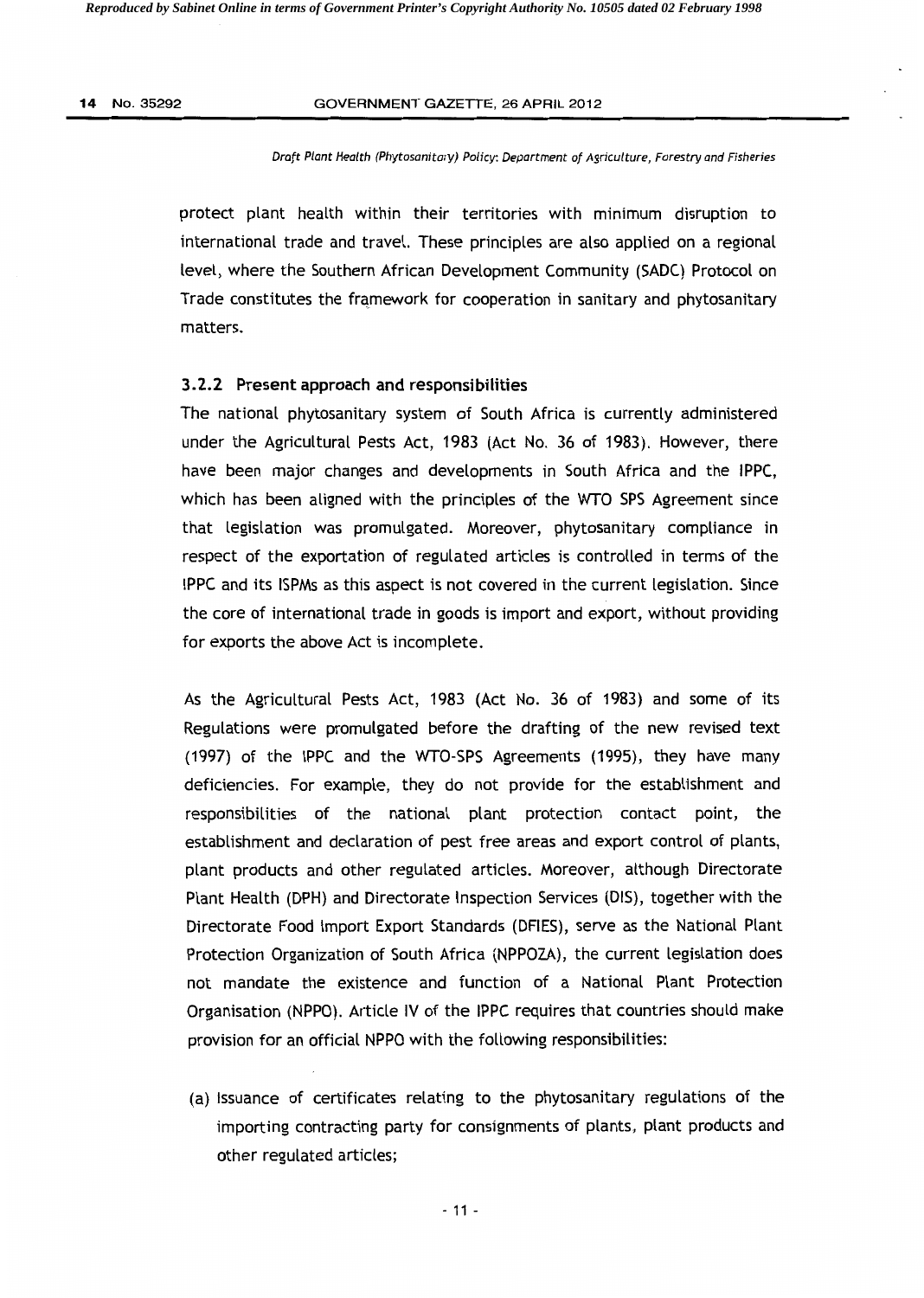#### STAATSKOERANT, 26 APRIL 2012 No.35292 **15**

Draft Plant Health (Phytosanitary) Policy: Department of Agriculture, Forestry and Fisheries

- (b) Surveillance of growing plants, including areas under cultivation (such as fields, plantations, nurseries, gardens, greenhouses and laboratories) and wild flora, and of plants and plant products in storage or in transportation, particularly with the object of reporting the occurrence, outbreak and spread of pests, and of controlling those pests;
- (c) Inspection of consignments of plants and plant products moving in international traffic and, where appropriate, the inspection of other regulated articles, particularly with the object of preventing the introduction and/or spread of pests;
- (d) Disinfestation of consignments of plants, plant products and other regulated articles moving in international traffic, to meet phytosanitary requirements;
- (e) Protection of endangered areas and the designation, maintenance and surveillance of pest free areas and areas of low prevalence;
- (f) Conducting of pest risk analyses;
- (g) Ensuring through appropriate procedures that the phytosanitary security of consignments after certification regarding composition, substitution and reinfestation is maintained prior to export; and
- (h) Training and development of staff.

It is important, therefore, that South Africa aligns the above Act with the principles of the WTO SPS Agreement and the IPPC. This alignment will increase the credibility of national phytosanitary systems for trading partners, enhance South Africa's capacity to participate in international agricultural and forestry trade according to the principles of these international agreements and assist in preventing the use of unjustifiable measures as technical barriers to trade.

#### **4. OBJECTIVES**

This policy seeks to address gaps and challenges in the current phytosanitary system in view of the requirements of this country's major trading partners and the requirements under the relevant international agreements and treaties to which South Africa is a signatory member. It aims to support the South African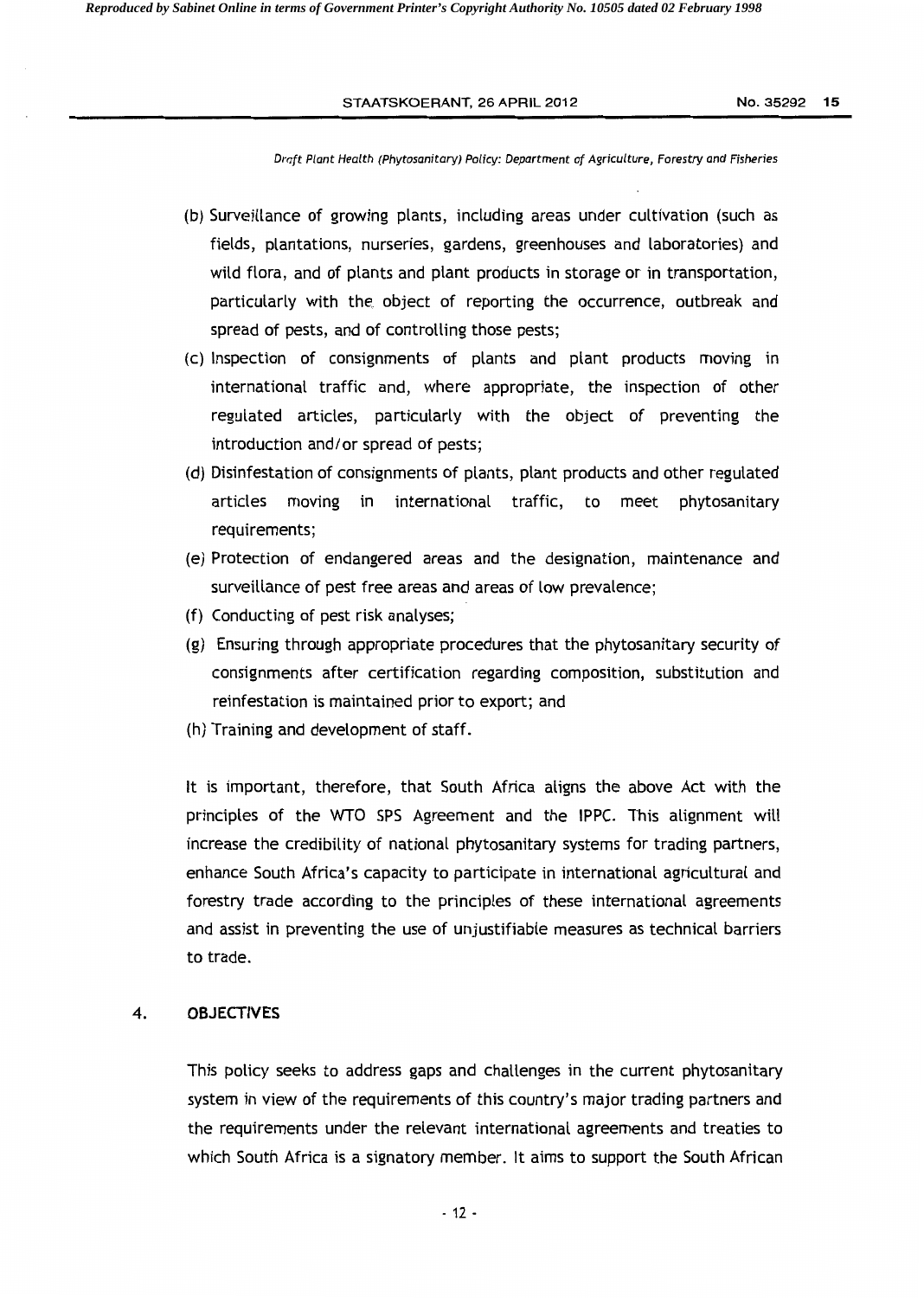#### Draft Plant Health (Phytosanitary) Policy: Department of Agriculture, Forestry and Fisheries

Government's objectives and priorities such as the following: sustainable management and use of natural resources; provision of effective national regulatory services and risk management systems, and increased contribution of the sector to economic growth and development. The policy will serve as a national framework to guide the adoption and enforcement of phytosanitary measures in order to reduce pest risks associated with plants, plant products and associated regulated articles relating to international trade and national control, as well as the development of capacity to support this.

The policy identifies issues faced by Government that hinder the development of an efficient plant health system. The policy will therefore guide the revision of existing legislation and building of institutional capacity, scientific systems, quarantine capacity, emergency response to pest outbreaks, surveillance systems for regulated pests and increased public awareness (advocacy). This will ensure that the phytosanitary management system for South Africa operates in compliance with international and national plant health obligations and responsibilities in support of trade, food security and sustainable resource management.

The premise of the draft Plant Health (Phytosanitary) Policy is that an effective phytosanitary system is needed in support of trade-driven growth in the sector encompassing market access, regional economic integration and protection of natural resources. It is therefore focused on preventing, controlling and mitigating the introduction, spread and establishment of quarantine pests and to limit the economic impact of regulated non-quarantine pests of plants in new areas and thus not at regulating the provision of basic plant health services. Fundamentally important at the production level, the matter of plant pathology support services is being addressed within DAFF through the appropriate linkages between the research and extension components, in collaboration with the Agricultural Research Council (ARC).

The general goals of the policy are, therefore, to: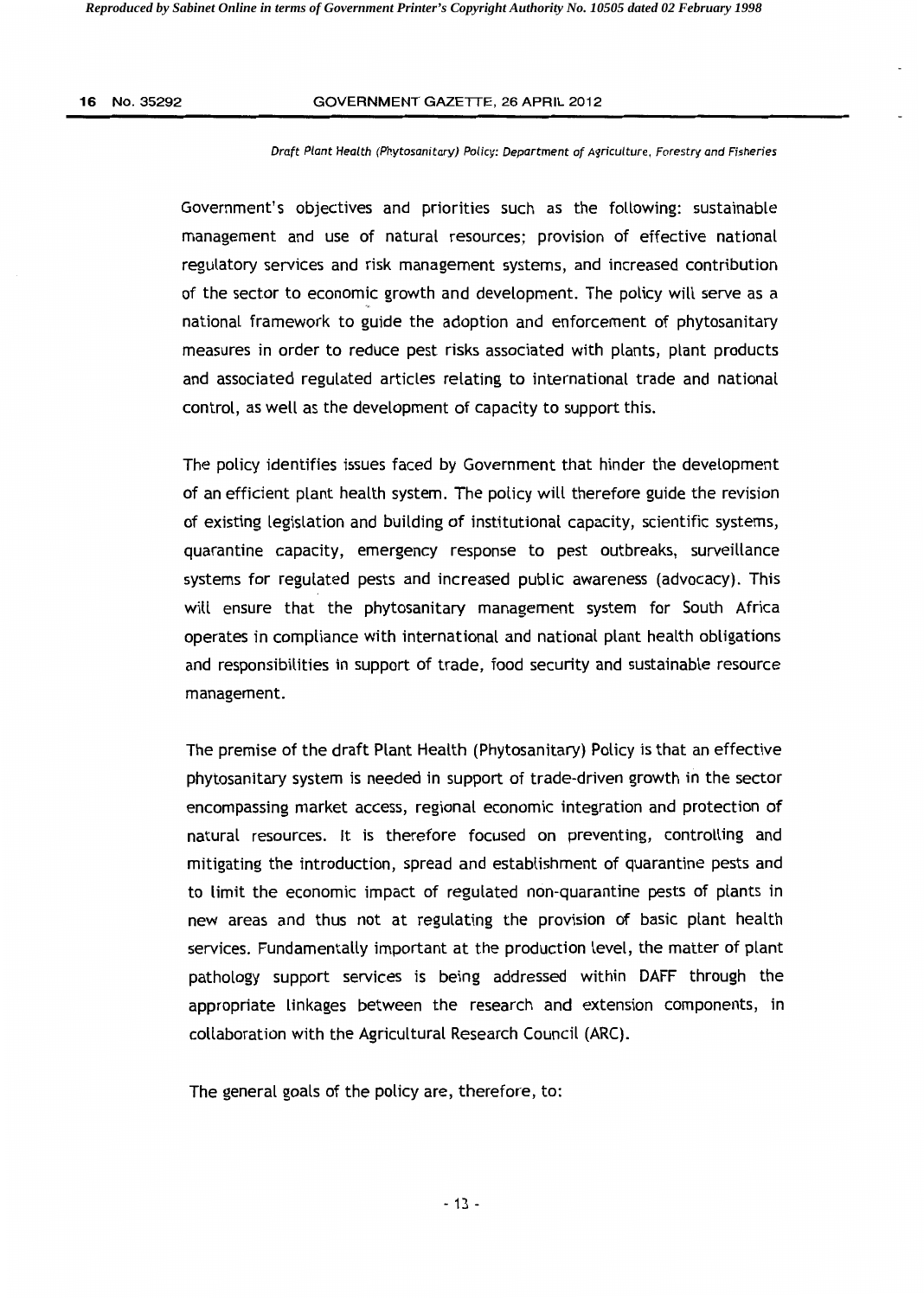STAATSKOERANT, 26 APRIL 2012 No. 35292 17

Draft Plant Health (Phytosanitary) Policy: Department of Agriculture, Forestry and Fisheries

- (a) Guide the application of the Agricultural Pests Act, 1983 (Act No. 36 of 1983) and revised legislation when promulgated;
- (b) Better align the current phytosanitary system in accordance with national and international plant health responsibilities and obligations in the interest of safe and fair trade;
- (c) Harmonise the phytosanitary legislative, regulatory and institutional frameworks with the appropriate international standards;
- (d) Ensure the further development of plant health systems that prevent the introduction and spread of regulated pests as well as facilitate their eradication and/ or control; and
- (e) Increase public awareness on the role of stakeholders, including the general public, in protecting the phytosanitary status of South Africa.

The above can be achieved through:

- (a) Maintaining appropriate phytosanitary legislation, regulations, policies, norms and standards as well as assisting stakeholders with the interpretation of these documents and the relevant international standards;
- (b) Providing for an effective PRA service to facilitate international trade in compliance with international agreements and standards as well as promoting harmonisation of phytosanitary measures;
- (c) Developing and implementing surveillance systems for the early detection of regulated pests, and contingency plans for their efficient and effective control;
- (d) Ensuring effective plant health diagnostic and post-entry plant quarantine services with regard to regulated pests;
- (e) Maintaining an effective national plant protection contact point;
- (f) Participating in the standard setting process of the IPPC and regional phytosanitary bodies; and
- (g) Developing and managing phytosanitary awareness programmes in order to support international and national market access and rural development.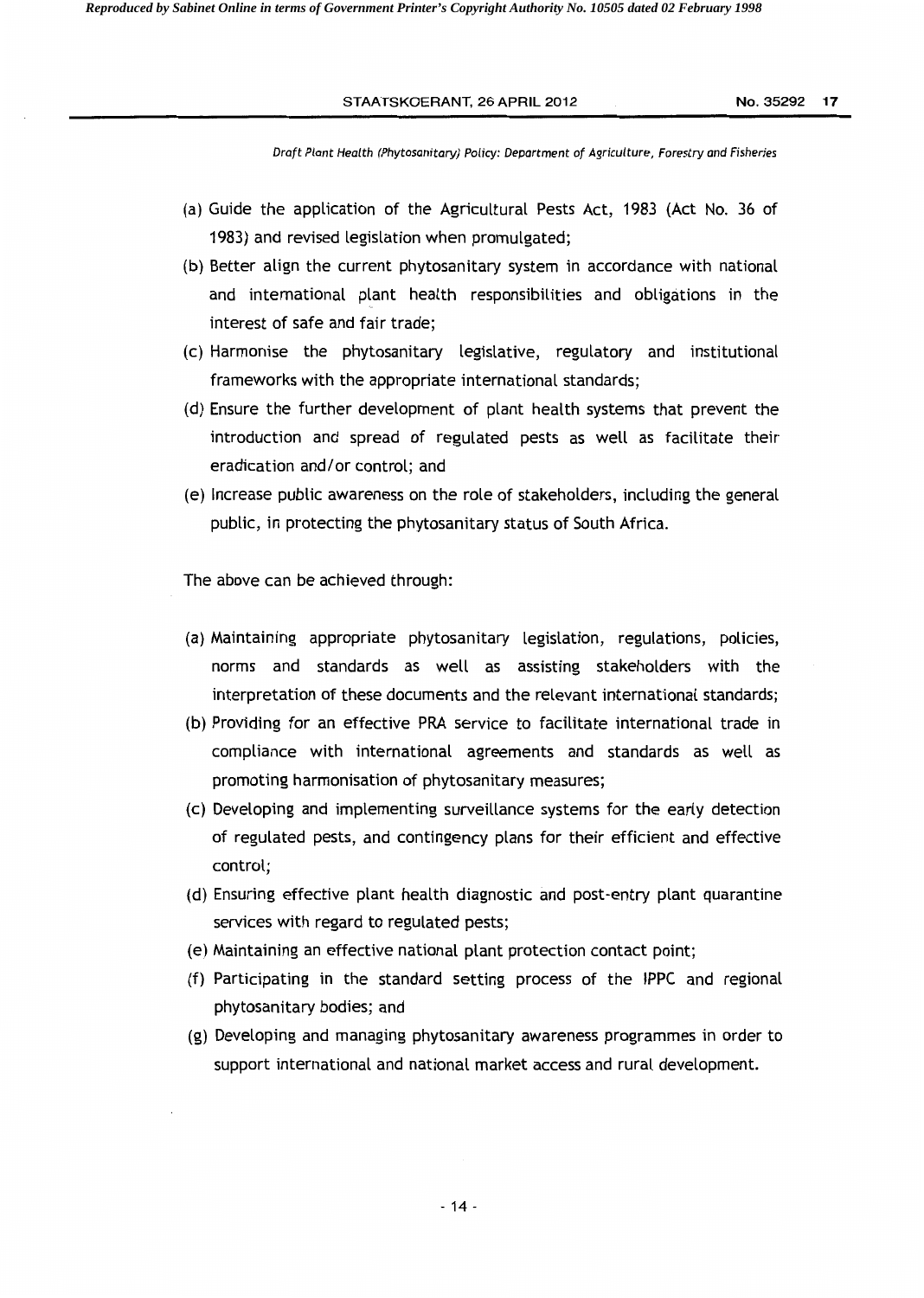Draft Plant Health (Phytosanitary) Policy: Department of Agriculture, Forestry and Fisheries

#### 5. POLICY OPTIONS AND RECOMMENDATIONS

#### 5.1 Policy options

The following four policy options may be considered individually or in suitable combinations in order to achieve the appropriate regulatory plant health system in South Africa:

#### 5.1.1 Limited action

Align the Agricultural Pests Act, 1983 (Act No. 36 of 1983) and its Regulations with the Constitution of the Republic of South Africa (1996). In terms of technical content, these pieces of legislation will continue to be applied as they are, with export control measures applied according to the relevant ISPMs and phytosanitary services provided according to the Department of Agriculture, Forestry and Fisheries' (DAFF) strategic plan.

#### 5.1.2 Amendment

Amend the current plant health legislation in order to ensure that it:

- (a) Is in line with the principles of the WTO-SPS Agreement as well as those of the IPPC and its ISPMs;
- (b) Designates the NPPOZA as well as its responsibilities as outlined above;
- (c) Provides for phytosanitary control of exports as well as imports;
- (d) Includes a broader range of potentially harmful regulated pests;
- (e) Excludes diseases certifiable under the World Organisation for Animal Health (OlE) and any other pests or disease carriers that are pests of agricultural interest outside the mandate of the national phytosanitary authority; and
- (f) Is in line with the applicable national requirements and needs

#### 5.1.3 Comprehensive review

Conclude a comprehensive review of the existing phytosanitary legislation with the view of aligning it with the principles of the WTO-SPS Agreement as well as the IPPC and its ISPMs. This process shall include clarification, simplification and technical updating of existing legislation, instituting mandatory reporting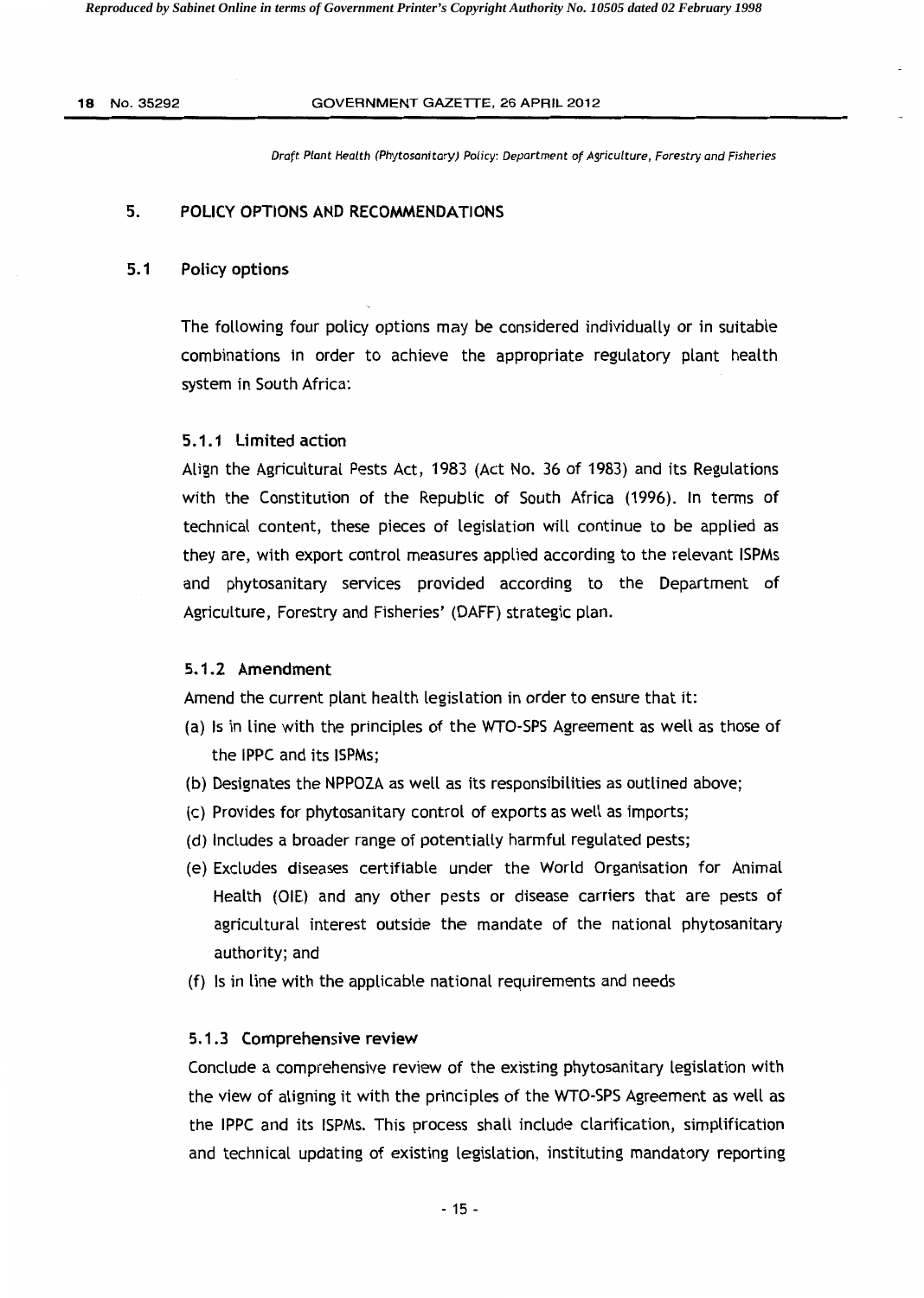STAATSKOERANT, 26 APRIL 2012 No.35292 **19** 

#### Draft Plant Health (Phytosanitary) Policy: Department of Agriculture, Forestry and Fisheries

procedures and further rapid response mechanisms as well as optimizing the deployment of inspection agencies and assignees. This would be a positive step towards facilitating the development of a harmonised regional approach to quarantine pests of plants and to plant bio-security. Furthermore, Article XVI of the IPPC supports parties entering into supplementary agreements for the purpose of complementing the provisions of the Convention by meeting special problems of plant protection such as regional agreements or arrangements relating to specific pests, plants and plant products or specific methods of international transportation. This could include procedures such as regional PRA mechanisms.

#### **5.1.4 Form a statutory body or agency**

Form a dedicated statutory body or agency tasked with coordinating the management of national bio-security risks, and integrate the national phytosanitary regulatory activities into this body. This alternative could follow a model whereby an independent expert-based panel (e.g. National Biosecurity Commission) within an independent statutory body (e.g. National Biosecurity Authority) undertakes bio-security import risk analyses and makes sciencebased bio-security import policy determinations independent from political intervention. The DAFF would guide these bodies on the overall national appropriate level of protection (ALOP) from bio-security risks. This means that the Minister of DAFF would have the power to provide guidelines on the principles that underpin bio-security import risk analyses, import policy determinations and import permit decisions as well as to set the ALOP. Furthermore, a statutory office of the Inspector General of Biosecurity, with comprehensive audit powers and reporting directly to the Minister of DAFF, would have broad powers of auditing and reviewing the bio-security programs carried out by the National Biosecurity Authority. The sole functions of the proposed agency would be to protect the national bio-security status and certify exports. As such it would combine the current national animal and plant health quarantine and inspection services.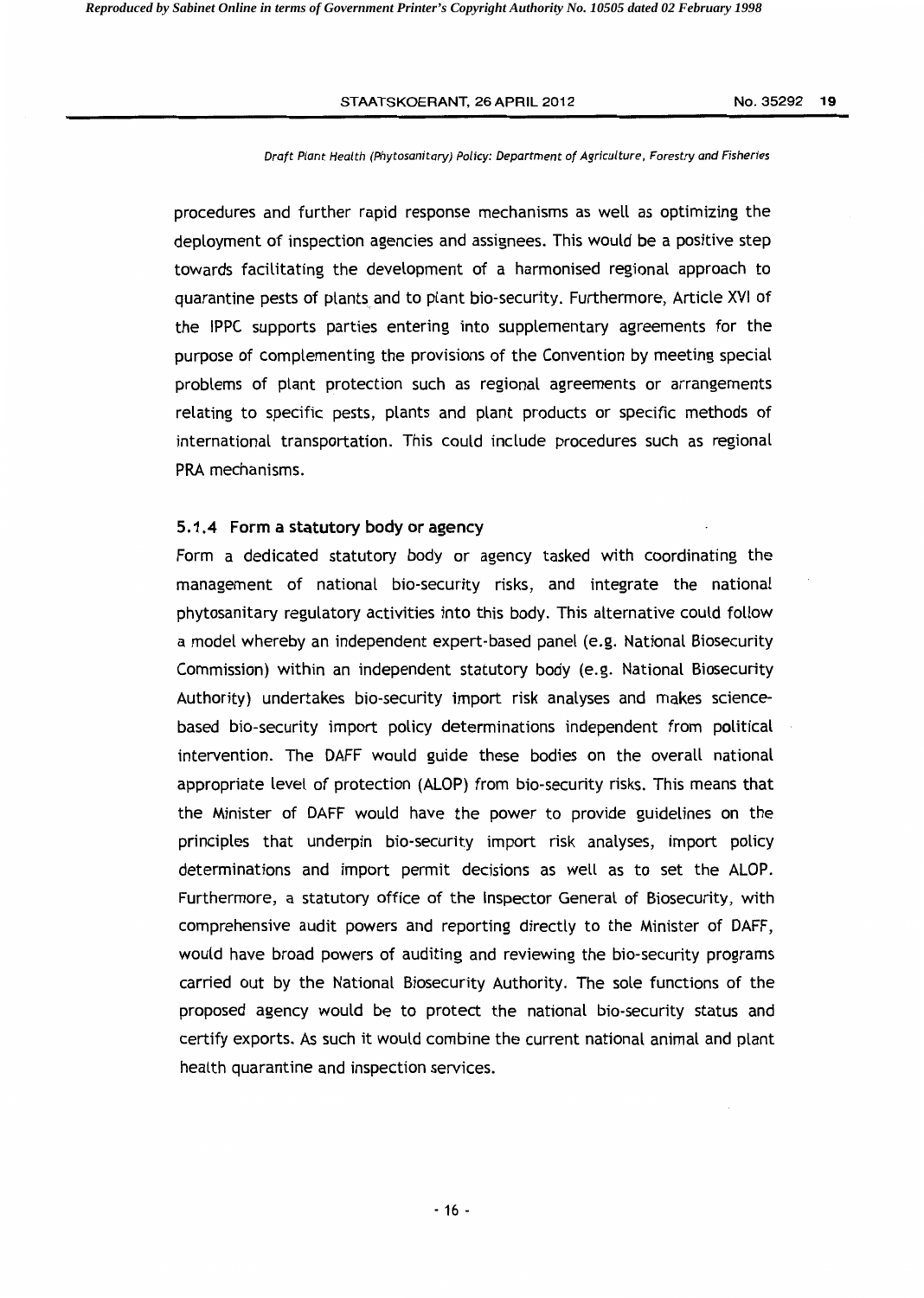Draft Plant Health (Phytosanitary) Policy: Department of Agriculture, Forestry and Fisheries

#### 5.1.5 Recommended options

Considering the status of South Africa as a developing country, policy options 2 and 3, as outlined above, are recommended.

# 5.2 Justification of the recommendation in terms of efficiency, effectiveness, social effects, environmental impact and technical feasibility

Phytosanitary measures based on revised legislation which is better aligned with the WTO-SPS and IPPC and the relevant ISPMs will embody the principles of ALOP and minimal impact as well as economic and operational feasibility. If all Members of SADC and the Southern Africa Customs Union (SACU) do likewise, harmonisation of regulatory measures with international standards will support regional economic integration.

#### 5.3 Political, institutional, legal, social and economic viability

In terms of the existing signatory membership of South Africa to the WTO-SPS Agreement and to the IPPC, this policy must be based on the principles of the IPPC and its ISPMs. Furthermore, it must be implemented in accordance with relevant DAFF strategic goals and capacity as well as strategic planning for further capacity building. In terms of the IPPC and the WTO-SPS Agreement, South Africa subscribes to the principle of transparency. Accordingly, it already provides for a national plant protection contact point, PRA as well as plant health awareness and promotion components, through which its plant health regulatory measures and their technical justification are made internationally available.

#### 5.4 Institutional implications

The DAFF has the mandate for this Policy on Plant Health (phytosanitary matters). In respect of institutional capacity and structure, the relevant components of the NPPOZA, in terms of South Africa's membership of the IPPC, have been put in place including the provision of quarantine facilities and diagnostic laboratories as well as phytosanitary inspection services.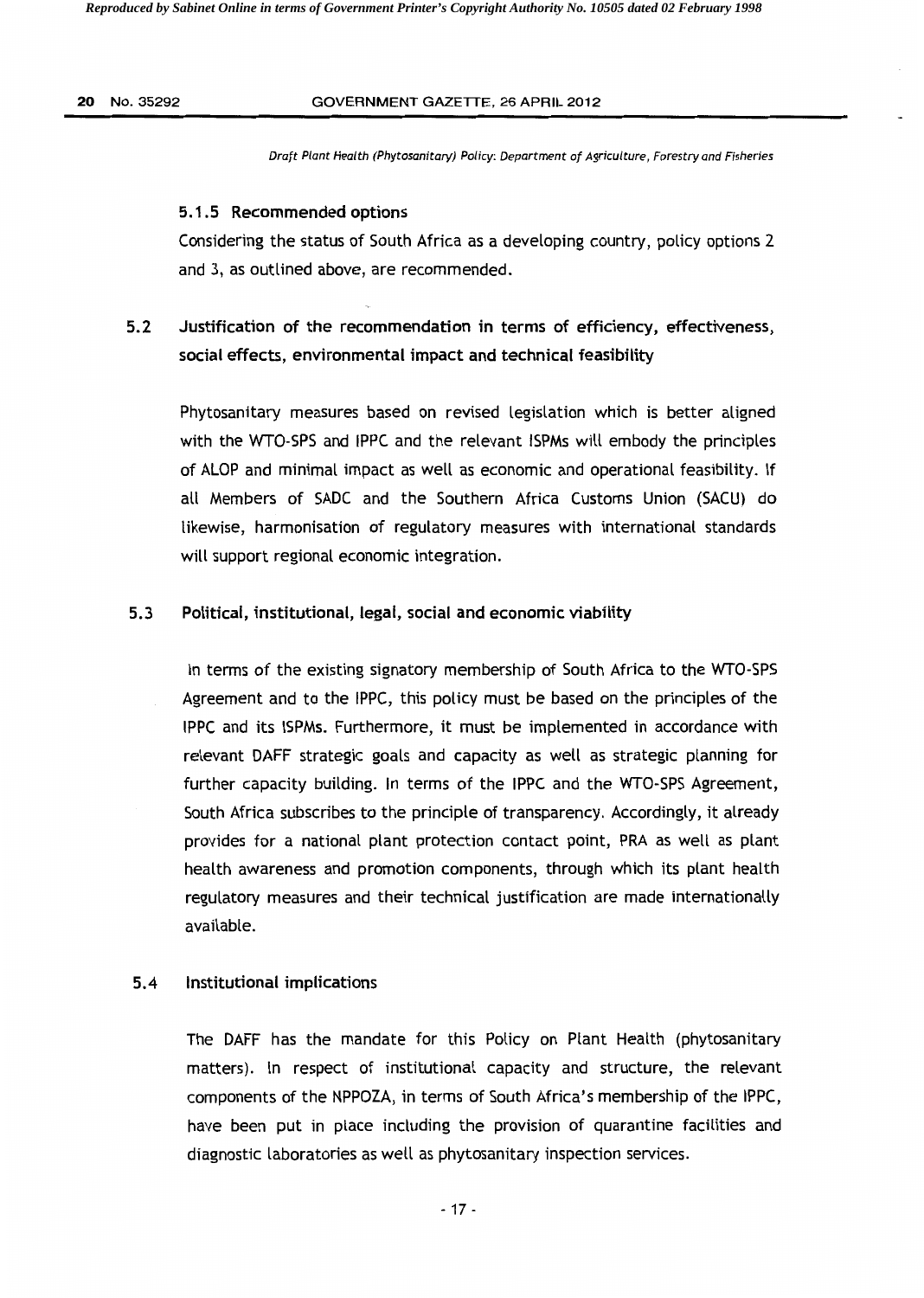STAATSKOERANT, 26 APRIL 2012 12 No. 35292 21

Draft Plant Health (Phytosanitary) Policy: Department of Agriculture, Forestry and Fisheries

A specialized unit, namely DFIES, facilitates national phytosanitary awareness programmes. In respect of potential pest risks, an Early Warnings component has also been instituted. This component is responsible for developing detection and surveillance programmes as well as contingency plans and control procedures for recently introduced/detected regulated pests.

For the effective implementation of this policy, further strengthening of the NPPOZA's capacity and infrastructure is required. The PRA process specifically requires further strengthening, because of the demand for market access and therefore PRAs and the current phytosanitary capacity do not balance.

#### 5.5 Financial implications

The national phytosanitary regulatory system includes DAFF directorates Plant Health (DPH), Inspection Services (DIS) and Food Import Export Standards (DFIES) as well as the Perishable Products Export Control Board (PPECB). Focusing on the policy unit alone, for 2012/13, 2013/14 and 2014/15 the current budget allocation for Directorate Plant Health (DPH) is R32.175 million, R31.526 million and R32.740 million, respectively. It is envisaged that an additional R35 million (thirty five million Rand) per annum may be needed; a request for an additional R10 million has already been incorporated in the Medium-Term Expenditure Framework (MTEF) of the DAFF for quarantine pest surveillance and awareness programmes as core functions of the NPPO. The further R35 million may be required to include additional PRA personnel (i.e. 9 Scientist Production and 3 Scientific Technicians) in order to strengthen the current division's capacity (i.e. 14 Scientist Production, 2 Scientific Technicians and 1 Plant Health Officer) in the face of increasing market access demands from South African Industries, including the fruit industries in their drive to maintain global competitiveness, and the demand for reciprocity within South Africa's increasing number of bilateral and multinational agreements. Concurrently, it must be ensured that the current PRA component functions effectively and produces optimal output. In addition, the cost-effectiveness of outsourcing PRAs must be explored and compared.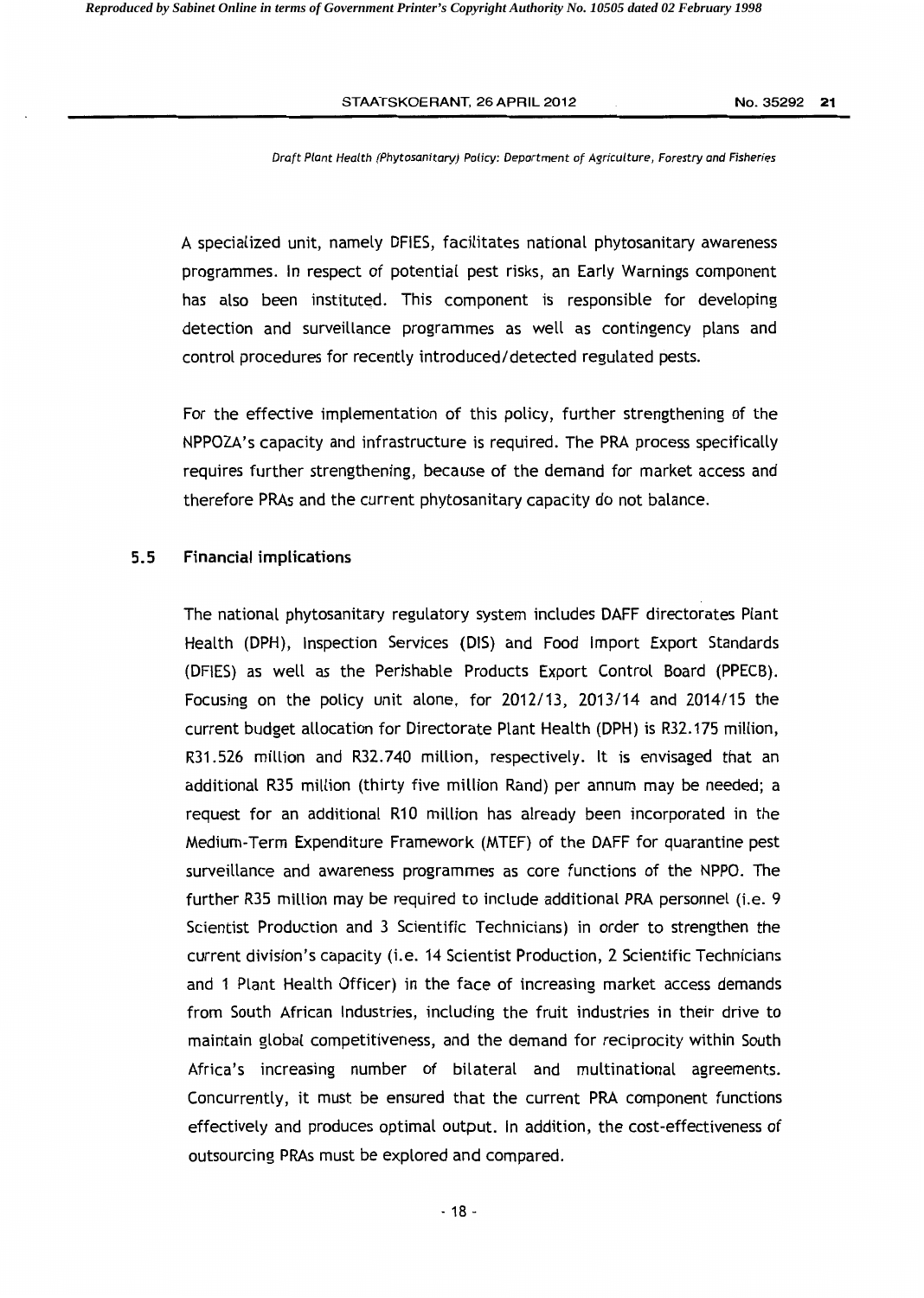Draft Plant Health (Phytosanitary) Policy: Department of Agriculture, Forestry and Fisheries

#### **5.6 Communication implications**

A dedicated unit within the DAFF structure, namely DFIES, facilitates national phytosanitary awareness and promotion programmes. In accordance with the international principle of transparency, the NPPOZA must engage in the WTO-SPS notification system and maintain a plant protection contact point and website. It is obliged to notify the IPPC Secretariat of any detection, outbreak or spread of regulated pests within its territory and to participate in the activities of the IPPC as well as the appropriate Regional Plant Protection Organisation (RPPO), namely the Inter-African Phytosanitary Council of the African Union (AU- IAPSC). This draft policy will be further consulted and then completed and communicated according to the relevant departmental prescripts.

### **5. 7 Legislative and regulatory implications**

The effective and efficient implementation of this Policy on Plant Health (phytosanitary matters) is the primary responsibility of the NPPOZA. It is important that the current phytosanitary legislation is amended in order to align it with national requirements as well as international plant health obligations and responsibilities for managing phytosanitary risks and to protect the country's agriculture and forestry sectors as well as biodiversity from the risks posed by foreign pests.

# **5.8 Implementation and monitoring of risk management strategies, policies, and legislation**

This policy is intended to support the development, implementation and monitoring of risk management strategies, policies, legislation and other phytosanitary measures for the control of pests of plants, plant products and related regulated articles. It places emphasis on the need for sufficient skilled people to provide appropriate measures with regard to the relevant phytosanitary services, and that all role-players, including traders and the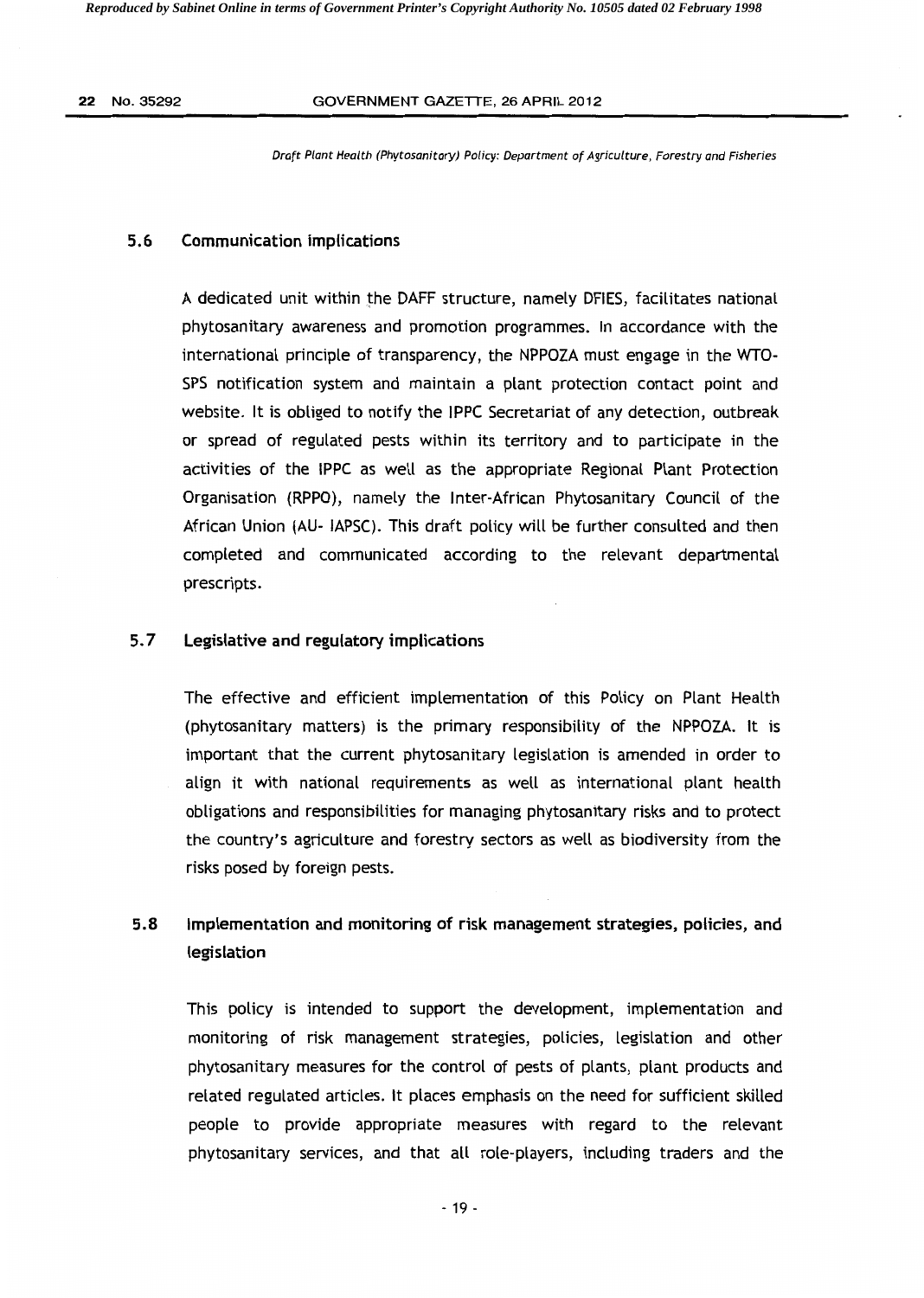STAATSKOERANT, 26 APRIL 2012 No. 35292 23

#### Draft Plant Health (Phytosanitary) Policy: Department of Agriculture, Forestry and Fisheries

traveling public as well as the provincial departments, are well informed. This policy will also contribute towards the increased alignment of the plant health regulatory system of South Africa with international principles, standards and guidelines in accordance with the country's signatory membership of the WTO-SPS and the IPPC.

#### 5. 9 Instruments of implementation

The plant health (phytosanitary) policy will be implemented in terms of the following Act or its substitute legislation (and in harmony with the relevant national priorities and legislation and international agreements and treaties in support of the inherent needs of all role players and stakeholders engaged in the relevant agricultural and forestry activities, primarily those listed in Annexure II):

# 5.9.1 Agricultural Pests Act, 1983 (Act No. 36 of 1983)

The aim of the current Act is to provide for measures to prevent and control the importation of agricultural and forestry pests, and to provide measures for their national control and matters connected therewith. In terms of its provisions, no person is allowed to import into South Africa any controlled goods except under the authority of a permit or regulation and in compliance with the relevant import requirements. The Act also provides for preventing the spread of pests within the country by allowing for the control of movement of plants and plant products from one area to another. Its scope covers plants, plant products and their pathogens including biological control agents, insects and exotic animals as defined, as well as growth media, honey, beeswax and used apiary equipment as well as other regulated articles.

Administered by the DAFF, it currently has three executive officers, namely the Director of each of the following directorates: DPH, DIS and Climate Change and Disaster Management (DCCDM). The DPH provides PRAs, import regulations and control measures, while the relevant phytosanitary inspections are conducted by DIS in terms of the Border Control Strategy of the DAFF. The parts of this Act dealing with migratory pests such as locusts and red-billed quelea are administered by DCCDM.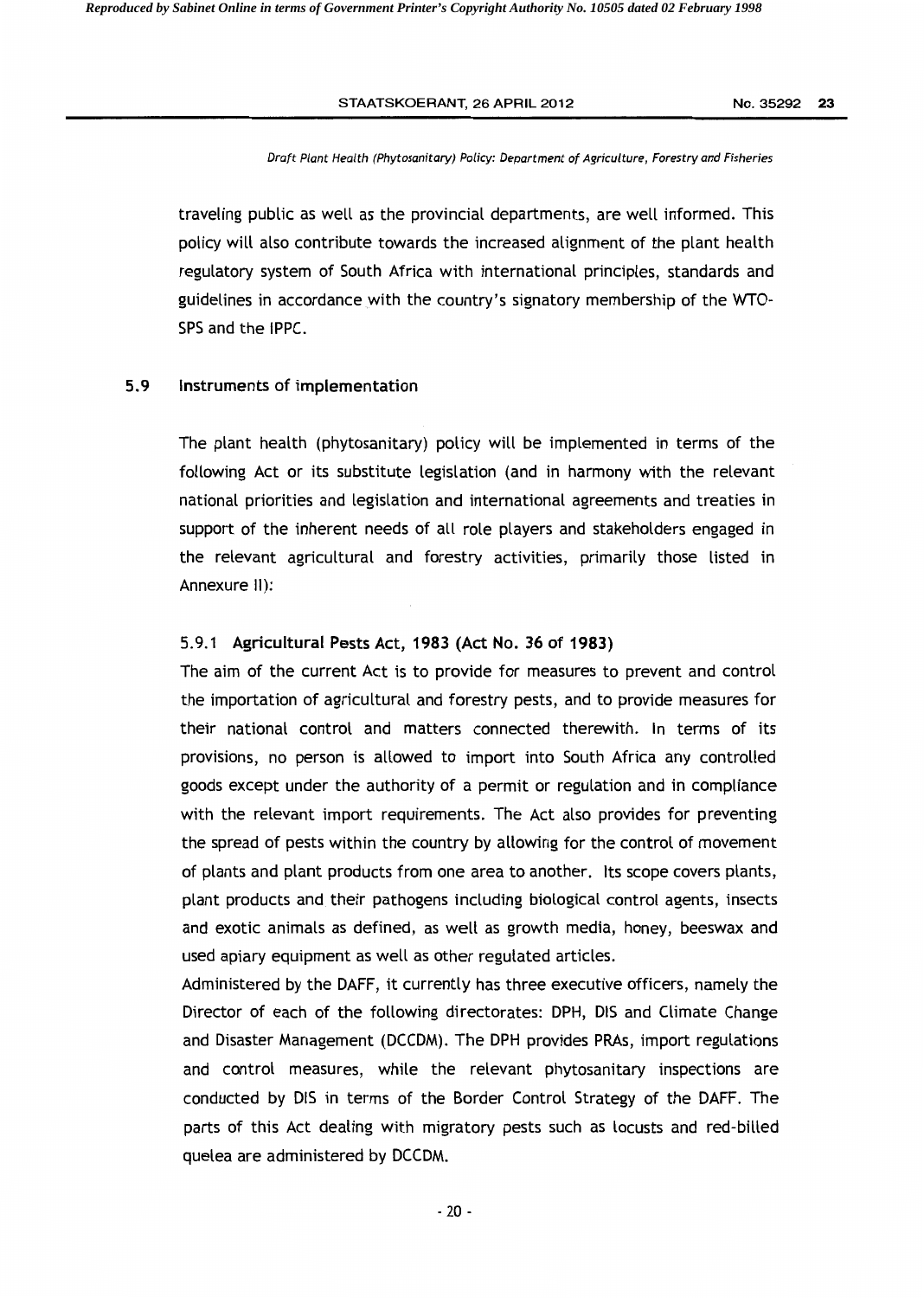Draft Plant Health (Phytosanitary) Policy: Department of Agriculture, Forestry and Fisheries

The execution of the provisions of the Agricultural Pests Act is aligned with other relevant Acts to ensure smooth intergovernmental relations. Accordingly, mechanisms and procedures are provided to ensure that clients are advised of any additional authorisations they need prior to importing, including the following:

- (a) Regarding genetically manipulated organisms, permit applicants are required to declare that the relevant commodity does not constitute or contain any Genetically Modified Organisms (GMOs). Such imports are dealt with in terms of the Genetically Modified Organisms Act, 1997 (Act No. 15 of 1997), administered by the DAFF Directorate Genetic Resources.
- (b) Before permitting the importation and release of biological control agents, the relevant Acts are taken into consideration according to the envisaged impact of the agent as shown by the risk assessment.
- (c) Plant propagating material is subject to the provisions of the Plant Improvement Act, 1976 (Act No. 53 of 1976) and the Plant Breeders Rights Act, 1976 (Act No. 15 of 1976), as indicated in Annexure II.
- (d) The importation of tropical fish, currently dealt with under the Agricultural Pests Act, 1983 (Act No. 36 of 1983) under its definition of "exotic animal", is subject to the relevant nature conservation regulations, namely Section 81 of the Nature Conservation Ordinance, 1983 (Ordinance 12 of 1983). This responsibility is being transferred to the DAFF Directorate Animal Health which is mandated to deal with imports of vertebrate animals in terms of the Animal Diseases Act, 1984 (Act no. 35 of 1984). Importers are accordingly referred to the appropriate authority.
- (e) On request of the relevant directorate dealing with animal health in DAFF, the importation of specific plants that are toxic to cattle is prohibited. Similarly, specific plants with narcotic properties are prohibited entry on request of the South African Police Service (SAPS). In this regard the SAPS will cooperate with DAFF and these two entities will assist and support one another in accordance with the provisions of Chapter 3 of the Constitution of the Republic of South Africa, 1996 (Act No.1 08 of 1996), which provides for co-operative governance.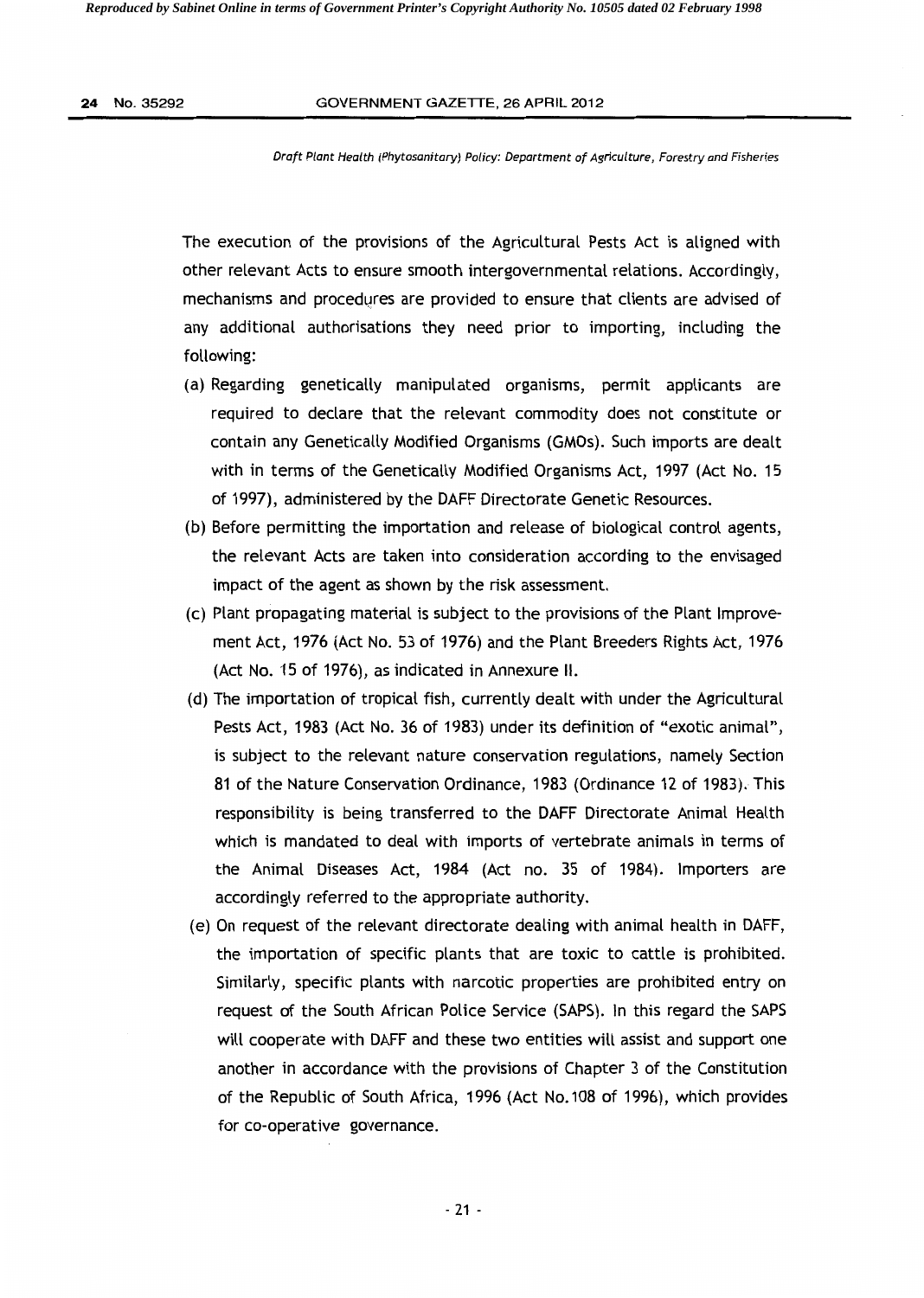STAATSKOERANT, 26 APRIL 2012 No. 35292 25

Draft Plant Health (Phytosanitary) Policy: Department of Agriculture, Forestry and Fisheries

The export of plants, plant products and other regulated articles from South Africa takes place in accordance with the relevant import conditions, directives or bilaterally agreed protocols of the importing country. Compliance is officially verified by means of phytosanitary procedures including inspections, sampling and testing as well as the issuance of the relevant certification in accordance with the principles and model certificates of the IPPC.

#### **6. PERFORMANCE INDICATORS**

Performance indicators that will be used to measure the extent to which the desired objectives are being attained as well as an indication of how monitoring of implementation and evaluation of impact is to be conducted, will include the number of:

- (a) Phytosanitary legislative documents available;
- (b) Completed PRA reports;
- (c) Import and export protocols and programs as well as bilateral engagements and inputs contributing to the facilitation of safe trade and harmonisation of phytosanitary measures;
- (d) Import permits issued;
- (e) Interceptions of phytosanitary non-compliance in respect of exports;
- (f) Interceptions of phytosanitary non-compliance in respect of imports;
- (g) Early Warning protocols/programs and contingency plans;
- (h) Documents on phytosanitary norms, standards and guidelines;
- (i) Training actions, seminars and workshops;
- (j) Plant health promotion and curriculum development programs successfully completed and their positive effect in changing public attitude regarding plant health issues;
- (k) Provincial interventions to ensure exposure to the latest plant health (phytosanitary) information;
- (l) Information packages and information materials available on an effective and interactive website;
- (m)Client inputs and surveys as well as client-DAFF phytosanitary forums; and
- (n) Effectively and efficiently controlled outbreaks of regulated pests.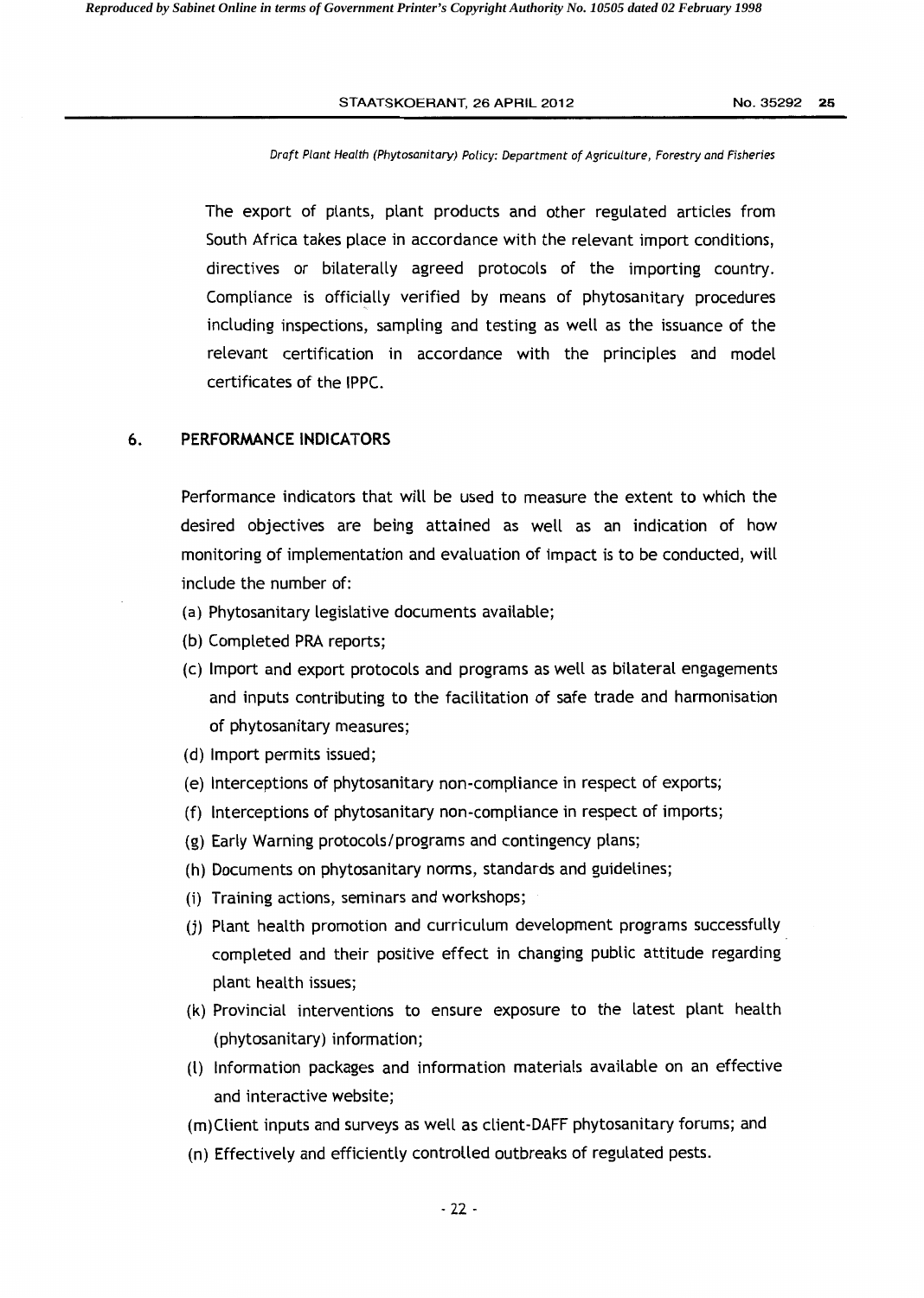Draft Plant Health (Phytosanitary) Policy: Department of Agriculture, Forestry and Fisheries

#### 7. TIMET ABLE AND IMPLEMENTATION

- (a) Promulgation of revised legislation and regulations within five years after parliamentary approval of this policy;
- (b) Availability of appropriate infrastructure as well as training, development and deployment of appropriate personnel in order to ensure efficient and effective service delivery as well as compliance with international norms and standards within five years after parliamentary approval of this policy.

# 7.1 Key role-players responsible for implementation, and their resource requirements

The responsibilities of DPH are to develop policy, legislation, norms and standards and guidelines to manage phytosanitary risks as well as to ensure compliance with national and international plant health obligations. The DIS is responsible for rendering risk inspection/auditing services at official ports of entry, national plant risk management inspection/auditing services as well as national plant quarantine and diagnostic services. Among other responsibilities, the DFIES is responsible for facilitating national phytosanitary awareness and promotion programmes. Furthermore, the ARC provides information and services that support the effective implementation of this plant health (phytosanitary) policy. Based on request or relevant arrangements, Provincial Departments of Agriculture assist in disseminating information on phytosanitary matters to subsistence, smallholder and commercial farmers as well as the general public.

#### 7.2 Resource requirements

- (a) Effective and efficient teams of appropriately trained, experienced and equipped personnel to ensure pest risk management through the execution of:
	- PRA
	- Policy, norms and standards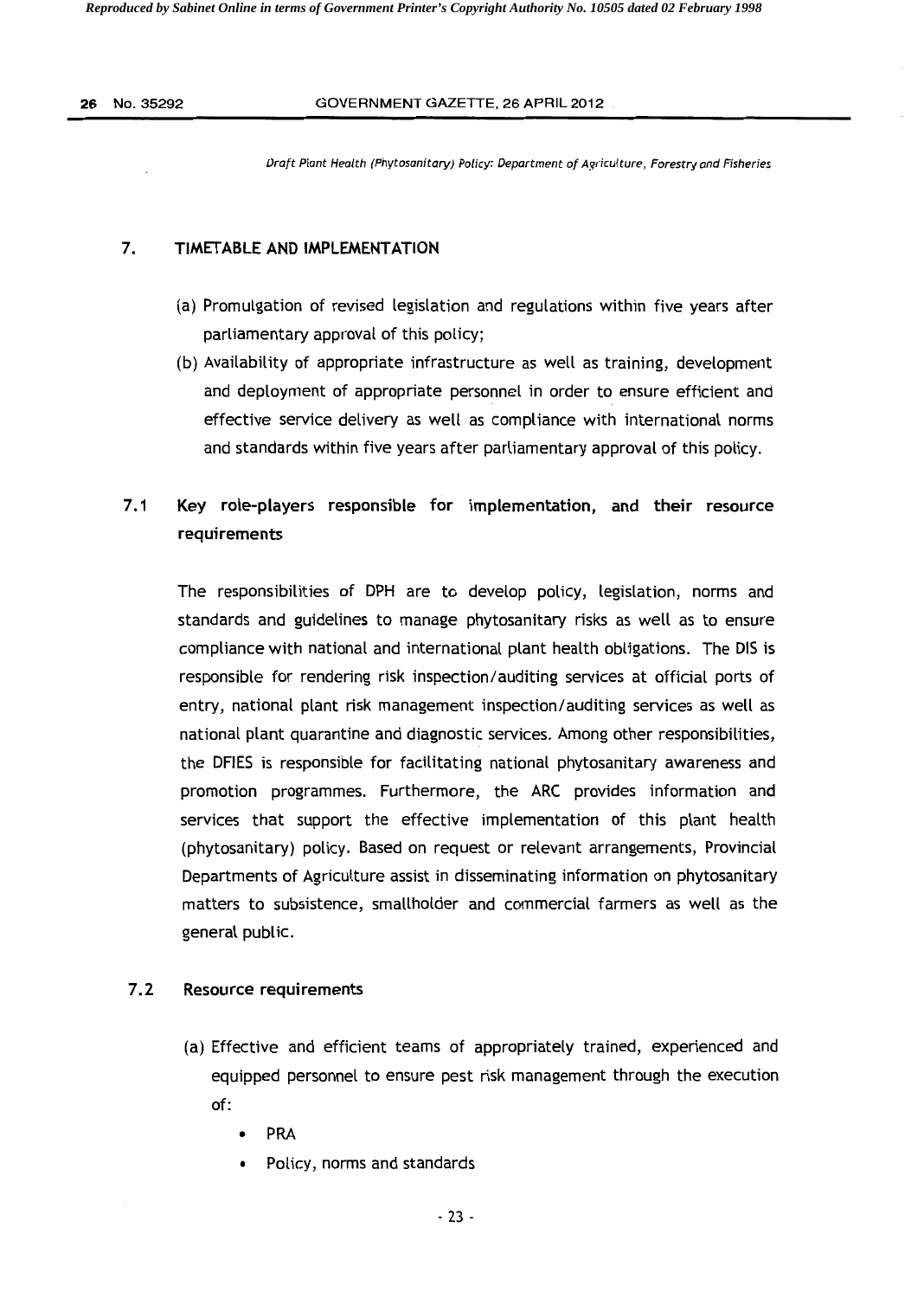#### STAATSKOERANT, 26 APRIL 2012 No.35292 **27**

Draft Plant Health (Phytosanitary) Policy: Department of Agriculture, Forestry and Fisheries

- Early warning systems
- Plant health promotion and awareness
- Plant health national contact point responsibilities
- Plant diagnostic services
- Plant quarantine services
- Phytosanitary inspection, implementation and enforcement activities.
- (b) Effective and efficient teams of appropriately trained, experienced and equipped personnel for relevant assignees, state owned enterprises as well as relevant research organizations;
- (c) Adequate and fully functional infrastructure and information systems to accommodate and facilitate the provision of effective phytosanitary services;
- (d) Appropriate role player and stakeholder coordination mechanisms and forums.

# **8. MAIN POLICY AREAS CONCERNING THE DAFF CLUSTERED AROUND THE INHERENT NEEDS OF THOSE ENGAGED IN AGRICULTURAL AND FORESTRY ACTIVITIES**

The implementation of this policy and associated legislation, besides being in accordance with the WTO-SPS Agreement and the IPPC, will be in support of the inherent needs of all role players and stakeholders engaged in the relevant agricultural and forestry activities, namely:

- (a) Confidence and stability brought about by objective and effective regulation, by pest risk alleviation measures, sound customer relations and effective governance of the sector.
- (b) Sustainable utilisation of natural resources such as land, water and plants.
- (c) Capacity to optimally utilise the resources dependent on infrastructure, finance, technology, services and skills development.
- (d) Competitiveness of the individual enterprises and the entire sector relative to that of similarly endowed or competing economies to be addressed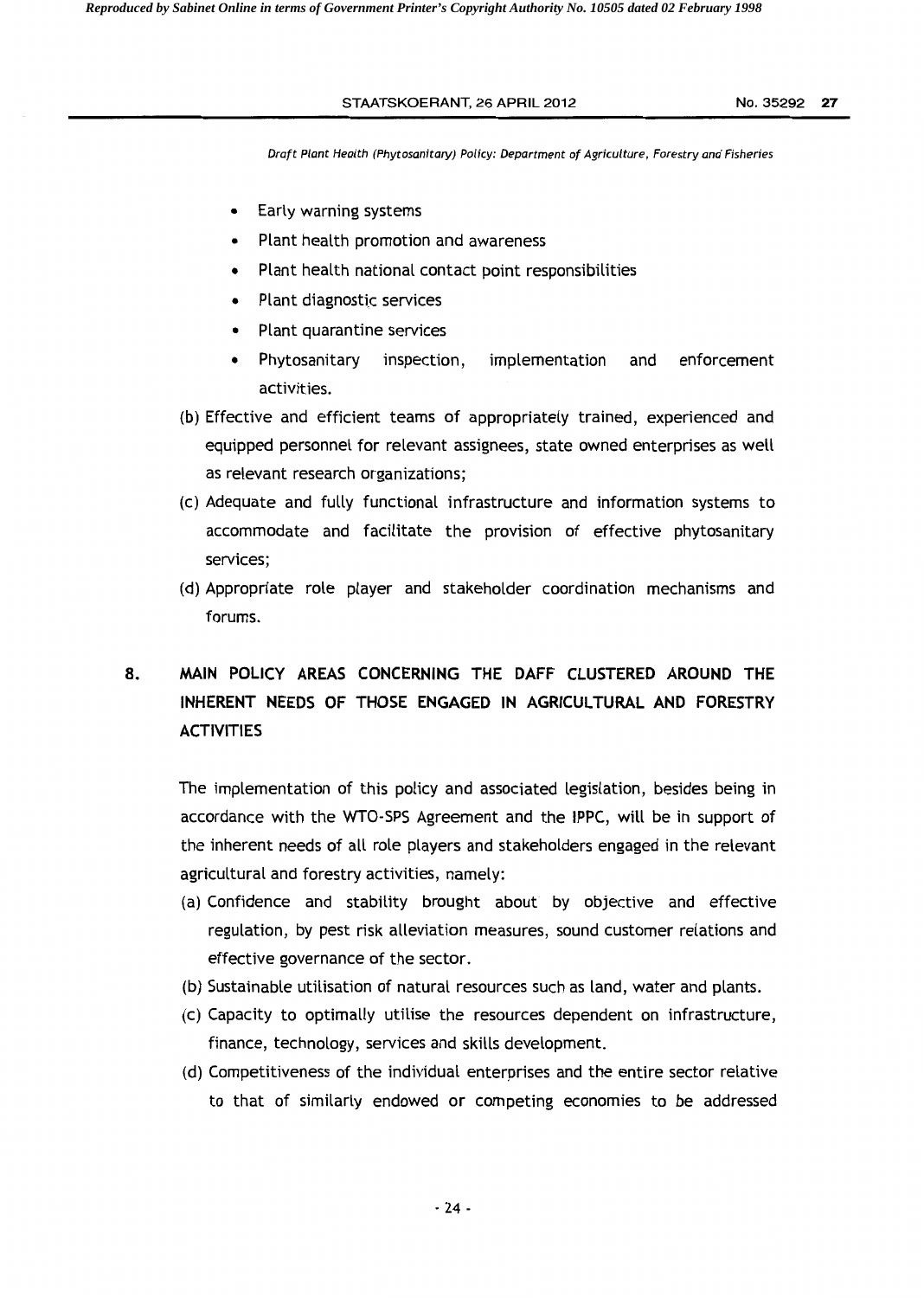Draft Plant Health (Phytosanitary) Policy: Department of Agriculture, Forestry and Fisheries

through improved efficiency and productivity, free and fair markets as well as innovation.

(e) Responsibility underpinned by the sector's strategic role as society's basic food provider, employer of the less skilled, and as a socio-economic safety net for rural society.

#### **9. REFERENCE DOCUMENTS**

Documents that directly underpin this Policy are the following:

- (a) Agricultural Pests Act, 1983 (Act No. 36 of 1983) as amended
- (b) Agricultural Policy of South Africa a Discussion document. Ministry of Agriculture and Land Affairs, 1998.
- (c) Constitution of the Republic of South Africa (Act No.108 of 1996) as amended. Republic of South Africa.
- (d) Draft Policy on Agriculture in Sustainable Development A discussion document. Department of Agriculture, 2002.
- (e) Industrial Policy Action Plan (IPAP2), 2010-111 2012-13 the dti 2010. http://www.thedti.gov.za/ipap/Ipap Part1 Part1.pdf
- (f) International Plant Protection Convention, 1997. Secretariat of the International Plant Protection Convention, FAO, Rome, Italy.
- (g) International Standards for Phytosanitary Measures. All ISPMs of the IPPC.
- (h) Medium Term Strategic Framework, 2009. A framework to guide Governments Programme in the Electoral Mandate Period (2009-2014), The Presidency, Republic o f South Africa.
- (i) Statement on conclusion of the Green Economy Summit (2010512010) DEA 2010. http://www.polity.org.za/article/sa-draft-statement-by-thedepartment-of-environmental-affairs-on-the-conclusion-of-the-greeneconomv-summit-20052010-2010-05-20
- (j) Strategic Plan for the Department of Agriculture, Forestry and Fisheries 2011/12 to 2014/15. Department of Agriculture, Forestry and Fisheries,
- (k) The New Growth Path: The Framework. EDD 2010. http://www.pmg.org.za/files/docs/110216growthpath.pdf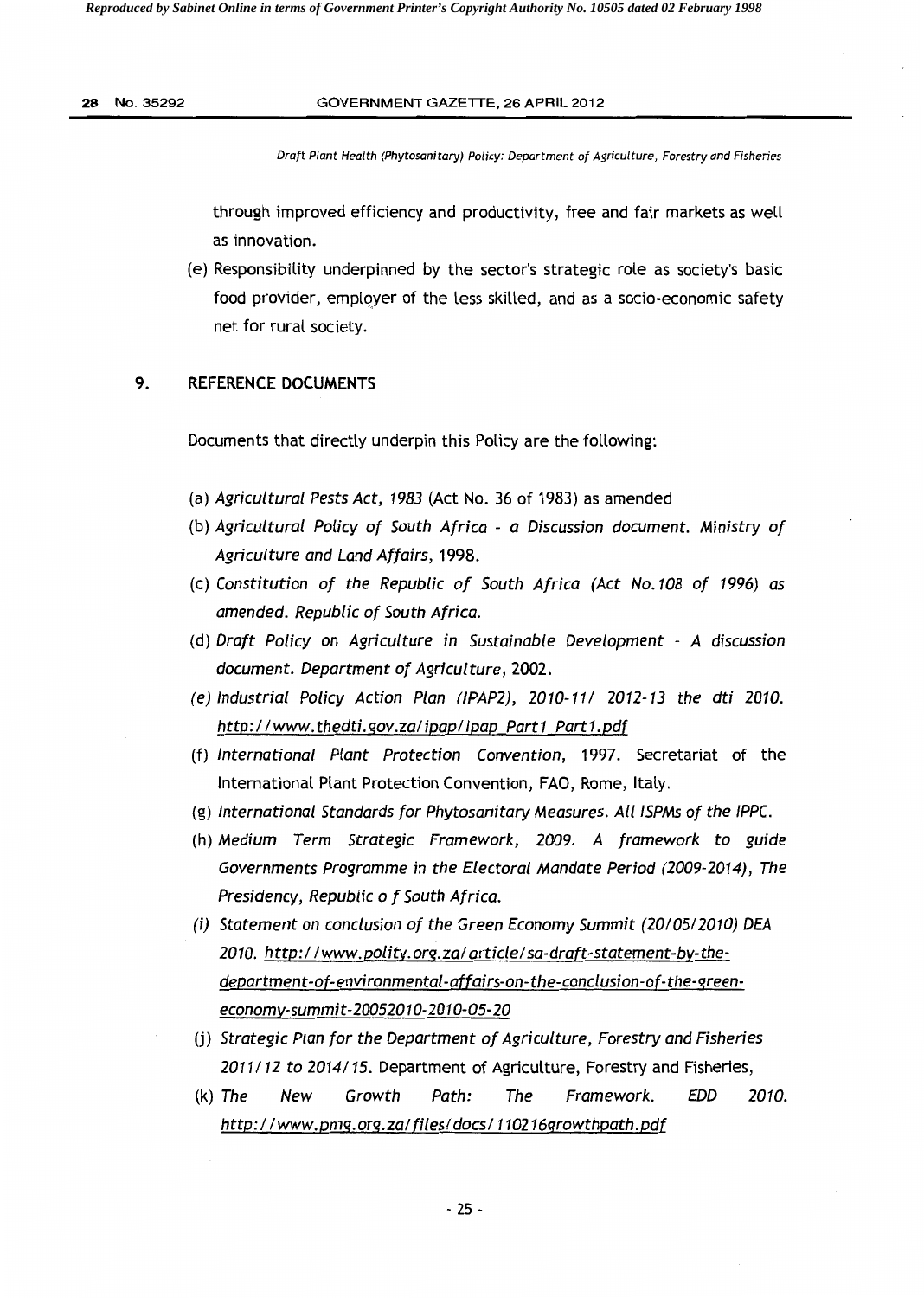#### STAATSKOERANT, 26 APRIL 2012 12 No. 35292 29

Draft Plant Health (Phytosanitary) Policy: Department of Agriculture, Forestry and Fisheries

- (I) White Paper on Agriculture, 1995. Department of Agriculture. Printed and published by the Department of Agriculture. ISBN 0-621-16111-x (m) World Trade Organization Agreement on the Application of Sanitary and
- Phytosanitary Measures, 1994. World Trade Organization, Geneva.

# 10. **POLICY OWNER**

The DPH of the DAFF.

# 11. **DOCUMENT INFORMATION**

| Document number: |       |
|------------------|-------|
| Revision number: | N/A   |
| Issue date:      |       |
| Document status: | Draft |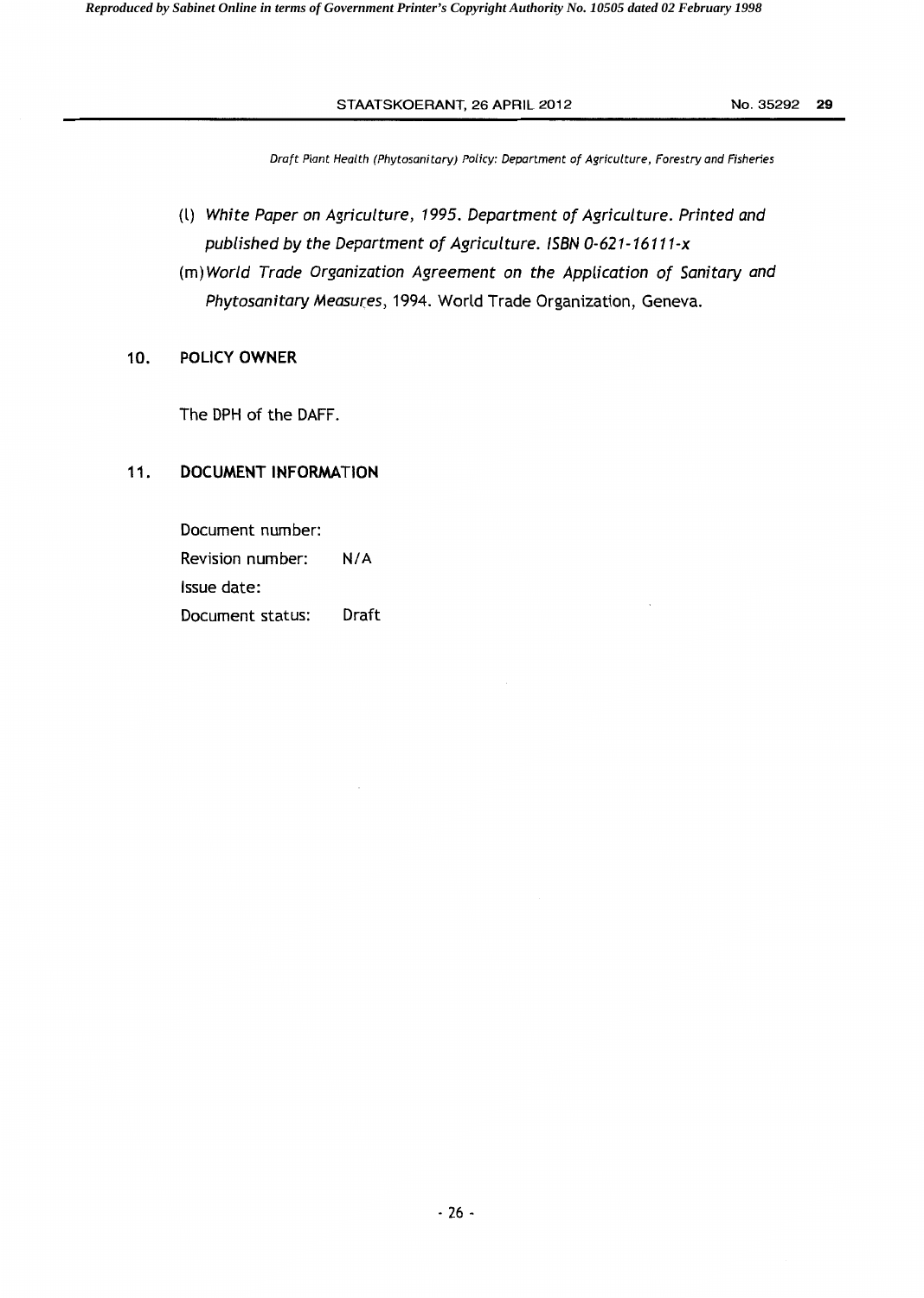*Draft Plant Health (Phytosanitary) Policy: Department of Agriculture, Forestry and Fisheries* 

# *ANNEXURE/*

# **Definitions/Glossary of terms (including acronyms/abbreviations)\_**

The definitions provided below for phytosanitary terms are from the IPPC ISPM No. 5: Glossary of phytosanitary terms.

| Agriculture                | definition<br>agriculture<br>of<br>includes<br>A<br>narrow<br>cultivation of crops and animal husbandry as well as<br>forestry, fisheries, and the development of land and<br>water resources, whereas a broader definition<br>includes<br>agro-industries,<br>manufacturing<br>of<br>agricultural inputs and machinery, regional and river<br>development as well as rural development (FAO<br>Multilingual thesaurus on land tenure (2003: ISBN<br>9251042837,<br>http://www.fao.org/DOCREP/005/X2038E/x2038e0b.htm), |
|----------------------------|-------------------------------------------------------------------------------------------------------------------------------------------------------------------------------------------------------------------------------------------------------------------------------------------------------------------------------------------------------------------------------------------------------------------------------------------------------------------------------------------------------------------------|
| ALOP (Appropriate Level of | The level of protection deemed appropriate by the                                                                                                                                                                                                                                                                                                                                                                                                                                                                       |
| Protection)                | WTO Member establishing a sanitary or phytosanitary                                                                                                                                                                                                                                                                                                                                                                                                                                                                     |
|                            | measure to protect human, animal, or plant life or                                                                                                                                                                                                                                                                                                                                                                                                                                                                      |
|                            | health within its territory (WTO-SPS Agreement,                                                                                                                                                                                                                                                                                                                                                                                                                                                                         |
| <b>ARC</b>                 | Annexure A)<br>Agricultural Research Council of South Africa                                                                                                                                                                                                                                                                                                                                                                                                                                                            |
| Area                       | An officially defined country, part of a country or all                                                                                                                                                                                                                                                                                                                                                                                                                                                                 |
|                            | or parts of several countries (FAO, 1990; revised<br>FAO, 1995; CEPM, 1999; based on the World Trade<br>Organisation Agreement on the Application of<br>Sanitary and Phytosanitary Measures)                                                                                                                                                                                                                                                                                                                            |
| Area endangered            | area where ecological factors favour the<br>An<br>establishment of a pest whose presence in the area<br>will result in economically important loss (FAO,<br>1995)                                                                                                                                                                                                                                                                                                                                                       |
| Area of low prevalence     | An area, whether all of a country, part of a country,<br>or all parts of several countries, as identified by the<br>competent authorities, in which a specific pest<br>occurs at low levels and which is subject to effective<br>surveillance, control or eradication measures (IPPC,<br>1997)                                                                                                                                                                                                                          |
| AU                         | African Union                                                                                                                                                                                                                                                                                                                                                                                                                                                                                                           |
| <b>AU-IAPSC</b>            | Inter-African Phytosanitary Council of the African                                                                                                                                                                                                                                                                                                                                                                                                                                                                      |
|                            | Union                                                                                                                                                                                                                                                                                                                                                                                                                                                                                                                   |
| Authority                  | The national Plant Protection Organisation, or other                                                                                                                                                                                                                                                                                                                                                                                                                                                                    |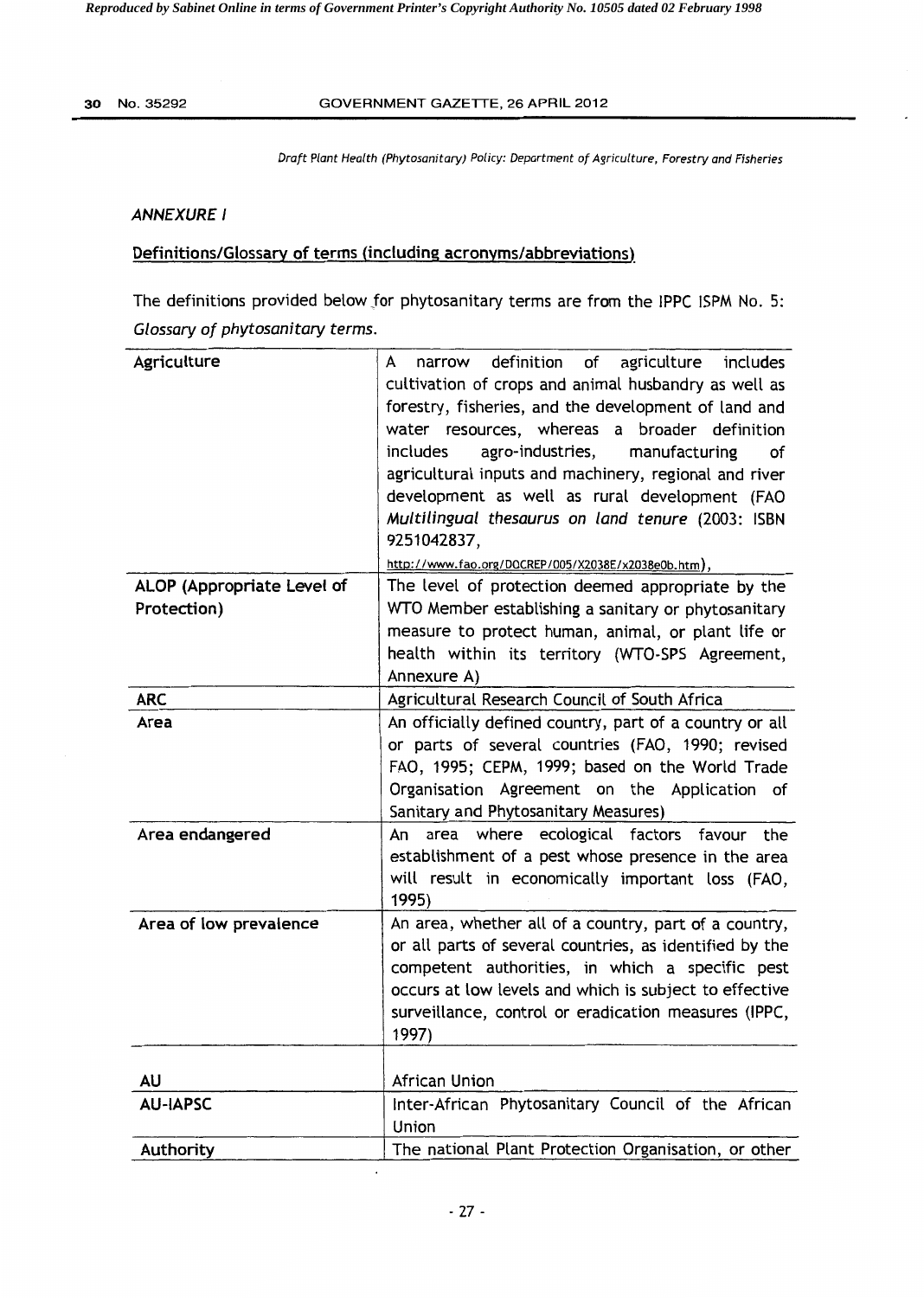#### STAATSKOERANT, 26 APRIL 2012 **No. 35292 31**

|                                                                 | entity or person officially designated<br>by the<br>government to deal with matters arising from the<br>responsibilities set forth in the Code (ISPM No. 3,<br>1996)                                                                                                                                                                                                                                                                                                                                                                                                       |
|-----------------------------------------------------------------|----------------------------------------------------------------------------------------------------------------------------------------------------------------------------------------------------------------------------------------------------------------------------------------------------------------------------------------------------------------------------------------------------------------------------------------------------------------------------------------------------------------------------------------------------------------------------|
| <b>Biological control agent</b>                                 | A natural enemy, antagonist or competitor, or other<br>organism, used for pest control (ISPM No. 3, 1996;<br>revised ISPM No. 3, 2005)                                                                                                                                                                                                                                                                                                                                                                                                                                     |
| pesticide<br><b>Biological</b><br>(biopesticide)                | A generic term, not specifically definable, but<br>generally applied to a biological control agents,<br>usually a pathogen, formulated and applied in a<br>manner similar to a chemical pesticide, and normally<br>used for the rapid reduction of a pest population for<br>short-term pest control (ISPM No. 3, 1996)                                                                                                                                                                                                                                                     |
| <b>Bio-security</b>                                             | strategic<br>and<br>integrated<br>A<br>approach<br>that<br>encompasses the policy and regulatory frameworks<br>for analyzing and managing relevant risks to human,<br>animal and plant life and health, and associated risks<br>to the environment. As such, bio-security covers the<br>introduction of plant pests, animal pests and<br>diseases, and zoonoses, the introduction and release<br>of genetically modified organisms (GMOs) and their<br>products, and the introduction and safe management<br>of invasive alien species and genotypes (FAO<br>COAG/2003/9). |
| <b>CEPM (Committee of Experts</b><br>on Phytosanitary Measures) | Now known as the Standards Committee (SC) of the<br><b>CPM</b>                                                                                                                                                                                                                                                                                                                                                                                                                                                                                                             |
| Certificate                                                     | which<br>official<br>document<br>attests<br>the<br>to<br>An<br>phytosanitary status of any consignment affected by<br>phytosanitary regulations (FAO, 1990)                                                                                                                                                                                                                                                                                                                                                                                                                |
| Commodity                                                       | A type of plant, plant product, or other article being<br>moved for trade or other purpose (FAO, 1990;<br>revised ICPM, 2001)                                                                                                                                                                                                                                                                                                                                                                                                                                              |
| Control (of a pest)                                             | Suppression, containment or eradication of a pest<br>population (FAO, 1995)                                                                                                                                                                                                                                                                                                                                                                                                                                                                                                |
| <b>CPM (Commission on</b>                                       | The governing body of the IPPC                                                                                                                                                                                                                                                                                                                                                                                                                                                                                                                                             |
| <b>Phytosanitary Measures)</b>                                  |                                                                                                                                                                                                                                                                                                                                                                                                                                                                                                                                                                            |
| <b>DAFF</b>                                                     | Department of Agriculture, Forestry and Fisheries                                                                                                                                                                                                                                                                                                                                                                                                                                                                                                                          |
| <b>DEA</b>                                                      | Department of Environmental Affairs                                                                                                                                                                                                                                                                                                                                                                                                                                                                                                                                        |
| DIS                                                             | Directorate Inspection Services of the DAFF                                                                                                                                                                                                                                                                                                                                                                                                                                                                                                                                |
| <b>DCCDM</b>                                                    | Directorate<br>Climate<br>Change<br>Disaster<br>and<br>Management of the DAFF                                                                                                                                                                                                                                                                                                                                                                                                                                                                                              |
| <b>DPH</b>                                                      | Directorate Plant Health                                                                                                                                                                                                                                                                                                                                                                                                                                                                                                                                                   |

Draft Plant Health (Phytosanitary) Policy: Department of Agriculture, Forestry and Fisheries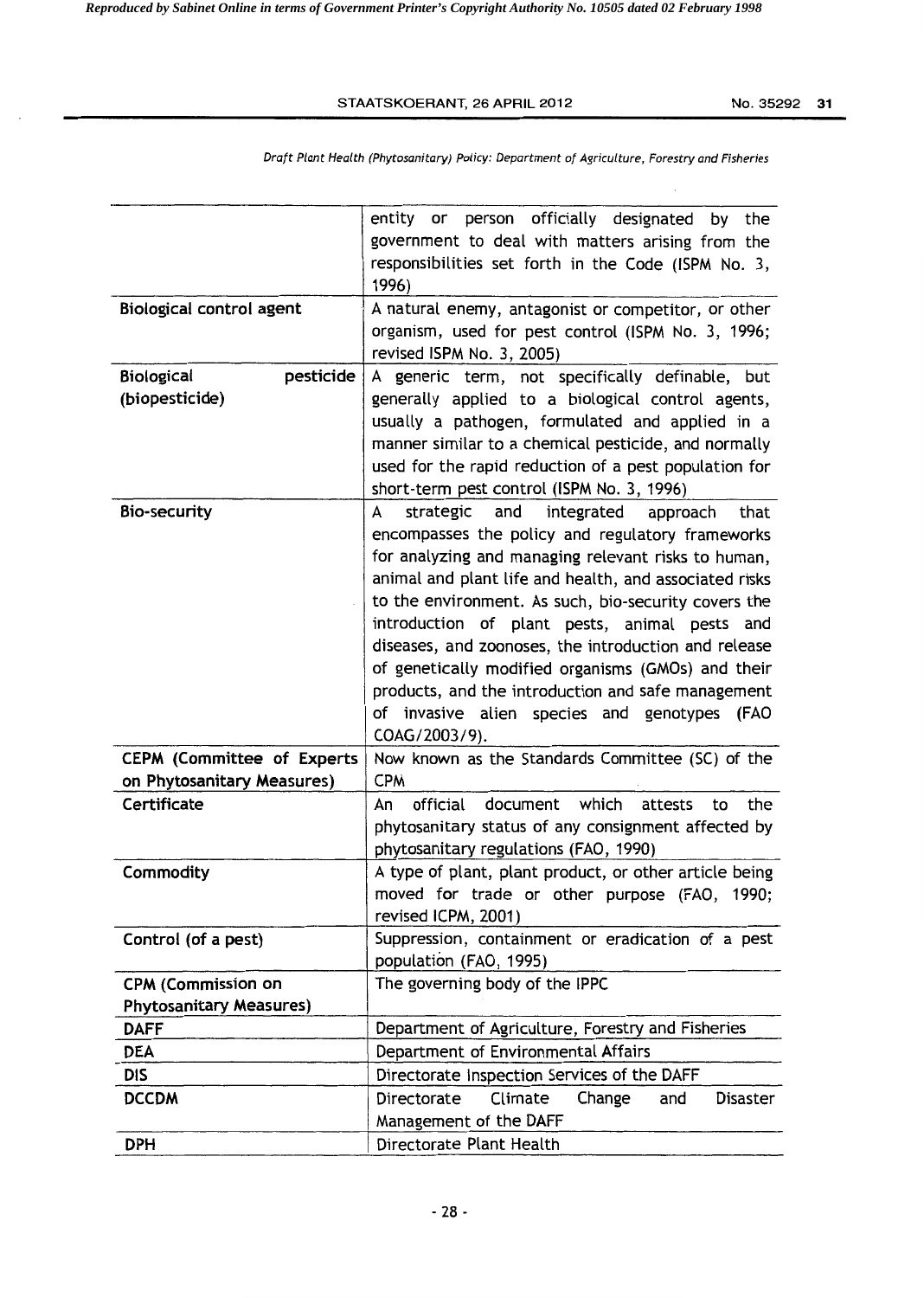| <b>EDD</b>                     | Economic Development Department                                                                            |
|--------------------------------|------------------------------------------------------------------------------------------------------------|
| Entry (of a pest)              | Movement of a pest into an area where it is not yet                                                        |
|                                | present, or present but not widely distributed and                                                         |
|                                | being officially controlled (FAO, 1995)                                                                    |
| Eradication                    | Application of phytosanitary measures to eliminate a                                                       |
|                                | pest from an area (FAO, 1990; revised FAO, 1995;                                                           |
|                                | formerly eradicate)                                                                                        |
| Establishment                  | Perpetuation, for the foreseeable future, of a pest                                                        |
|                                | within an area after entry (FAO, 1990; revised FAO,                                                        |
|                                | 1995; IPPC, 1997; formerly established)                                                                    |
| <b>Exotic</b>                  | Not native to a particular country, ecosystem or                                                           |
|                                | (applied to organisms intentionally or<br>ecoarea                                                          |
|                                | accidentally introduced as a result of human                                                               |
|                                | activities) (ISPM No. 3, 1996)                                                                             |
| <b>FAO</b>                     | Food and Agriculture Organisation of the United                                                            |
|                                | <b>Nations</b>                                                                                             |
| <b>GMO</b>                     | Genetically Modified Organism (also see LMO)                                                               |
| Harmonisation                  | The establishment, recognition and application by                                                          |
|                                | different countries of phytosanitary measures based                                                        |
|                                | on common standards (FAO, 1995; revised CEPM,                                                              |
|                                | 1999; based on the WTO-SPS Agreement)                                                                      |
| Harmonised<br>phytosanitary    | Phytosanitary measures established by contracting                                                          |
| measures                       | parties to the IPPC, based on international standards                                                      |
|                                | (IPPC, 1997)                                                                                               |
| Import                         | Introduction of regulated articles into South Africa,                                                      |
|                                | or to bring about the introduction of such articles                                                        |
|                                | into South Africa (based on the Agricultural Pests                                                         |
|                                | Act, 1983 - Act No. 36 of 1983 - currently being                                                           |
|                                | amended)                                                                                                   |
| Import permit                  | Official document authorizing importation of a                                                             |
|                                | specified<br>commodity in accordance with                                                                  |
|                                | phytosanitary import requirements (FAO, 1990;                                                              |
|                                | revised FAO, 1995, ICPM, 2005)                                                                             |
| Import permit (of a biological | An official document authorizing importation (of a                                                         |
| control agent)                 | biological control agent) in<br>accordance with                                                            |
|                                | specified requirements (ISPM Publ. No. 3, 1996)                                                            |
| Infestation (of a commodity)   | Presence in a commodity of a living pest of the plant                                                      |
|                                | or plant product concerned - infestation includes                                                          |
|                                | infection (CEPM, 1997; revised CEPM, 1999)                                                                 |
| Inspection                     | Official visual examination of plants, plant products                                                      |
|                                |                                                                                                            |
|                                | or other regulated articles to determine if pests are<br>and/or to determine compliance<br>with<br>present |

#### Draft Plant Health (Phytosanitary) Policy: Department of Agriculture, Forestry and Fisheries

 $\bar{\mathbf{r}}$ 

÷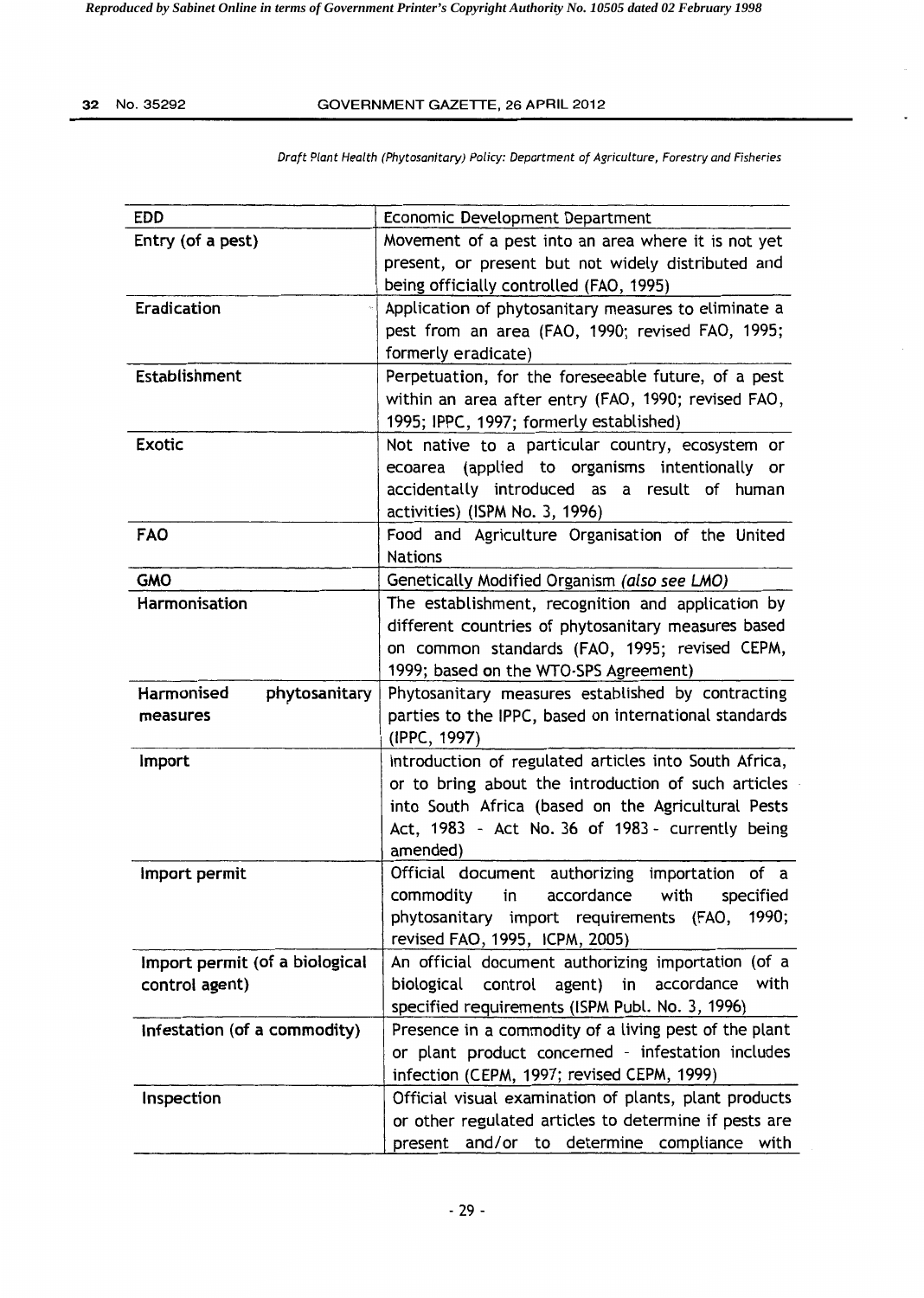#### STAATSKOERANT, 26 APRIL 2012 12 No. 35292 33

|                                        | phytosanitary regulations (FAO, 1990; revised FAO,<br>1995; formerly inspect)                                          |
|----------------------------------------|------------------------------------------------------------------------------------------------------------------------|
| interception (of a pest)               | The detection of a pest during inspection and testing<br>of an imported consignment (FAO, 1990; revised<br>CEPM, 1996) |
| Introduction                           | The entry of a pest resulting in its establishment<br>(FAO, 1990; revised FAO, 1995; IPPC, 1997)                       |
| <b>IPAP2</b>                           | Second Industrial Policy Action Plan of the South<br>African Department of Trade and Industry (the dti)                |
| <b>IPPC</b> (International Plant       | An international plant health agreement that aims to                                                                   |
| <b>Protection Convention)</b>          | protect cultivated and wild plants by preventing the                                                                   |
|                                        | introduction and spread of pests, as deposited with                                                                    |
|                                        | FAO in Rome in 1951 and as subsequently amended                                                                        |
|                                        | (FAO, 1990)                                                                                                            |
| <b>ISPMs (International Standards)</b> | An international standard adopted by the Conference                                                                    |
| for Phytosanitary Measures)            | for Phytosanitary Measures of the FAO, the CPM,                                                                        |
|                                        | established under the IPPC (CEPM, 1996; revised                                                                        |
|                                        | CEPM, 1999)                                                                                                            |
| Legislation                            | Any act, law, regulation, guideline or<br>other                                                                        |
|                                        | administrative order promulgated by a government                                                                       |
|                                        | (ISPM Publ. No. 3, 1996)                                                                                               |
| Organism<br>Modified<br>Living         | living organism that<br>novel<br>Any<br>possesses<br>a                                                                 |
| (LMO)                                  | combination of genetic material obtained through                                                                       |
|                                        | biotechnology (Cartagena<br>modern<br>the<br>of<br>use                                                                 |
|                                        | Biosafety to the Convention on<br>Protocol<br>on                                                                       |
|                                        | Biological Diversity, 2000)                                                                                            |
| Micro-organism                         | A protozoan, fungus, bacterium, virus or other                                                                         |
|                                        | microscopic self-replicating biotic entity (ISPM Publ.                                                                 |
|                                        | No. 3, 1996)                                                                                                           |
| Monitoring                             | An official ongoing process to verify phytosanitary                                                                    |
|                                        | situations (CEPM, 1996)                                                                                                |
| <b>MTEF</b>                            | Medium Term Expenditure Framework                                                                                      |
| <b>NGP</b>                             | New Growth Path                                                                                                        |
| <b>NPPO</b>                            | National Plant Protection Organisation (Official                                                                       |
|                                        | service established by a government to discharge the                                                                   |
|                                        | functions specified by the IPPC) (FAO, 1990; formerly                                                                  |
|                                        | Plant Protection Organisation (National)                                                                               |
| <b>NPPOZA</b>                          | National Plant Protection Organisation of South                                                                        |
|                                        | Africa                                                                                                                 |
| Occurrence                             | The presence in an area of a pest officially                                                                           |
|                                        | recognised to be indigenous or introduced and not                                                                      |
|                                        | officially reported to have been eradicated (FAO,                                                                      |

Draft Plant Health (Phytosanitary) Policy: Department of Agriculture, Forestry and Fisheries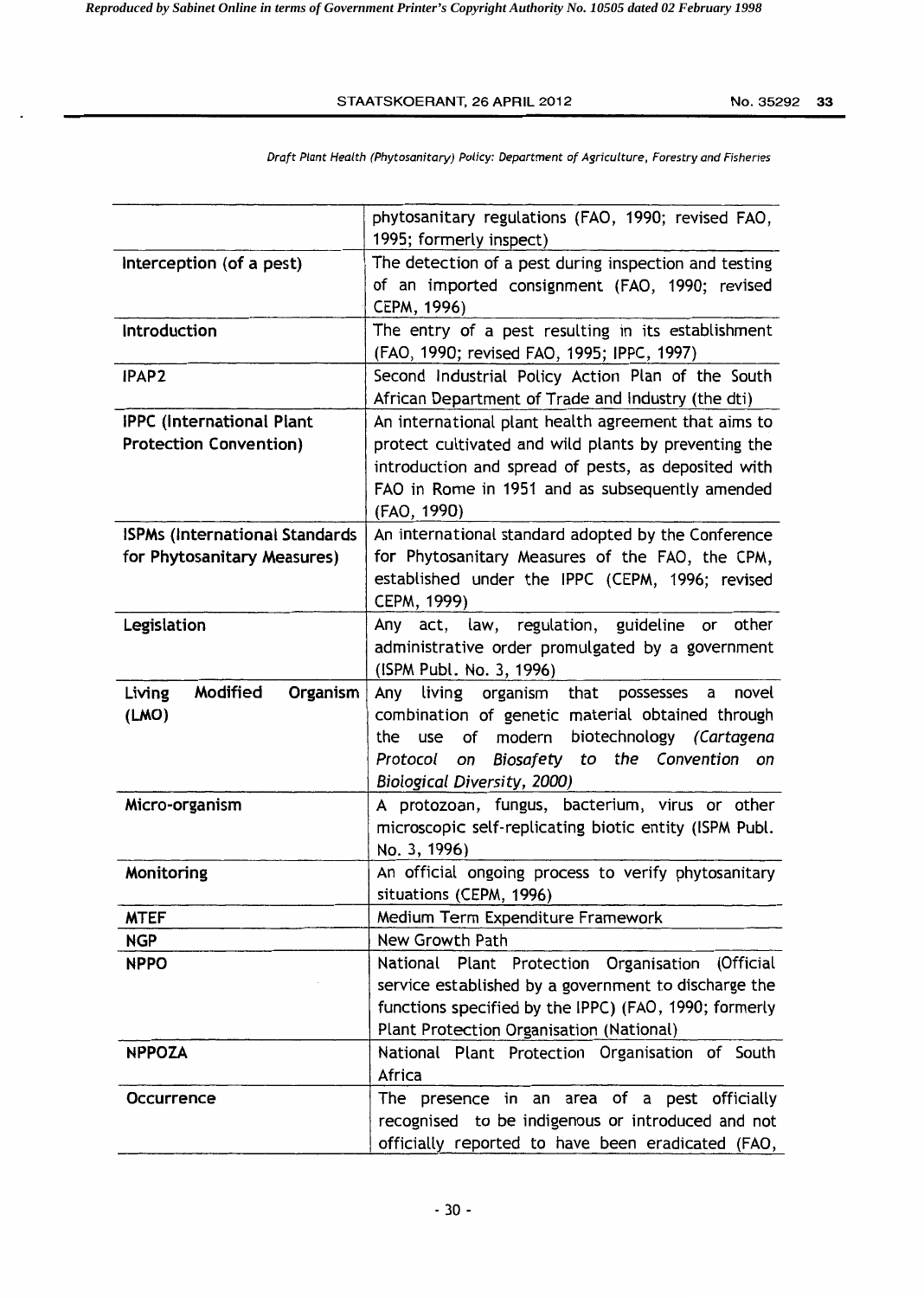| 1990; revised FAO, 1995; ISPM No. 17; formerly                                                       |
|------------------------------------------------------------------------------------------------------|
| occur)                                                                                               |
| Established, authorized or performed by a National                                                   |
| Plant Protection Organisation (FAO, 1990)                                                            |
| The active enforcement of mandatory phytosanitary                                                    |
| regulations and the application of mandatory phyto-                                                  |
| sanitary procedures with the objective of eradication                                                |
| or containment of quarantine pests or for the                                                        |
| management of regulated non-quarantine pests (see                                                    |
| Glossary Supplement No. 1) [ICPM, 2001]                                                              |
| World Organisation for Animal Health (prior to May                                                   |
| "Office International des<br>2003 known<br>as the<br>Epizooties", hence the historical acronym "OIE" |
| which has been retained) [OIE, April 2009]                                                           |
| Any species, strain or biotype of plant, animal or                                                   |
| pathogenic agent injurious to plants or plant                                                        |
| products (FAO, 1990; revised FAO, 1995; IPPC, 1997)                                                  |
| The process of evaluating biological or other                                                        |
| scientific and economic evidence to determine                                                        |
| whether an organism is a pest, whether it should be                                                  |
| regulated, and the strength of any phytosanitary                                                     |
| measures to be taken against it (FAO, 1995; revised                                                  |
| IPPC, 1997; ISPM No.2 2007)                                                                          |
| Evaluation of the probability of the introduction and                                                |
| spread of a pest and of the associated potential                                                     |
| economic consequences (FAO, 1995; revised ISPM No.                                                   |
| 11, 2001)                                                                                            |
| Evaluation of the probability that a pest in plants for                                              |
| planting affects the intended use of those plants                                                    |
| with an economically unacceptable impact (ICPM,                                                      |
| 2005)                                                                                                |
| Basic laws granting legal authority to a National                                                    |
| Organisation<br>which<br>Plant<br>Protection<br>from                                                 |
| phytosanitary regulations may be drafted (FAO,                                                       |
| 1990; revised FAO, 1995)<br>Any legislation, regulation or official procedure                        |
| having the purpose to prevent the introduction                                                       |
| and/or spread of quarantine pests, or to limit the                                                   |
| economic impact of regulated non-quarantine pests                                                    |
| (FAO, 1995; revised IPPC, 1997; ISPM, 2002)                                                          |
| Official rule to prevent the introduction and/or                                                     |
| spread of quarantine pests, or to limit the economic                                                 |
| impact of regulated non-quarantine pests, including                                                  |
|                                                                                                      |

Draft Plant Health (Phytosanitary) Policy: Department of Agriculture, Forestry and Fisheries

 $\ddot{\phantom{0}}$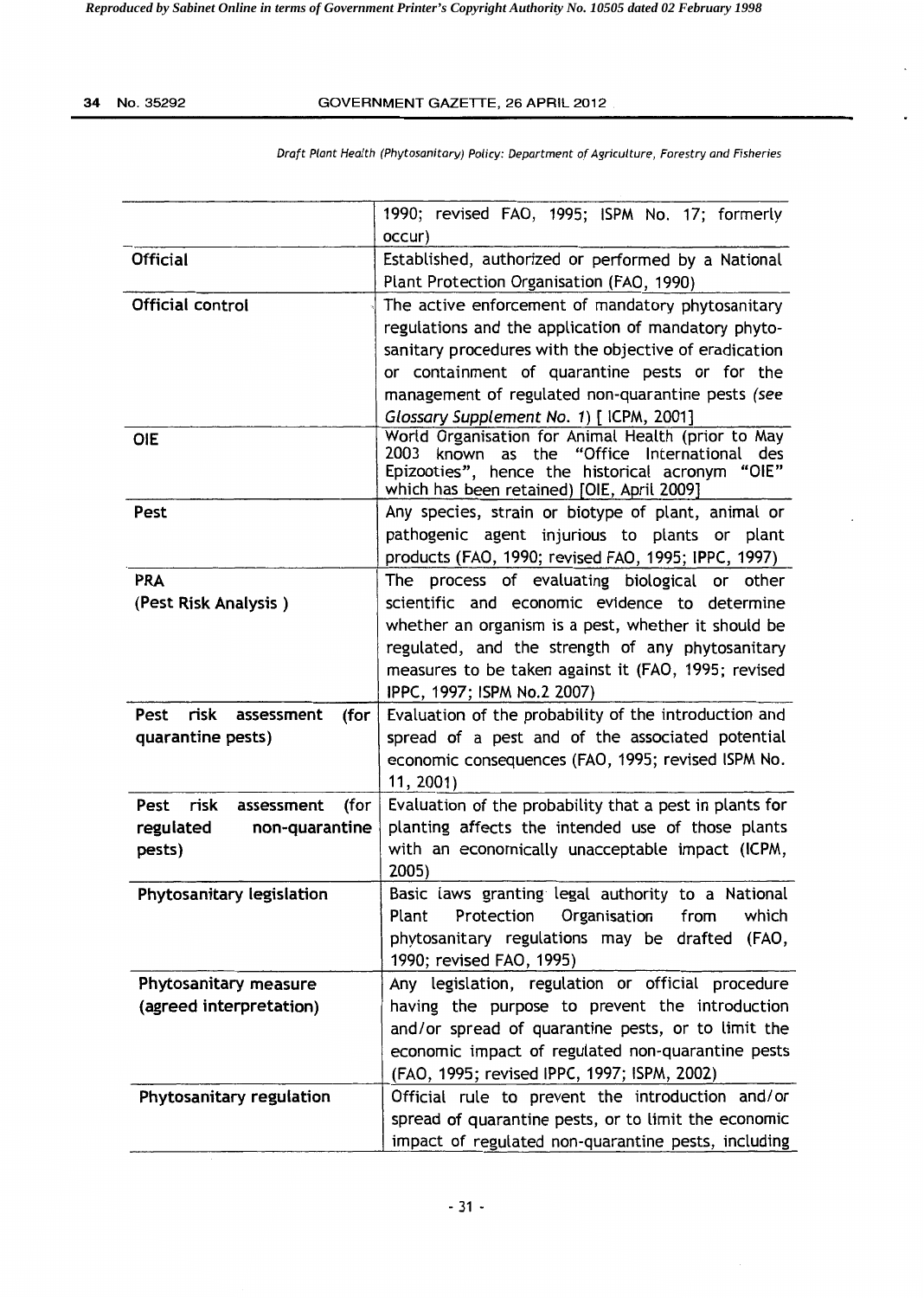# STAATSKOERANT, 26 APRIL 2012 No. 35292 35

|                                            | establishment<br>of procedures for phytosanitary<br>certification (see Glossary Supplementary No. 2;<br>FAO, 1990; revised FAO, 1995; CEPM, 1999; ICPM,<br>2001)                                                                                                                                                                                 |
|--------------------------------------------|--------------------------------------------------------------------------------------------------------------------------------------------------------------------------------------------------------------------------------------------------------------------------------------------------------------------------------------------------|
| <b>Plant products</b>                      | Unmanufactured material of plant origin (including<br>grain) and those manufactured products that, by<br>their nature or that of their processing, may create a<br>risk for the introduction and spread of pests (FAO,<br>1990; revised IPPC, 1997; formerly plant product)                                                                      |
| (including<br>Planting<br>re-<br>planting) | Any operation for the placing of plants in a growing<br>medium, or by grafting or similar operations, to<br>ensure their subsequent growth, reproduction or<br>propagation (FAO, 1990; revised CEPM, 1999)                                                                                                                                       |
| Plants                                     | Living plants and parts thereof, including seeds and<br>germplasm (FAO, 1990; revised IPPC, 1997)                                                                                                                                                                                                                                                |
| Point of entry                             | Airport, seaport or land border point officially<br>designated for the importation of consignments,<br>and/or entrance of passengers (FAO, 1995)                                                                                                                                                                                                 |
| <b>PPECB</b>                               | Perishable Products Export Control Board                                                                                                                                                                                                                                                                                                         |
| Quarantine                                 | Official confinement of regulated articles for<br>observation and research or for further inspection,<br>testing and/or treatment (FAO, 1990; revised FAO,<br>1995; CEPM, 1999)                                                                                                                                                                  |
| Quarantine pest                            | A pest of potential economic importance to the area<br>endangered thereby and not yet present there, or<br>present but not widely distributed and being<br>officially controlled (FAO, 1990; revised FAO, 1995;<br>IPPC, 1997)                                                                                                                   |
| <b>Quarantine station</b>                  | Official station for holding plants or plant products in<br>quarantine (FAO, 1990; revised FAO, 1995; formerly<br>quarantine station or facility)                                                                                                                                                                                                |
| <b>Regulated article</b>                   | Any plant, plant product, storage place, packaging,<br>conveyance, container, soil and any other organism,<br>object or material capable or harbouring or<br>spreading pests, deemed to require phytosanitary<br>particularly<br>where<br>international<br>measures,<br>transportation is involved (FAO, 1990; revised FAO,<br>1995; IPPC, 1997) |
| non-quarantine<br>Regulated<br>pest        | A non-quarantine pest whose presence in plants for<br>planting affects the intended use of those plants<br>with an economically unacceptable impact and<br>which is therefore regulated within the territory of                                                                                                                                  |

Draft Plant Health (Phytosanitary) Policy: Department of Agriculture, Forestry and Fisheries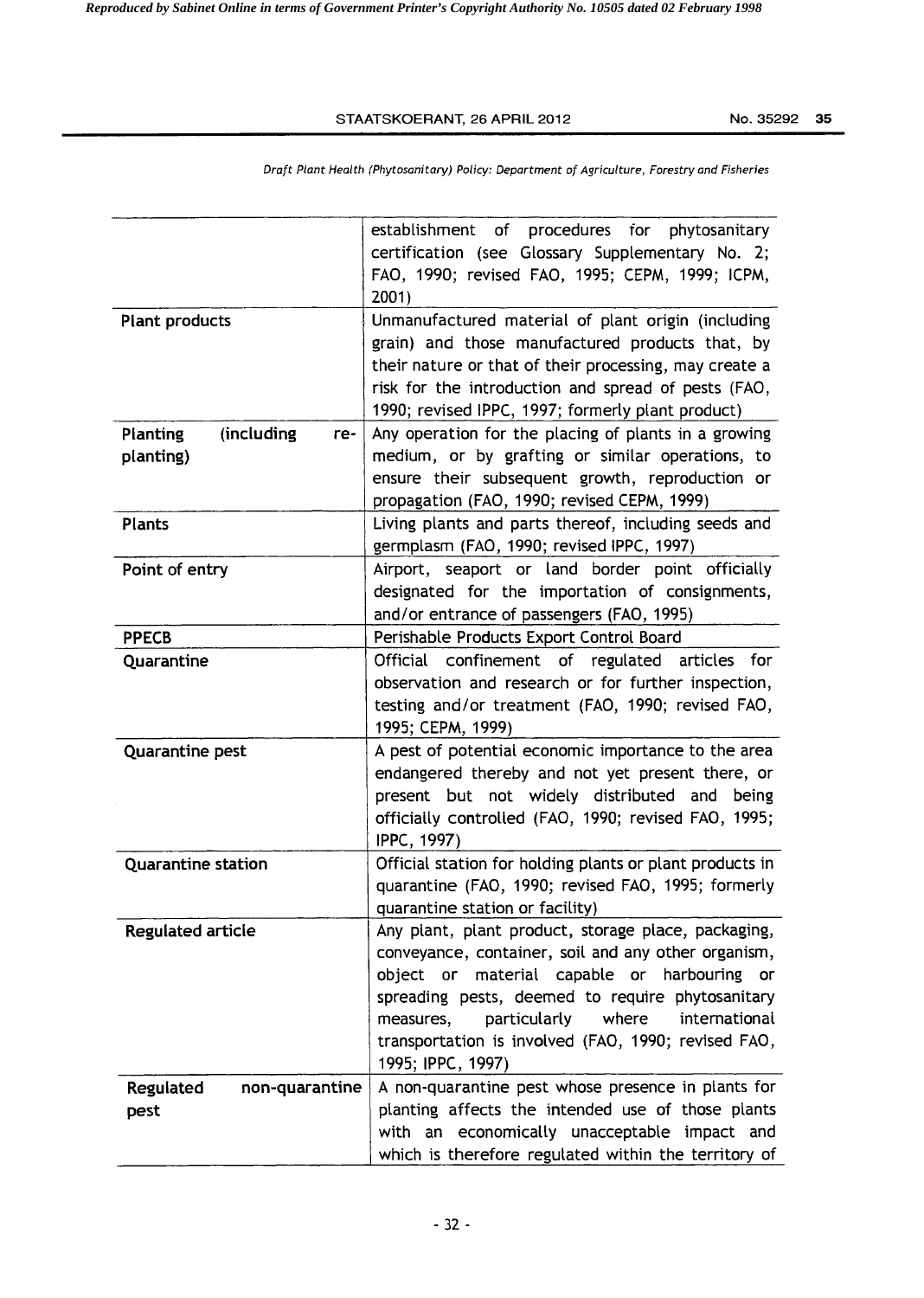|                                    | the importing contracting party (see Glossary<br>Supplement No.2; IPPC, 1997)                       |
|------------------------------------|-----------------------------------------------------------------------------------------------------|
| Regulated pest                     | A quarantine pest or a regulated non-quarantine pest<br>(IPPC, 1997)                                |
| <b>RPPO</b><br>(Regional<br>Plant- | An intergovernmental organisation with the functions                                                |
| Protection                         | laid down by Article IX of the IPPC (FAO, 1990;                                                     |
| Organisation)                      | revised FAO, 1995; CEPM, 1999; formerly plant                                                       |
|                                    | protection organisation - regional)                                                                 |
| SACU                               | Southern African Customs Union                                                                      |
| <b>SADC</b>                        | Southern African Development Community                                                              |
| <b>SAPS</b>                        | South African Police Service                                                                        |
| Spread                             | Expansion of the geographical distribution of a pest<br>within an area (FAO, 1995)                  |
| Standard                           | Document established by consensus and approved by                                                   |
|                                    | a recognised body that provides - for common and                                                    |
|                                    | repeated use - rules, guidelines or characteristics for                                             |
|                                    | activities or their results, aimed at the achievement                                               |
|                                    | of the optimum degree of order in a given context                                                   |
|                                    | (FAO, 1995; ISO/IEC Guide 2: 1991 definition)                                                       |
| Surveillance                       | An official process which collects and records data                                                 |
|                                    | on pest occurrence or absence by survey, monitoring                                                 |
|                                    | or other procedures (CEPM, 1996)                                                                    |
| Survey                             | An official procedure conducted over a defined                                                      |
|                                    | period of time to determine the characteristics of a                                                |
|                                    | pest population or to determine which species occur                                                 |
|                                    | in an area (FAO, 1990; revised CEPM, 1996)                                                          |
| <b>Technically justified</b>       | Justified on the basis of conclusions reached by using                                              |
|                                    | appropriate pest risk analysis<br>or, where<br>an<br>applicable, another comparable examination and |
|                                    | evaluation of available scientific information (IPPC,                                               |
|                                    | 19979)                                                                                              |
| the dti                            | Department of Trade and Industry                                                                    |
| Transparency                       | principle of making<br><b>The</b><br>available,<br>the<br>at                                        |
|                                    | international level, phytosanitary measures and their                                               |
|                                    | rationale (FAO; 1995; revised CEPM, 1999; based on                                                  |
|                                    | the World Trade Organisation Agreement on the                                                       |
|                                    | Application of Sanitary and Phytosanitary Measures)                                                 |
| <b>Treatment</b>                   | Officially authorized procedure for the killing or                                                  |
|                                    | removal of pests or rendering pests infertile (FAO,                                                 |
|                                    | 1990; revisesd FAO, 1995; ISPM Publ. No. 15, 2002)                                                  |
| WTO-SPS Agreement                  | World<br>Trade<br>Organisation<br>Agreement<br>the<br>on                                            |
|                                    | Application of Sanitary and Phytosanitary Measures                                                  |

#### Draft Plant Health (Phytosanitary) Policy: Department of Agriculture, Forestry and Fisheries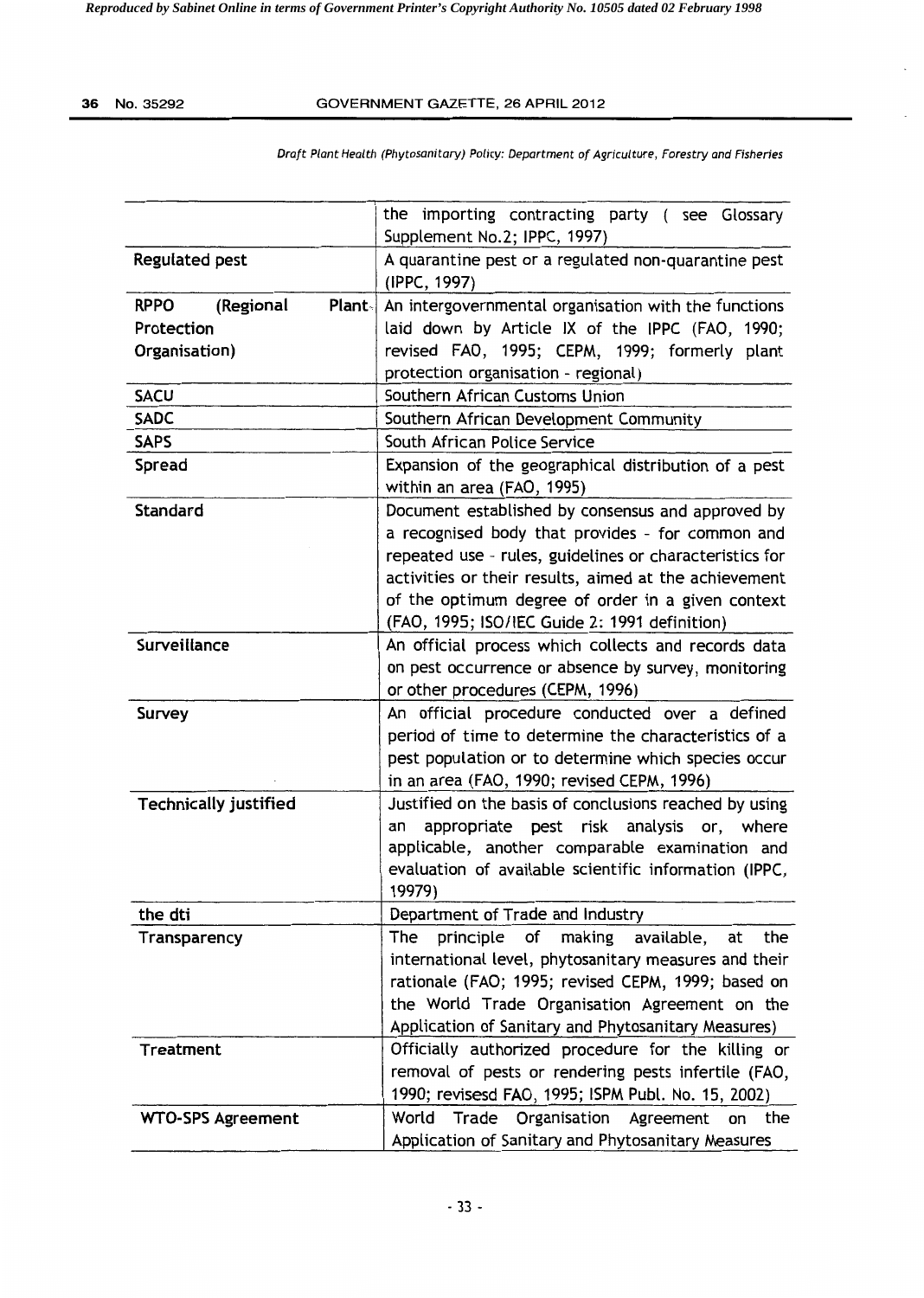#### STAATSKOERANT, 26 APRIL 2012 No.35292 **37**

Draft Plant Health (Phytosanitary) Policy: Department of Agriculture, Forestry and Fisheries

#### **ANNEXURE** II

#### **Legislation relevant to the Plant Health (Phytosanitary) Policy**

The Plant Health Policy is implemented in terms of the Agricultural Pests Act, 1983 (Act No. 36 of 1983) and in harmony with the following legislation, international agreements and treaties:

#### **1. Genetically Modified Organisms Act, 1997 (Act No. 15 of 1997)**

The key aim of the GMO Act is to provide measures to ensure that all activities involving GMOs are conducted in a manner that will limit the potential risks in respect of the environment, human, animal or plant health that are associated with such activities. In terms of this Act, risk assessment data are subject to a multidisciplinary evaluation process.

The scope of the plant health policy includes GMOs only as Living Modified Organisms (LMOs), specifically where they pose a phytosanitary risk as pests that may potentially endanger agriculture, horticulture, forestry or the environment.

# **2. Plant Breeders Rights Act, 1976 (Act No. 15 of 1976)**

The Plant Breeders Rights Act, 1976, provides for a system in terms of which breeders' rights relating to the varieties of certain kinds of plants may be granted and registered, and for the protection of such rights. It therefore protects the intellectual property rights of persons who have bred or developed new varieties of plants. The holder of a plant breeders' right is entitled to royalties for the use of the relevant variety by other persons. Anyone who wants to use a protected variety may do so only when issued with the relevant license to do so. Although there is no direct link between the Agricultural Pests Act, 1983 and this Act, plants and seeds in international trade are subject to its terms.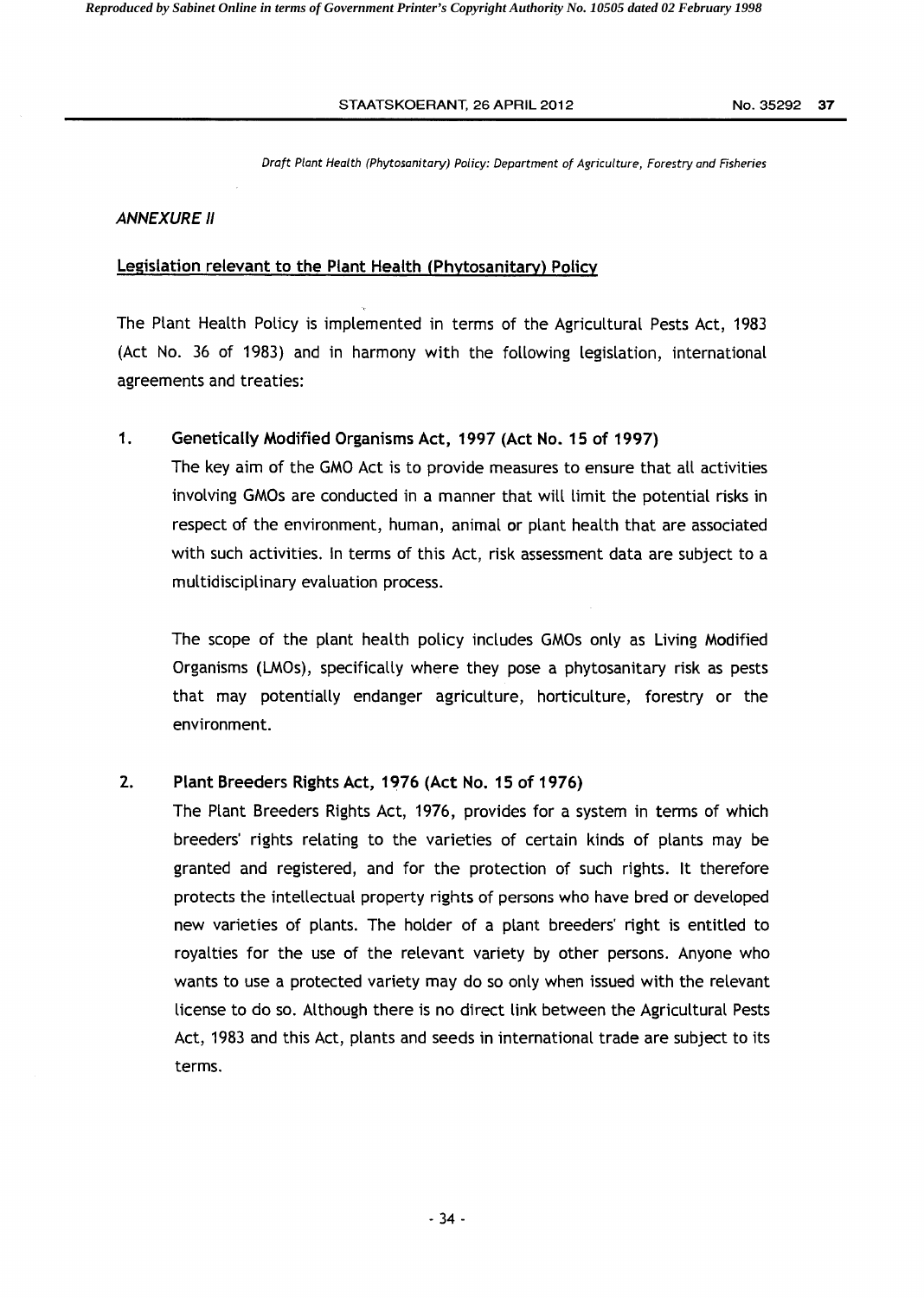Draft Plant Health (Phytosanitary) Policy: Department of Agriculture, Forestry and Fisheries

# 3. Plant Improvement Act, 1976 (Act No. 53 of 1976)

This Act provides for the registration of premises from which the sale of certain plants, or the cleansing, packing and sale of certain propagating material may be undertaken. It prescribes the conditions subject to which such plants or propagating material may be sold for the purposes of cultivation, and provides for the recognition of certain varieties of plants, for a system of certification of plants and propagating material to maintain the quality of certain plants and propagating material, and for controlling the import and export of certain plants and propagating material. It enhances and promotes the quality of plant propagation material available in the trade. This is achieved through various programs which include provisions for the establishment and maintenance official certification schemes for those plant types declared in terms of this Act.

The aim of these certification schemes is to set quality standards for plant material. The standards include norms for physical quality as well as the health status of the respective propagation material. In terms of this Act, establishment and maintenance of varieties takes place to ensure that plant material complies with the characteristics of a specific variety. It also covers certification of seed for planting in accordance with the International Orange Certificate, which provides minimum quality standards for the specific plant species.

This Act is important in terms of the import of listed varieties to ensure optimum yield in order to support national food security. Certified plant material ensures the availability of healthy plant material that complies with minimum quality standards, thus promoting and supporting high yields, and supporting the national food security program.

# 4. National Environmental Management Act, 1998 (Act No. 107 of 1998)

This Act, commonly known as the NEMA Act, provides for co-operative environmental governance by establishing principles for decision making on matters affecting the environment, institutions that will promote co-operative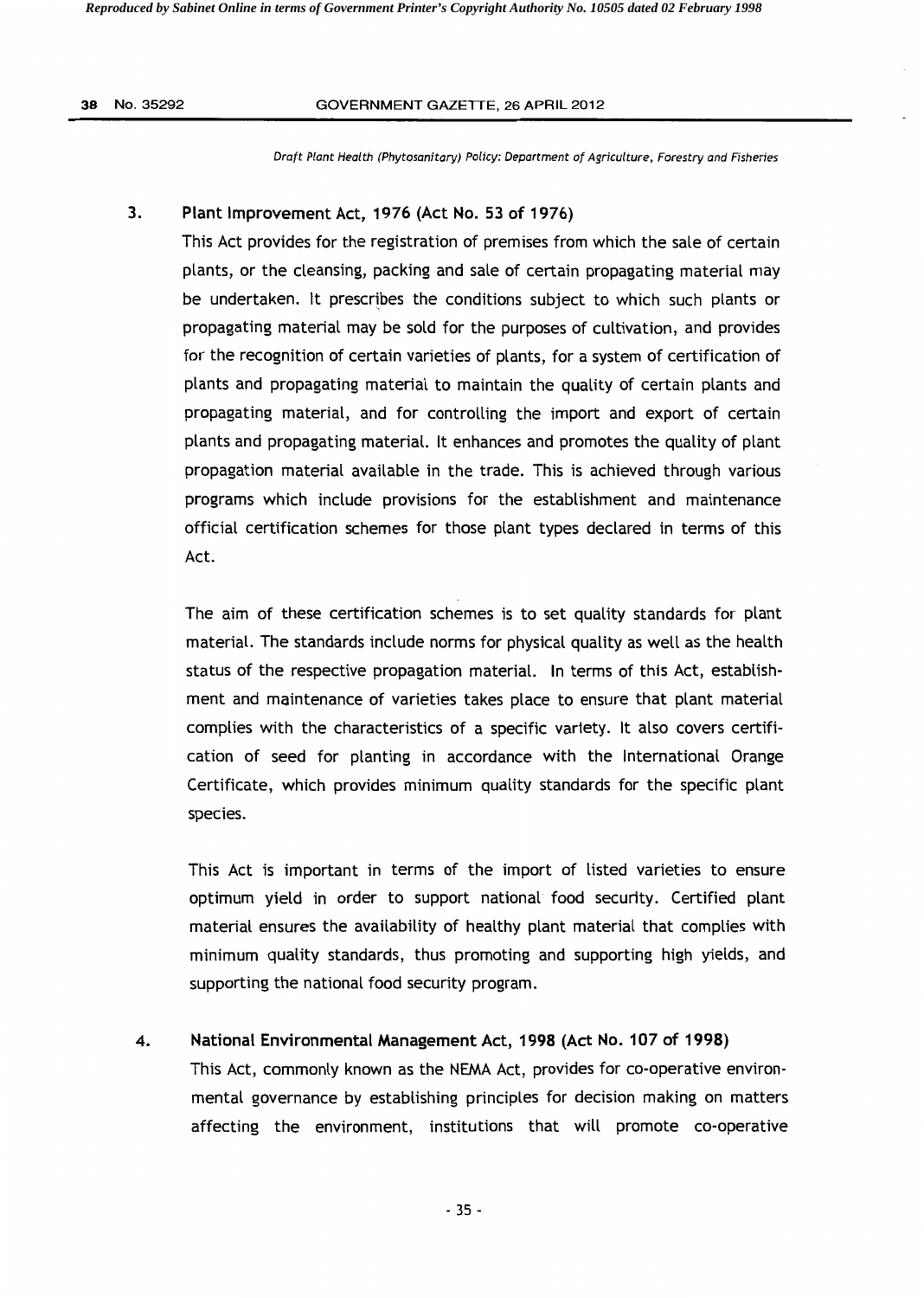Draft Plant Health (Phytosanitary) Policy: Department of Agriculture, Forestry and Fisheries

governance, and procedures for coordinating environmental functions exercised by organs of state. It is administered by DEA.

For the import of biological control organisms, DPH makes use of risk evaluation inputs from a panel of technical experts, and co-operates closely with DEA regarding approval for the release of such organisms.

5. National Environmental Management Biodiversity Act, 2004 (Act No. 10 of 2004)

Enacted within the framework of NEMA and administered by DEA, the National Environmental Management Biodiversity Act, 2004 institutes special requirements for the introduction of three categories of living organisms, namely: alien species, listed invasive species, and threatened or protected species.

This Act should synchronise closely with the importation of plants, plant products and related regulated articles. Its provisions include the protection of species and ecosystems that warrant national protection, and the sustainable use of indigenous biological resources. Currently, however, there is an in-depth debate as to whether this it is practically implementable or whether it should be revised. The DAFF and DPH need to ensure participation in the relevant discussions.

6. Fertilizers, Farm Feed, Agricultural Remedies and Stock Remedies Act, 1947 (Act No. 36 of 1947)

This Act provides for the registration of fertilizers, farm feeds, agricultural remedies, stock remedies, sterilizing plants and pest control operators. It also regulates or prohibits the importation, sale, acquisition, disposal or use of fertilizers, farm feeds, agricultural remedies and stock remedies.

- Its links to the Agricultural Pests Act, 1983 include:
- (a) Registration of imported biological control agents imported in terms of the Agricultural Pests Act, 1983, for use as biopesticides;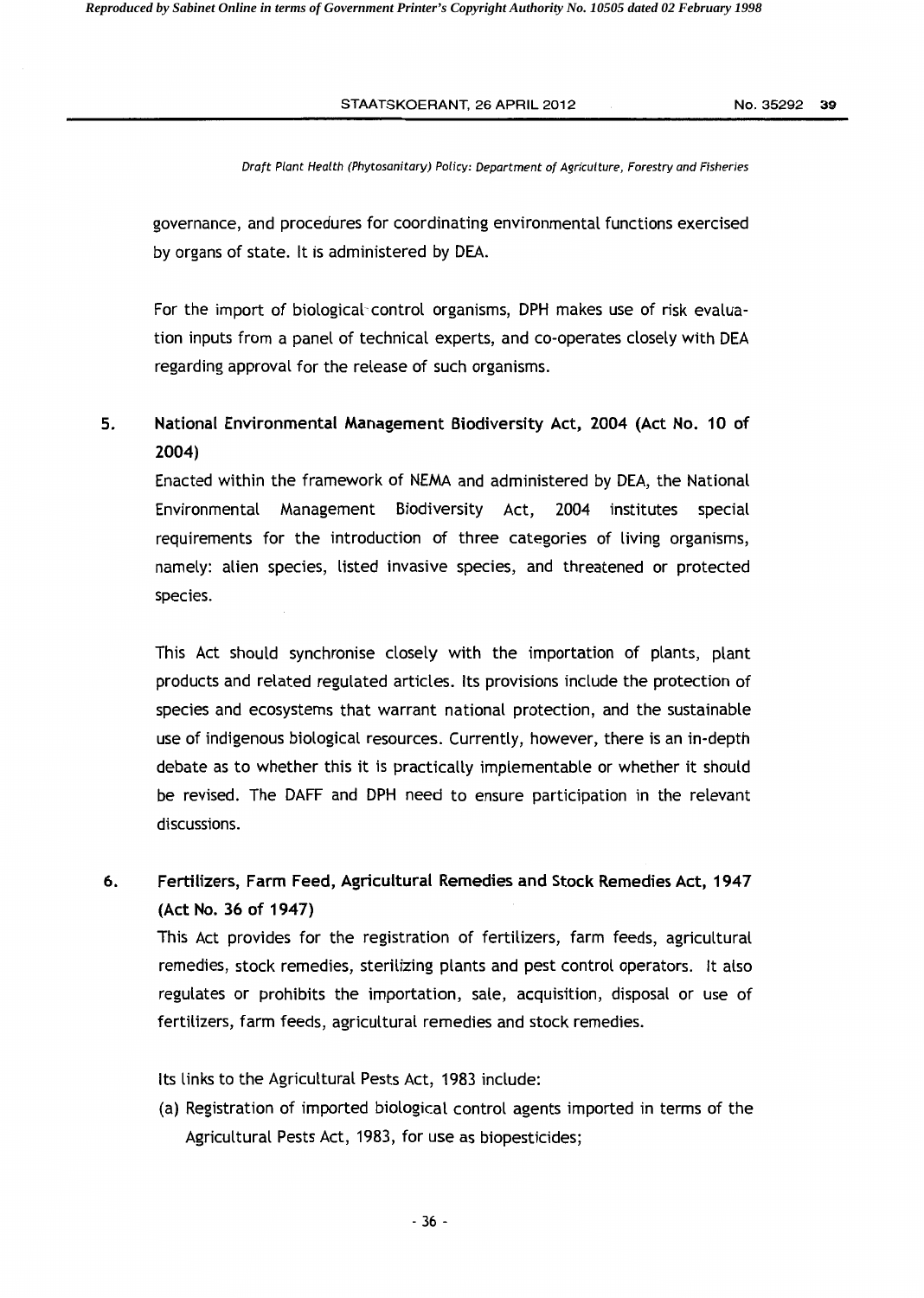Draft Plant Health (Phytosanitary) Policy: Department of Agriculture, Forestry and Fisheries

- (b) Provision of information on registered pesticides for the control of outbreaks of regulated pests, and for use in mandatory phytosanitary treatments, particularly for imports intercepted because they do not comply with the relevant import conditions; as well as
- (c) Registration of pesticide operators for the fumigation of wood packaging material used in international trade in accordance with the relevant international phytosanitary standard of the IPPC.

# 7. Promotion of Access to Information Act, 2000 (Act No. 2 of 2000)

The key aim of this Act is to give effect to the constitutional right of access to information held by the State, and any information held by another person and that is required for the exercise or protection of any rights.

In accordance with the WTO-SPS Agreement and IPPC principle of transparency, as well as the above Act, the DAFF must facilitate access to relevant information while protecting individual role-players' rights to confidentiality.

# 8. Promotion of Administrative Justice Act, 2000 (Act No. 3 of 2000)

The Promotion of Administrative Justice Act, 2000 (Act No. 3 of 2000) aims to give effect to the right to administrative action that is lawful, reasonable and procedurally fair, as well as to the right to written reasons for administrative action as reflected in Section 33 of the Constitution of the Republic of South Africa, 1996.

In accordance with the provisions of the Promotion of Administrative Justice Act, 2000, the DAFF must ensure effective consultation with role-players and stakeholders, and facilitate effective management of information pertaining to its activities in terms of the relevant Acts.

# 9. International agreements and treaties:

As outlined in the relevant sections of the Plant Health (Phytosanitary) Policy document, the key international agreements relating to plant health are the: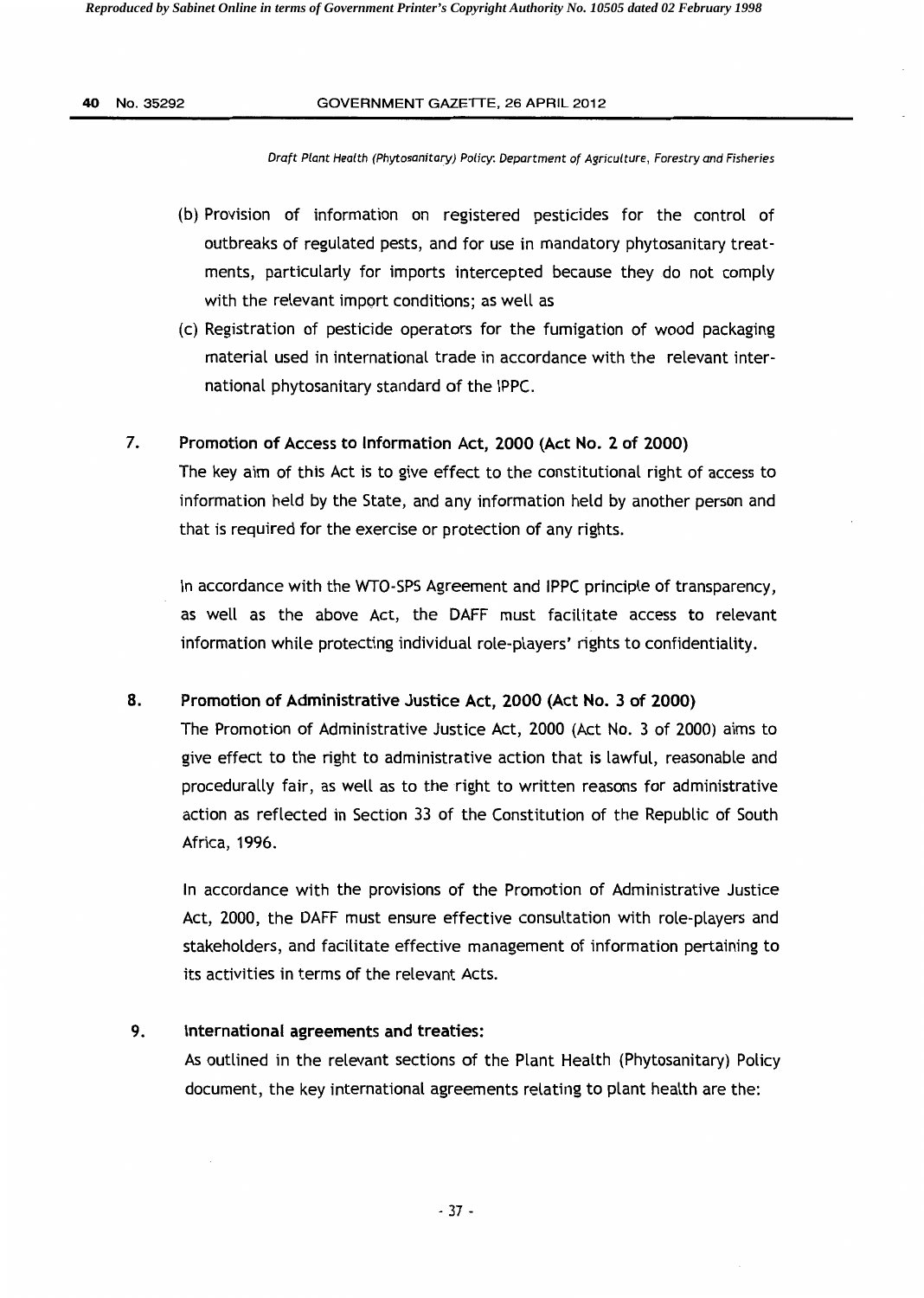STAATSKOERANT, 26 APRIL 2012 No. 35292 **41** 

Draft Plant Health (Phytosanitary) Policy: Department of Agriculture, Forestry and Fisheries

# **9. 1 WTO-SPS Agreement**

The WTO-SPS Agreement came into force with the establishment of the WTO on January 1995. In terms qf the WTO framework, the SPS Agreement recognizes the right of its Members to adopt science based measures necessary to food safety, human, animal or plant life or health; or to protect the territory of a country from pests and diseases. These measures should not arbitrarily or unjustifiably discriminate between countries where similar conditions prevail or act as a disguised restriction to international trade.

The SPS Agreement has the following main provisions that member countries should adhered to:

#### **9. 1. 1 Non-discrimination**

"Members shall ensure that their sanitary and phytosanitary measures do not unjustifiably discriminate between Members where identical or similar conditions prevail, including between their own territory and as well as the measures of other Members. Sanitary and phytosanitary measures shall not be applied in a way that would lead to unnecessary restrictions on international trade."

#### **9.1.2 Scientific Justification**

"Members shall ensure that any sanitary or phytosanitary measure is applied only to the extent necessary to protect human, animal or plant life or health, is based on scientific principles and is not maintained without sufficient scientific evidence. "

#### **9.1.3 Harmonization**

"Members shall base their sanitary or phytosanitary measures on international standards, guidelines or recommendations, where they exist"

"Sanitary or phytosanitary measures which conform to international standards, guidelines or recommendations shall be deemed to be necessary to protect human, animal or plant life or health."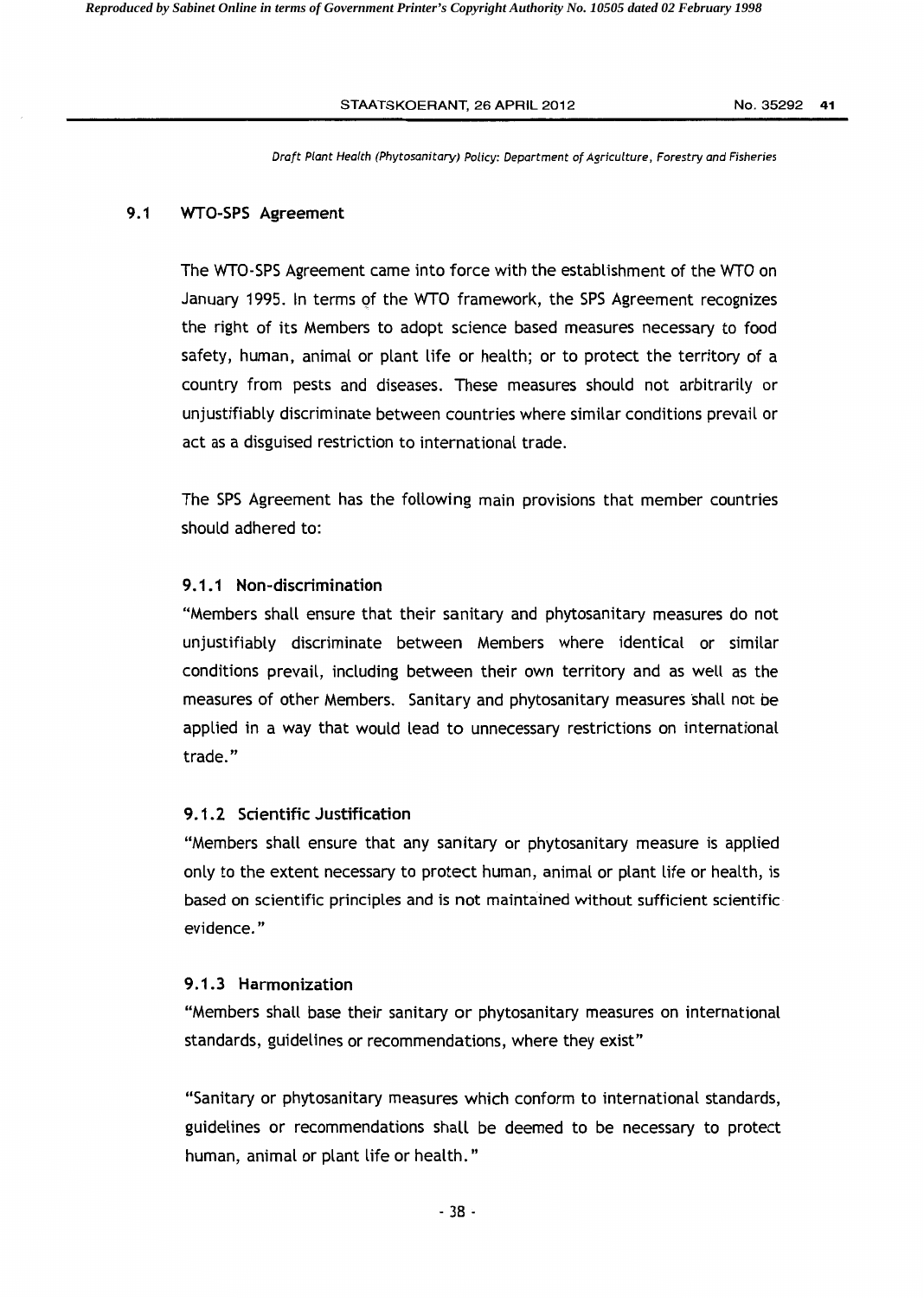Draft Plant Health (Phytosanitary) Policy: Department of Agriculture, Forestry and Fisheries

## **9. 1 .4 Equivalence**

"Members shall accept the sanitary or phytosanitary measures of other Members as equivalent, even if these measures differ from their own or from those used by other Members trading in the same product, if the exporting Member objectively demonstrates to the importing Member that its measures achieve the importing Member's appropriate level of sanitary or phytosanitary protection."

"Members shall, upon request, enter into consultations with the aim of achieving bilateral and multilateral agreements on recognition of the equivalence of specified sanitary or phytosanitary measures"

# **9.1.5 Assessment of Risk and Determination of the Appropriate Level of Sanitary or Phytosanitary Protection**

"Members shall ensure that their sanitary or phytosanitary measures are based on an assessment of the risks to human, animal or plant life or health, recognizing the risk assessment techniques developed by the relevant international organizations."

"In the assessment of risks, Members shall take into account available scientific evidence; relevant processes and production methods; relevant inspection, sampling and testing methods; prevalence of specific diseases or pests; existence of pest or disease free areas; relevant ecological and environmental conditions; and quarantine or other treatment."

"Members should, when determining the appropriate level of sanitary or phytosanitary protection, take into account the objective of minimizing negative trade effects."

"When there is no sufficient scientific evidence, a Member may provisionally adopt sanitary or phytosanitary measures on the basis of available pertinent information, including that from the relevant international organizations as well as from sanitary or phytosanitary measures applied by other Members."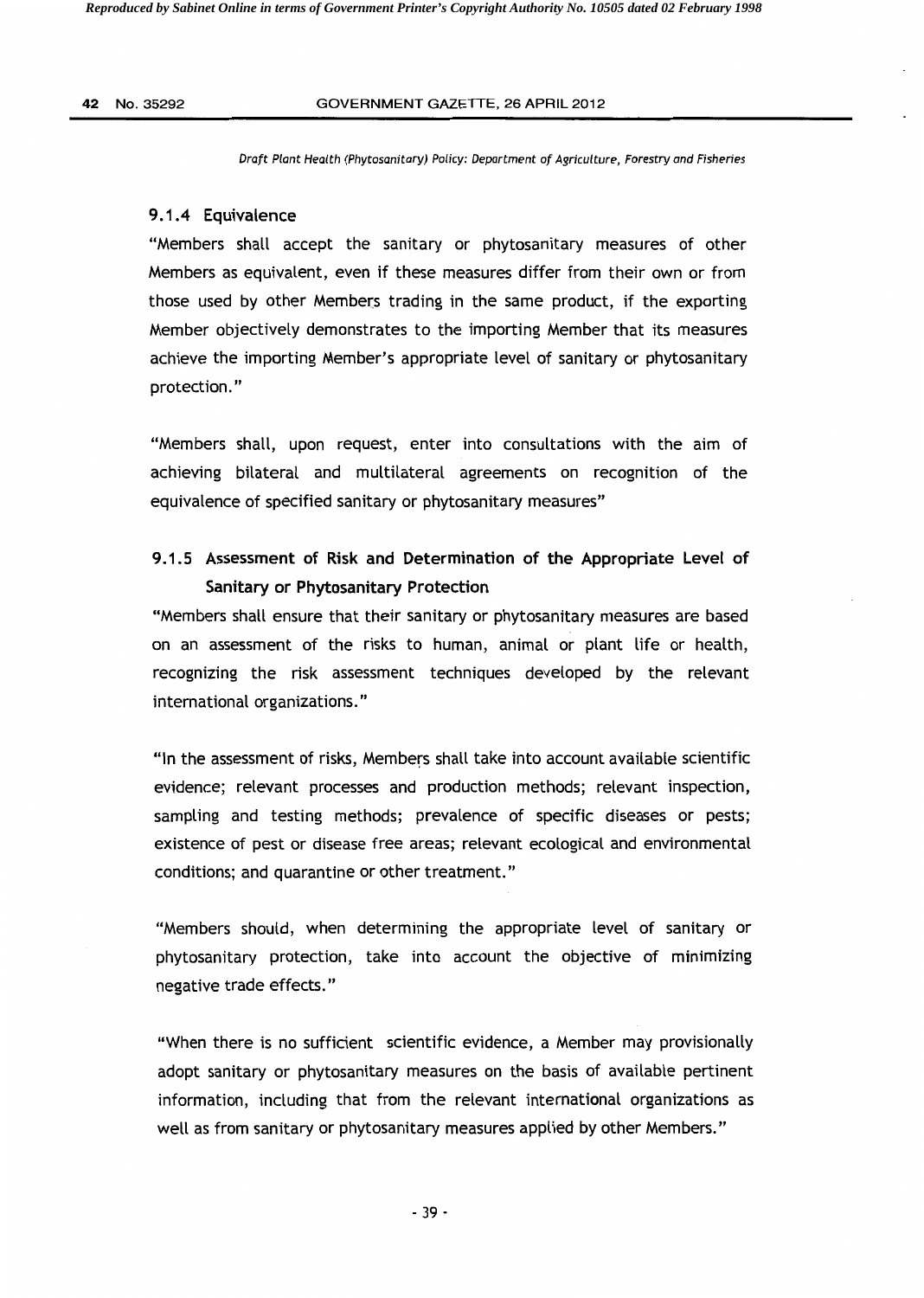#### STAATSKOERANT, 26 APRIL 2012 No. 35292 43

Draft Plant Health (Phytosanitary) Policy: Department of Agriculture, Forestry and Fisheries

#### 9.1.6 Regionalization

"Members shall ensure that their sanitary or phytosanitary measures are adapted to the sanitary or phytosanitary characteristics of the area, whether all of a country, part of a country, or all or parts of several countries, from which the product originated and to which the product is destined."

"Members shall, in particular, recognize the concepts of pest- or disease-free areas and areas of low pest or disease prevalence."

"Exporting Members claiming that areas within their territories are pest or disease free areas or areas of low pest or disease prevalence shall provide the necessary evidence thereof in order to objectively demonstrate to the importing Member that such areas are indeed pest or disease free areas or areas of low pest or disease prevalence."

#### 9.1.7 Transparency

"Members shall notify changes in their sanitary or phytosanitary measures, regulations, Legislation and shall provide information on their sanitary or phytosanitary measures."

#### 9.1.8 Control, Inspection and Approval Procedures

"Members shall observe and follow the relevant provisions of the WTO SPS Agreement in the operation of control, inspection and approval procedures, including national systems for approving the use of additives or for establishing tolerances for contaminants in foods, beverages or feedstuffs."

#### 9.1.9 Technical Assistance

"Members agree to facilitate the provision of technical assistance to other Members, especially developing country Members, either bilaterally or through the appropriate international organizations. Such assistance may be, *inter alia,* in the areas of processing technologies, research and infrastructure, including in the establishment of national regulatory bodies, and may take the form of advice, credits, donations and grants, including for the purpose of seeking technical expertise, training and equipment to allow such countries to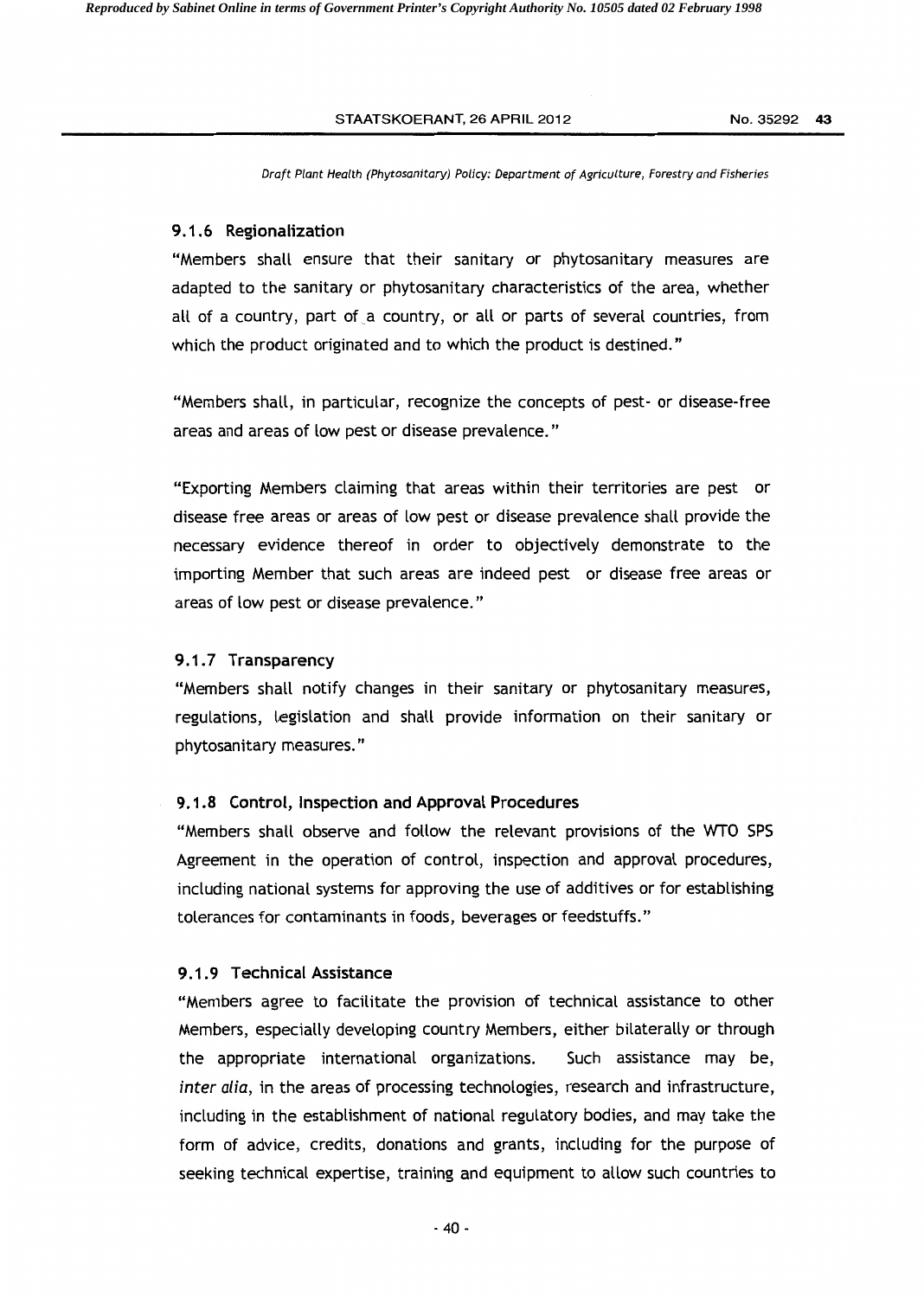Draft Plant Health (Phytosanitary) Policy: Department of Agriculture, Forestry and Fisheries

adjust to, and comply with sanitary or phytosanitary measures necessary to achieve the appropriate level of sanitary or phytosanitary protection in their export markets."

# 9.1.10 Special and Differential Treatment

"In the preparation and application of sanitary or phytosanitary measures, Members shall take account of the special needs of developing country Members, and in particular of the least-developed country Members."

#### 9.2 IPPC

According to the new revised text of the IPPC, phytosanitary measures should be based on the on the IPPC's principles. These principles are related to the rights and obligations of contracting parties to the IPPC. They should be considered collectively, in accordance with the full text of the IPPC and not interpreted individually. The following basic principles apply:

#### 9.2.1 Sovereignty

"Contracting parties have sovereign authority, in accordance with applicable international agreements, to prescribe and adopt phytosanitary measures to protect plant health within their territories and to determine their appropriate level of protection for plant health."

#### 9.2.2 Necessity

"Contracting parties may apply phytosanitary measures only where such measures are necessary to prevent the introduction and/or spread of quarantine pests or to limit the economic impact of regulated non-quarantine pests."

#### 9.2.3 Managed risk

"Contracting parties should apply phytosanitary measures based on a policy of managed risk, recognizing that risk of the spread and introduction of pests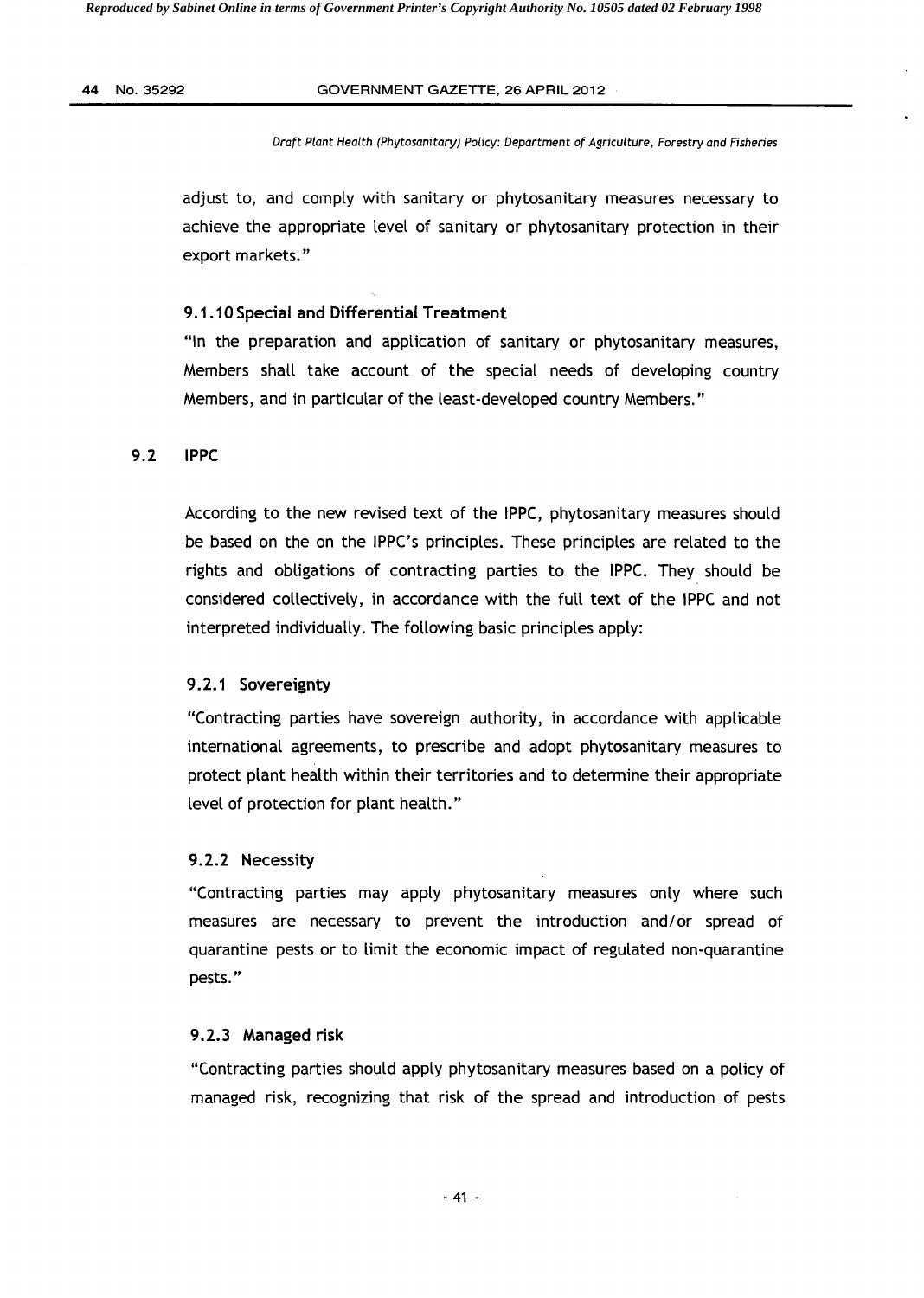#### STAATSKOERANT, 26 APRIL 2012 No.35292 **45**

Draft Plant Health (Phytosanitary) Policy: Department of Agriculture, Forestry and Fisheries

always exists when importing plants, plant products and other regulated articles."

#### **9.2.4 Minimal impact**

"Contracting parties should apply phytosanitary measures with minimal impact."

#### **9.2.5 Transparency**

"Contracting parties shall make relevant information available to other contracting parties."

#### **9.2.6 Harmonization**

"Contracting parties should cooperate in the development of harmonized standards for phytosanitary measures."

### **9.2. 7 Non-discrimination**

"Contracting parties should, in accordance with the IPPC, apply phytosanitary measures without discrimination between contracting parties if contracting parties can demonstrate that they have the same phytosanitary status and apply identical or equivalent phytosanitary measures."

# **9.2.8 Technical justification**

"Contracting parties shall technically justify phytosanitary measures on the basis of conclusions reached by using an appropriate pest risk analysis or, where applicable, another comparable examination and evaluation of available scientific information."

#### **9.2.9 Cooperation**

"Contracting parties should cooperate with one another to achieve the objectives of the IPPC."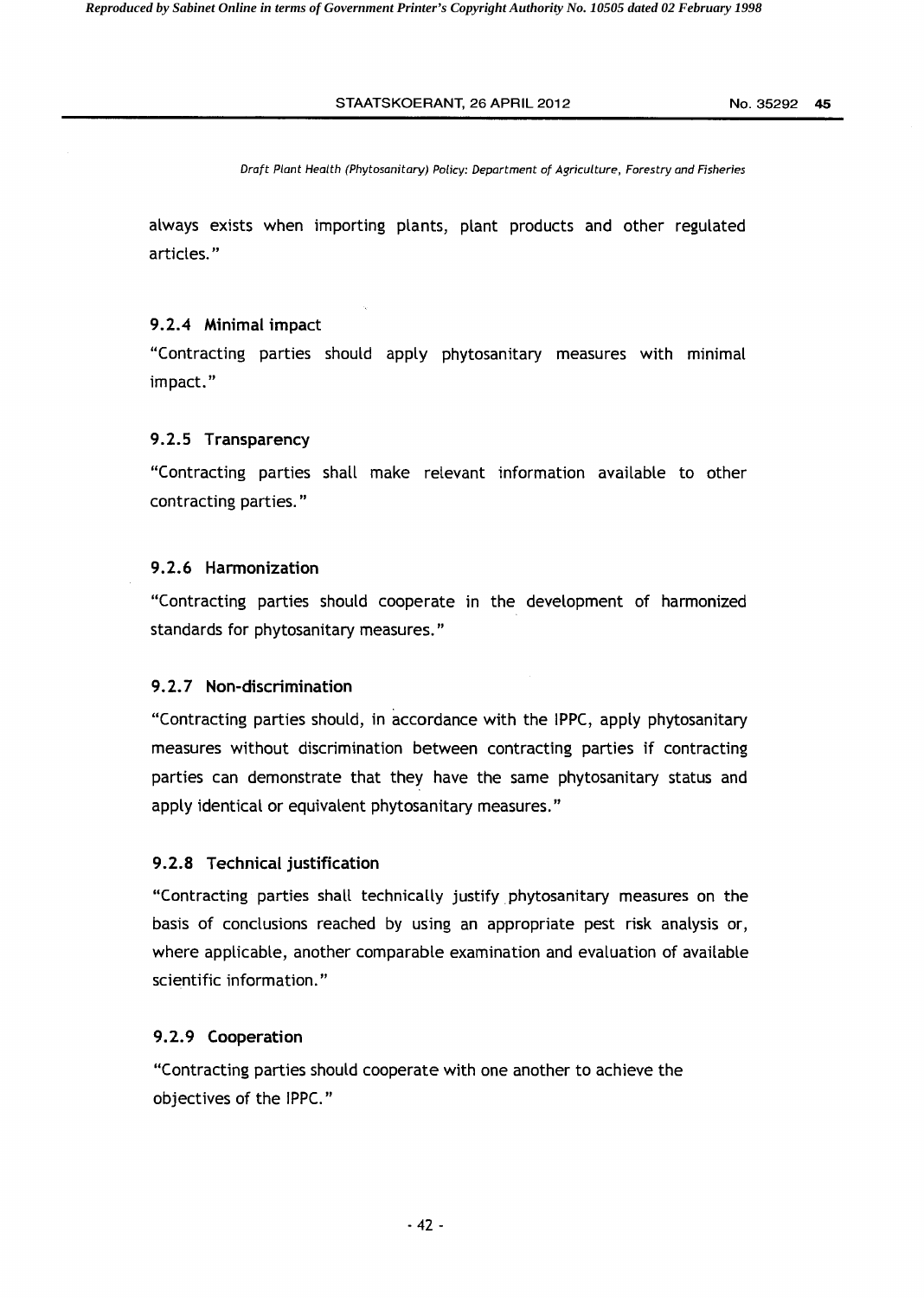Draft Plant Health (Phytosanitary) Policy: Department of Agriculture, Forestry and Fisheries

The DAFF should therefore ensure that it participates in the activities of these bodies, particularly regarding the setting and harmonisation of phytosanitary measures to the benefit of trade for South Africa and the African region.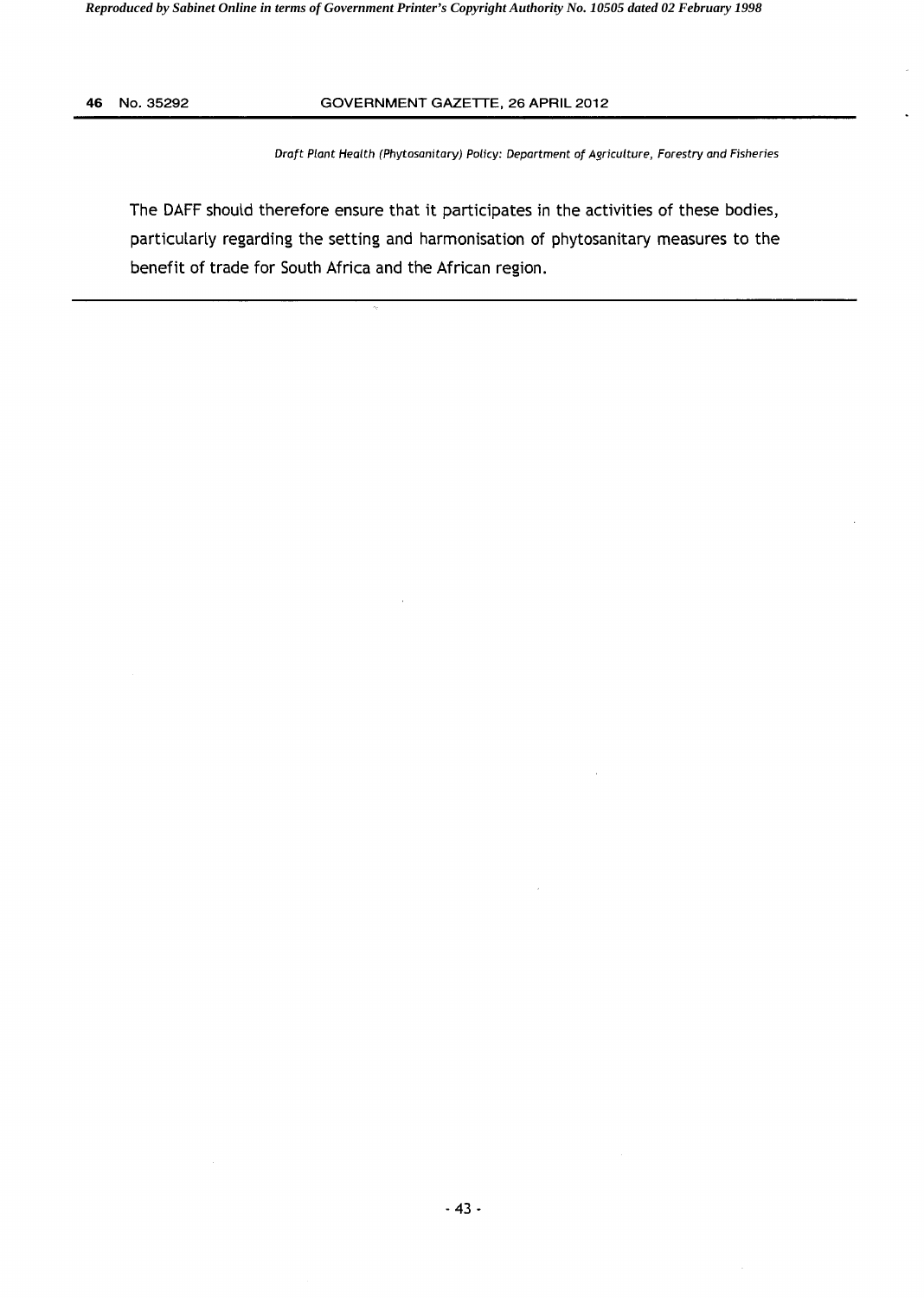$\epsilon_{\rm b}$ 

 $\bullet$ 

STAATSKOERANT, 26 APRIL 2012 12 No. 35292 47